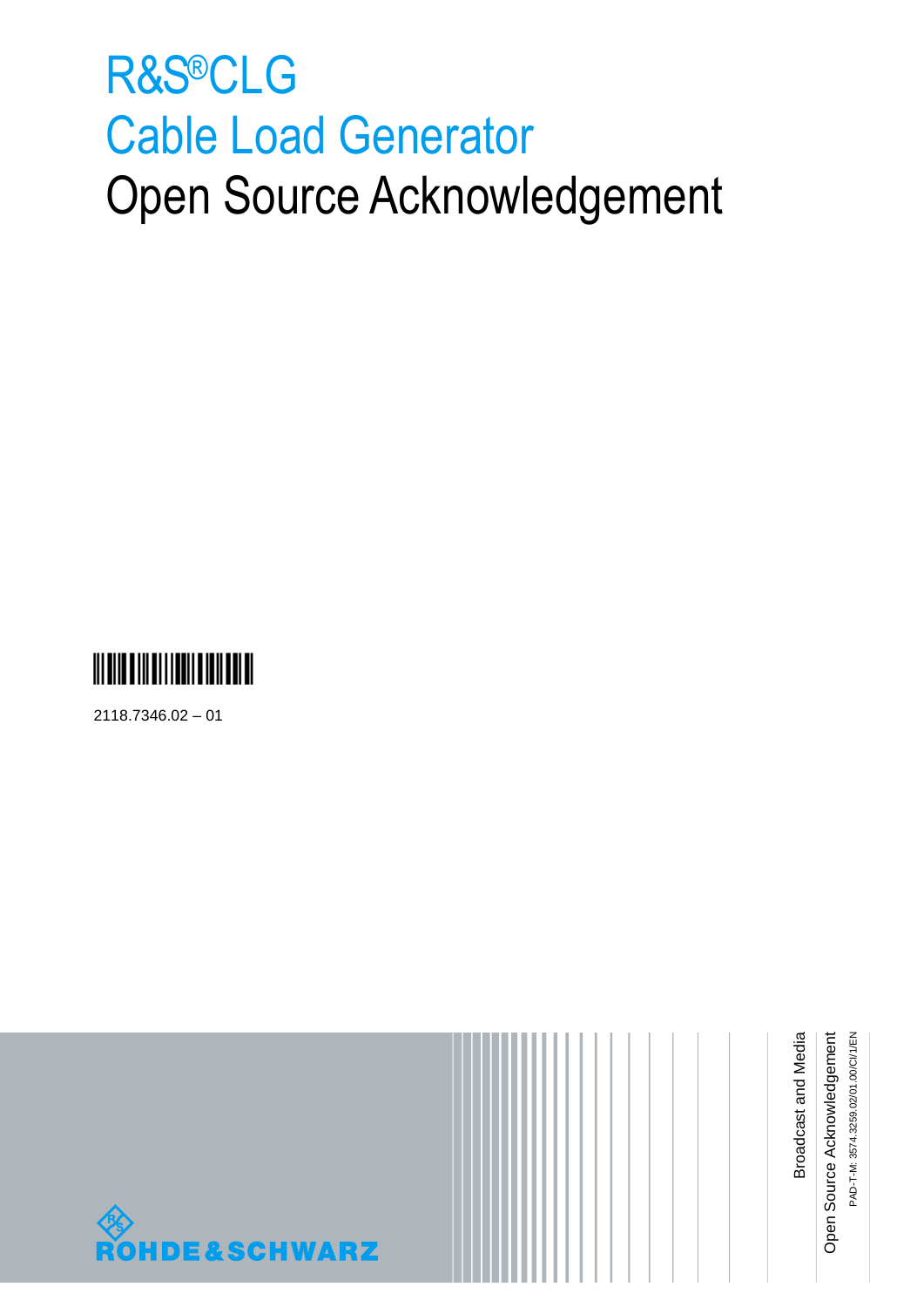#### **Contact information**

Rohde & Schwarz GmbH & Co. KG Muehldorfstr. 15, 81671 Munich, Germany Phone: +49 89 41 29 - 0 Fax: +49 89 41 29 12 164 E-mail: [info@rohde-schwarz.com](mailto:info@rohde-schwarz.com) Internet[: http://www.rohde-schwarz.com](http://www.rohde-schwarz.com/) R&<sup>®</sup> is a registered trademark of Rohde & Schwarz GmbH & Co. KG. Trade names are trademarks of the owners.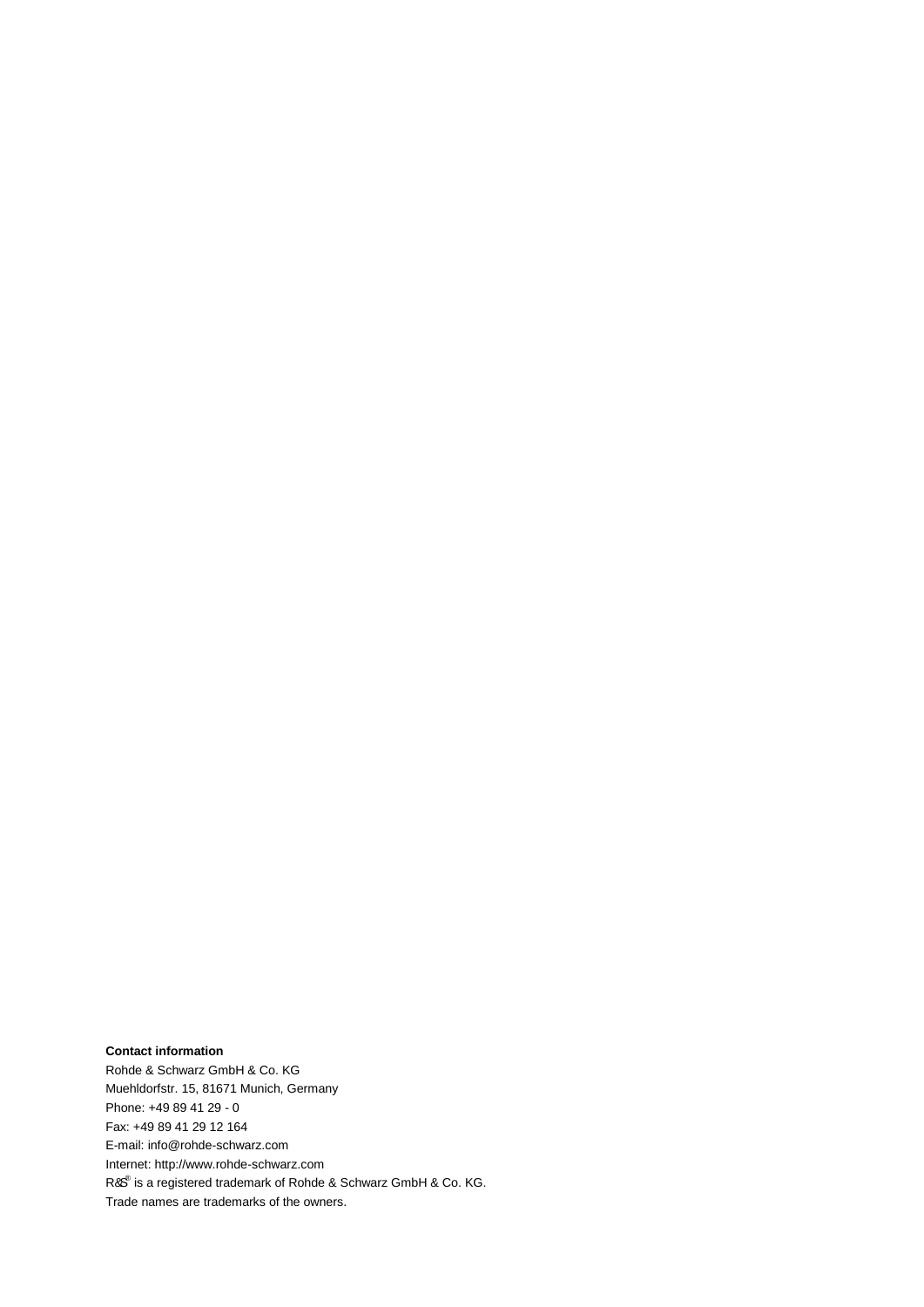# **Contents**

| 1            |                                                               |  |
|--------------|---------------------------------------------------------------|--|
| 1.1          |                                                               |  |
| 1.2          |                                                               |  |
| $\mathbf{2}$ |                                                               |  |
| 3            |                                                               |  |
| 3.1          |                                                               |  |
| 3.2          | GNU Lesser General Public License, Version 2.1 (LGPL 2.1)  18 |  |
| 3.3          |                                                               |  |
| 3.4          |                                                               |  |
| 3.5          |                                                               |  |
| 3.6          |                                                               |  |
| 3.7          |                                                               |  |
| 3.8          |                                                               |  |
| 3.9          |                                                               |  |
| 3.10         |                                                               |  |
| 4            |                                                               |  |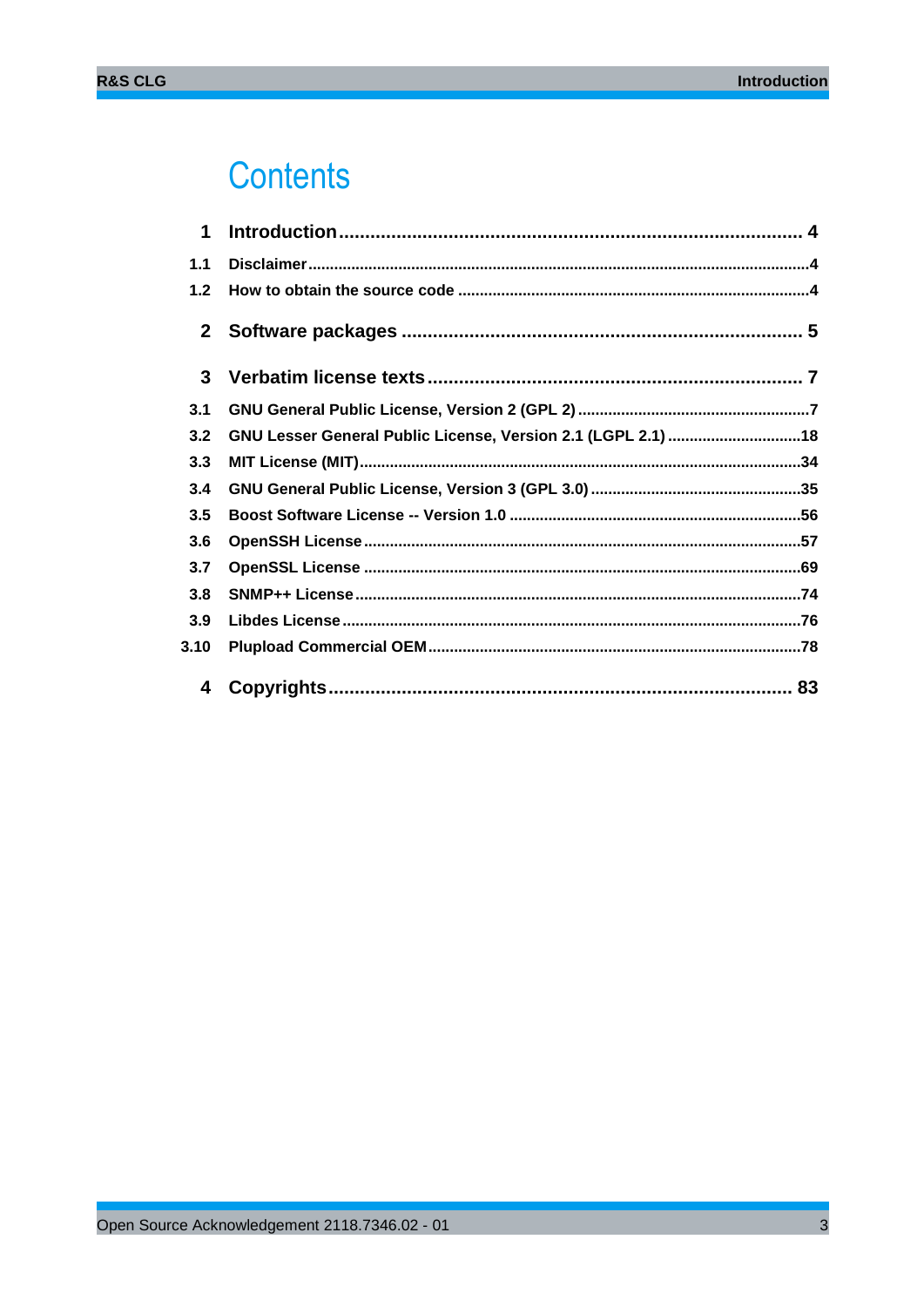## <span id="page-3-0"></span>1 Introduction

This product uses a number of open source software packages which are listed below.

The open source software is provided free of charge. You are entitled to use the open source software in accordance with the respective license conditions as provided in the following chapters.

<span id="page-3-1"></span>Rohde & Schwarz would like to thank the open source community for their valuable contribution to embedded computing.

#### **1.1 Disclaimer**

The open source software is distributed WITHOUT ANY WARRANTY; without even the implied warranty of MERCHANTABILITY or FITNESS FOR A PARTICULAR PURPOSE. The respective licenses may contain more details.

#### <span id="page-3-2"></span>**1.2 How to obtain the source code**

The software included in this product contains copyrighted software that is licensed under a license requiring us to provide the source code of that software, such as the GPL or LGPL. Copies of the respective licenses are included in this document. You may obtain the complete corresponding source code for this software from us for a charge no more than our cost of physically performing source distribution. In this case, please contact:

Rohde & Schwarz GmbH & Co. KG Mühldorfstr. 15, 81671 München, Germany Phone: +49 89 41 29 - 12345 Email: [customersupport@rohde-schwarz.com](mailto:customersupport@rohde-schwarz.com) Internet: [www.customersupport.rohde-schwarz.com](http://www.customersupport.rohde-schwarz.com/)

This offer is valid to anyone in receipt of this information.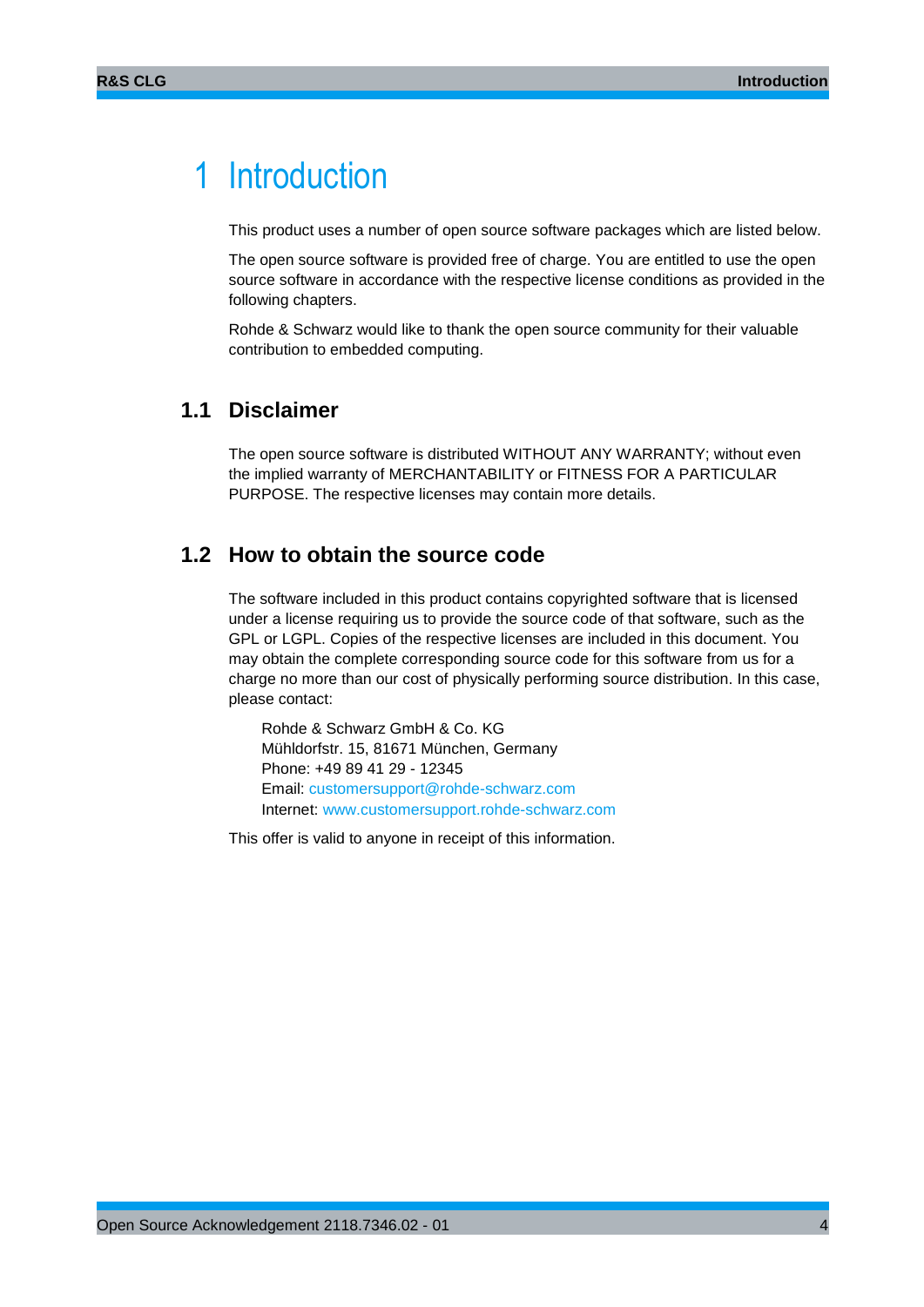# <span id="page-4-0"></span>2 Software packages

The software contained in this product makes use of the following open source software packages.

| Package                                     | <b>Version</b> | License                                                              |
|---------------------------------------------|----------------|----------------------------------------------------------------------|
| Linux Kernel (linux) <sup>1</sup> 2.6.34.10 | 2.6.34.10      | <b>GNU General Public License, Version 2 (GPL 2)</b>                 |
| Das U-Boot (u-boot) 2009.03                 | 2009.03        | <b>GNU General Public License, Version 2 (GPL 2)</b>                 |
| <b>Busybox</b>                              | 1.16.1         | <b>GNU General Public License, Version 2 (GPL 2)</b>                 |
| Avahi                                       | 0.6.23         | <b>GNU Lesser General Public License, Version 2.1 (LGPL</b><br>2.1)  |
| OpenSSH                                     | 5.1p1          | <b>OpenSSH License</b>                                               |
| OpenSSL <sup>2</sup>                        | 0.9.8n         | <b>OpenSSH License</b>                                               |
| Mtd                                         | 1.3.1          | <b>GNU General Public License, Version 2 (GPL 2)</b>                 |
| uClibc                                      | 0.9.31         | <b>GNU Lesser General Public License, Version 2.1 (LGPL</b><br>(2.1) |
| Boost                                       | 1.48.0         | <b>Boost Software License -- Version 1.0</b>                         |
| JSON spirit                                 | 4.04           | <b>MIT License (MIT)</b>                                             |
| Libmicrohttpd                               | 0.9.18         | <b>GNU Lesser General Public License, Version 2.1 (LGPL</b><br>(2.1) |
| iproute2                                    | 2.6.28         | <b>GNU General Public License, Version 2 (GPL 2)</b>                 |
| Gettext                                     | 0.16.1         | <b>GNU General Public License, Version 2 (GPL 2)</b>                 |
| iptables                                    | 1.4.7          | <b>GNU General Public License, Version 2 (GPL 2)</b>                 |
| i2c-tools                                   | 3.0.2          | <b>GNU General Public License, Version 2 (GPL 2)</b>                 |
| tar                                         | 1.21           | <b>GNU General Public License, Version 3 (GPL 3.0)</b>               |
| eeprog                                      | 0.7.6          | <b>GNU General Public License, Version 2 (GPL 2)</b>                 |
| lm-sensors                                  | 3.0.2          | <b>GNU General Public License, Version 2 (GPL 2)</b>                 |
| libcap                                      | 2.19           | <b>GNU General Public License, Version 2 (GPL 2)</b>                 |
| libdaemon                                   | 0.13           | <b>GNU Lesser General Public License, Version 2.1 (LGPL</b><br>(2.1) |
| libgcrypt                                   | 1.4.5          | <b>GNU General Public License, Version 2 (GPL 2)</b>                 |
| expat                                       | 2.0.1          | <b>MIT License (MIT)</b>                                             |
| libgpg-error                                | 1.5            | <b>GNU General Public License, Version 2 (GPL 2)</b>                 |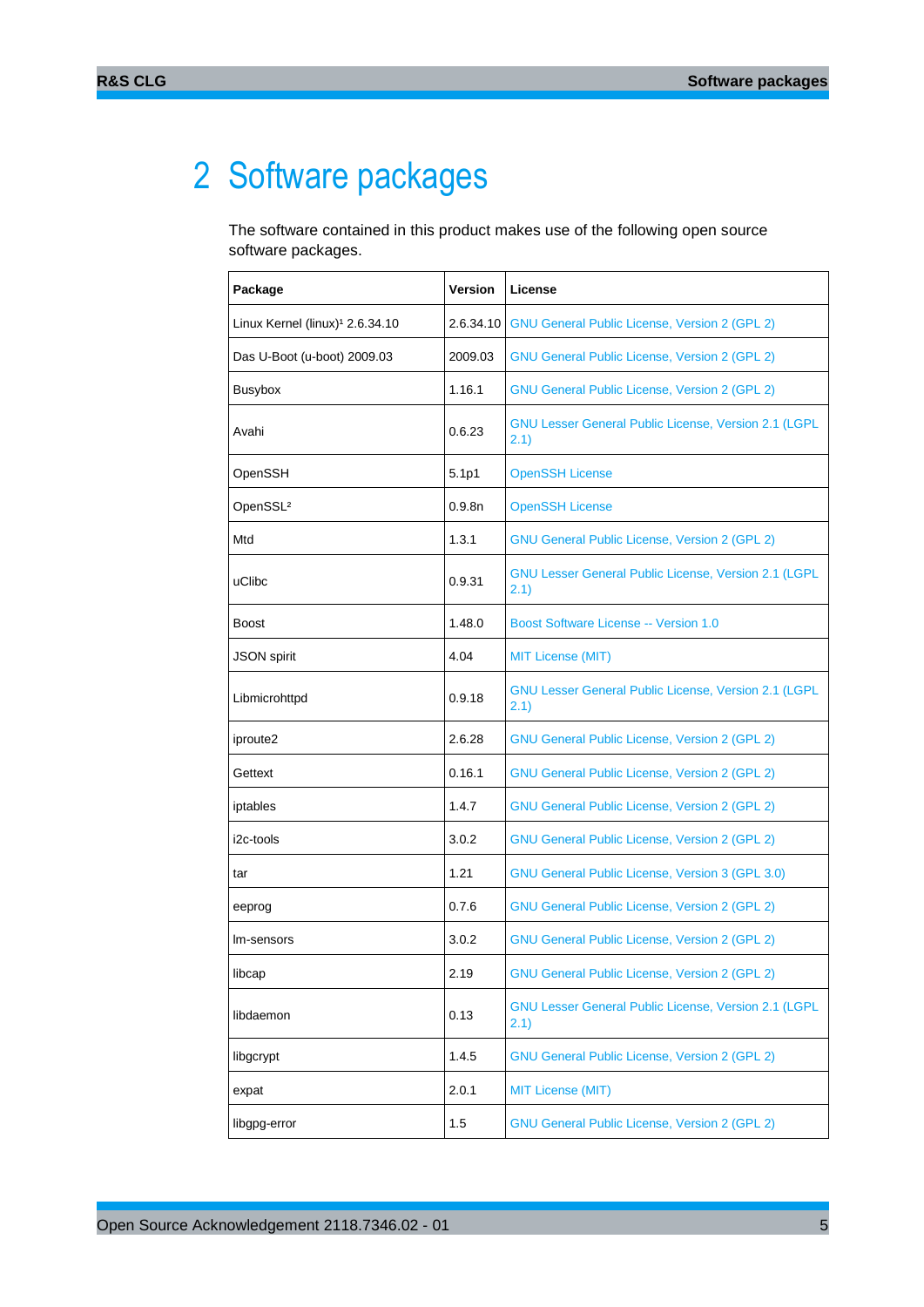| Package                  | Version       | License                        |
|--------------------------|---------------|--------------------------------|
| jQuery                   | 1.7.2         | <b>MIT License (MIT)</b>       |
| jQuery blockUI Plugin    | 2.39          | <b>MIT License (MIT)</b>       |
| jQuery Form Plugin       | 2.93          | <b>MIT License (MIT)</b>       |
| jQuery Gradient Plugin   | 1.0           | <b>MIT License (MIT)</b>       |
| jQuery Validation Plugin | 1.8.1         | <b>MIT License (MIT)</b>       |
| <b>MooTools</b>          | 1.4.5         | <b>MIT License (MIT)</b>       |
| fixheadertable           | 2.0           | <b>MIT License (MIT)</b>       |
| jsTree                   | $1.0$ - $rc3$ | <b>MIT License (MIT)</b>       |
| plupload                 | 1.5.1.1       | <b>Plupload Commercial OEM</b> |
| tablesorter              | 2.15.5        | <b>MIT License (MIT)</b>       |
| $SNMP++$                 | 3.2.25        | SNMP++ License                 |
| libdes                   | 4.01a         | Libdes License                 |

Linux® is the registered trademark of Linus Torvalds in the U.S. and other countries.

This product includes software developed by the OpenSSL Project for use in the OpenSSL Toolkit [\(http://www.openssl.org/\)](http://www.openssl.org/). This product includes cryptographic software written by Eric Young (eay@cryptsoft.com) and software written by Tim Hudson [\(tjh@cryptsoft.com\)](mailto:tjh@cryptsoft.com).

This product includes software developed by the University of California, Berkeley and its contributors.

This product includes software developed by the Apache Software Foundation [\(http://www.apache.org/\)](http://www.apache.org/).

This product includes software developed by the Indiana University Extreme! Lab [\(http://www.extreme.indiana.edu/\)](http://www.extreme.indiana.edu/).

This product includes software developed by the JDOM Project [\(http://www.jdom.org/\)](http://www.jdom.org/).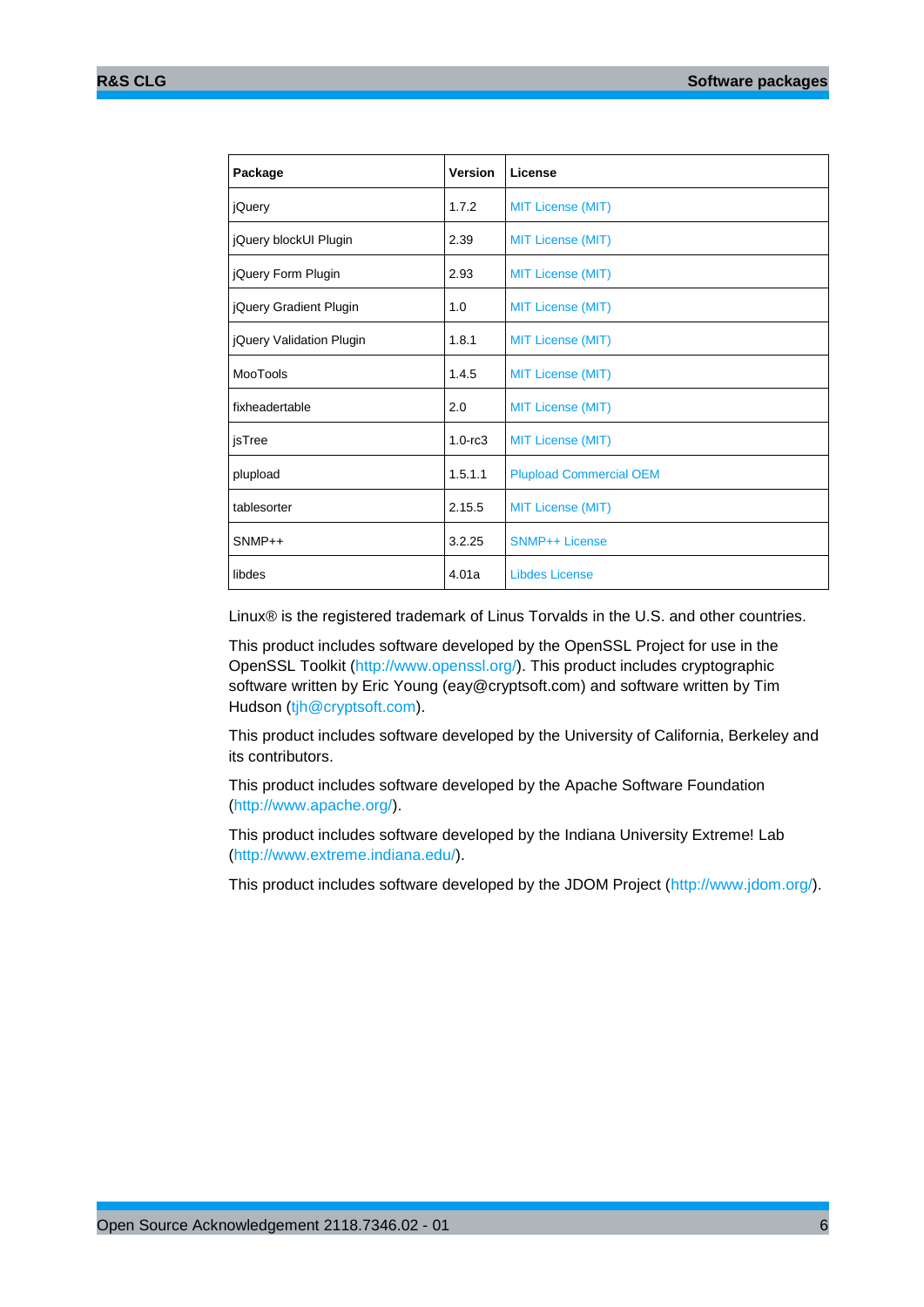## <span id="page-6-0"></span>3 Verbatim license texts

#### <span id="page-6-1"></span>**3.1 GNU General Public License, Version 2 (GPL 2)**

GNU GENERAL PUBLIC LICENSE Version 2, June 1991

Copyright (C) 1989, 1991 Free Software Foundation, Inc., 51 Franklin Street, Fifth Floor, Boston, MA 02110-1301 USA Everyone is permitted to copy and distribute verbatim copies of this license document, but changing it is not allowed.

#### Preamble

The licenses for most software are designed to take away your freedom to share and change it. By contrast, the GNU General Public License is intended to guarantee your freedom to share and change free software--to make sure the software is free for all its users. This General Public License applies to most of the Free Software Foundation's software and to any other program whose authors commit to using it. (Some other Free Software Foundation software is covered by the GNU Lesser General Public License instead.) You can apply it to your programs, too.

When we speak of free software, we are referring to freedom, not price. Our General Public Licenses are designed to make sure that you have the freedom to distribute copies of free software (and charge for this service if you wish), that you receive source code or can get it if you want it, that you can change the software or use pieces of it in new free programs; and that you know you can do these things.

To protect your rights, we need to make restrictions that forbid anyone to deny you these rights or to ask you to surrender the rights.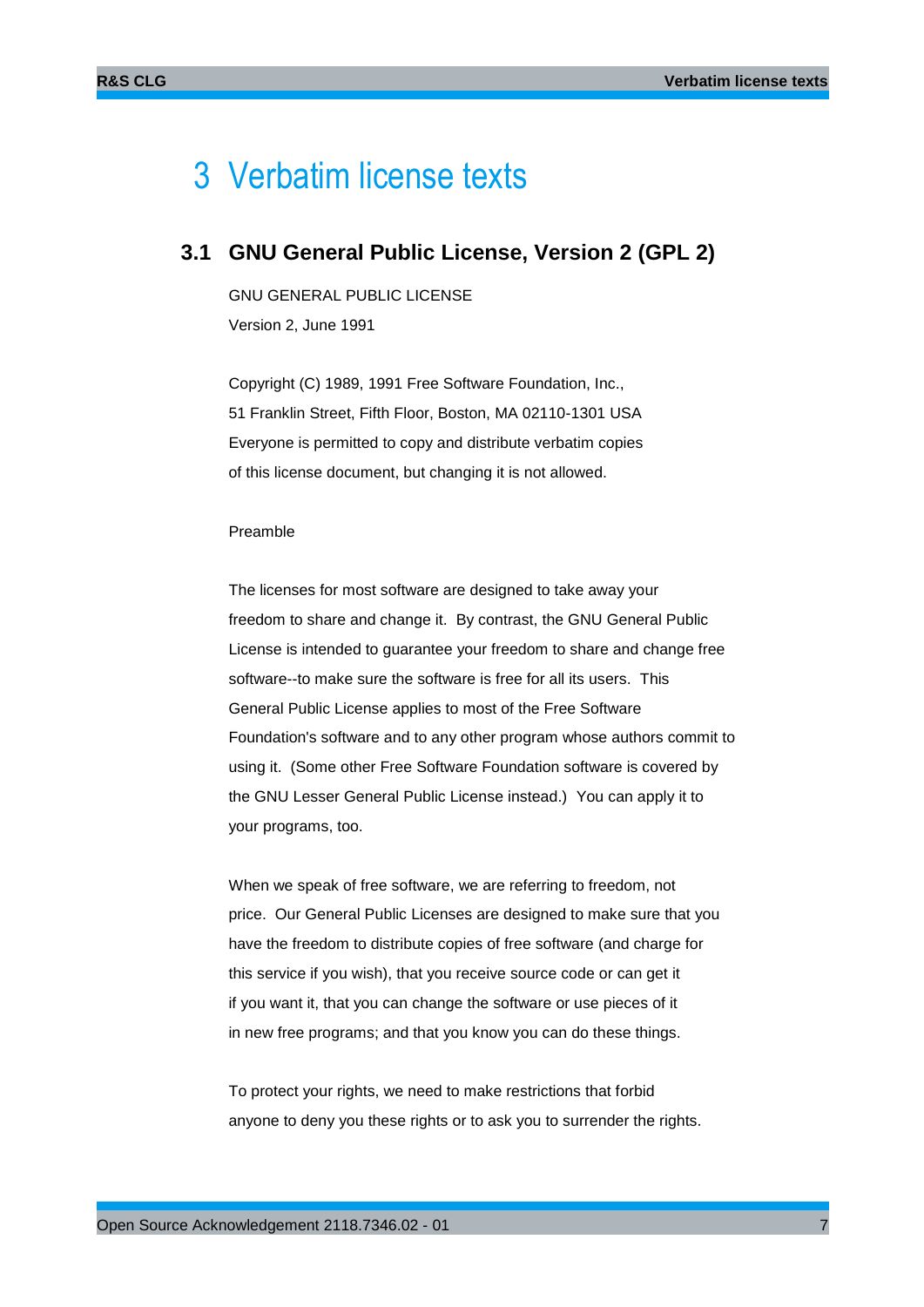These restrictions translate to certain responsibilities for you if you distribute copies of the software, or if you modify it.

For example, if you distribute copies of such a program, whether gratis or for a fee, you must give the recipients all the rights that you have. You must make sure that they, too, receive or can get the source code. And you must show them these terms so they know their rights.

We protect your rights with two steps: (1) copyright the software, and (2) offer you this license which gives you legal permission to copy, distribute and/or modify the software.

Also, for each author's protection and ours, we want to make certain that everyone understands that there is no warranty for this free software. If the software is modified by someone else and passed on, we want its recipients to know that what they have is not the original, so that any problems introduced by others will not reflect on the original authors' reputations.

Finally, any free program is threatened constantly by software patents. We wish to avoid the danger that redistributors of a free program will individually obtain patent licenses, in effect making the program proprietary. To prevent this, we have made it clear that any patent must be licensed for everyone's free use or not licensed at all.

The precise terms and conditions for copying, distribution and modification follow.

#### GNU GENERAL PUBLIC LICENSE

TERMS AND CONDITIONS FOR COPYING, DISTRIBUTION AND MODIFICATION

0. This License applies to any program or other work which contains a notice placed by the copyright holder saying it may be distributed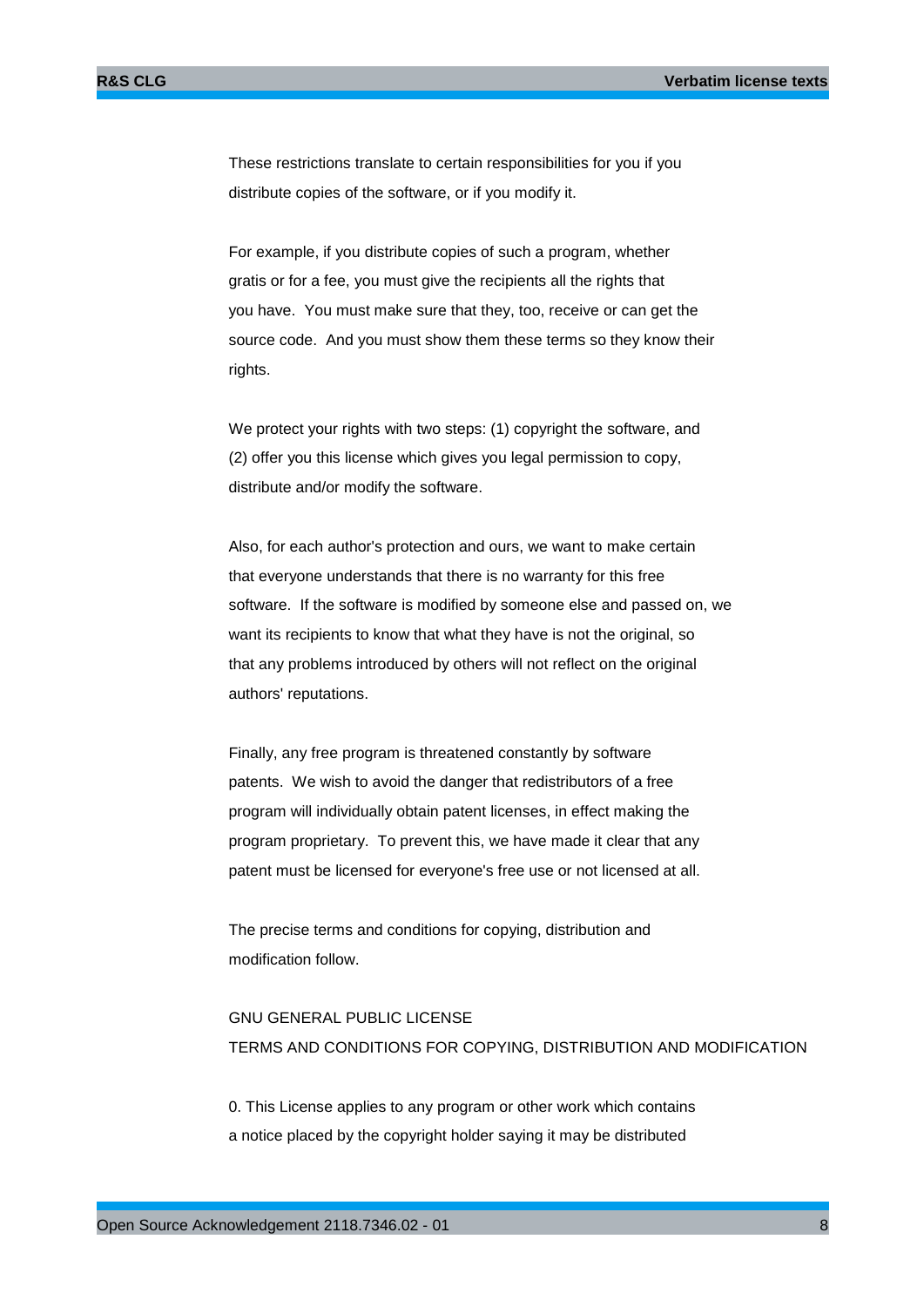under the terms of this General Public License. The "Program", below, refers to any such program or work, and a "work based on the Program" means either the Program or any derivative work under copyright law: that is to say, a work containing the Program or a portion of it, either verbatim or with modifications and/or translated into another language. (Hereinafter, translation is included without limitation in the term "modification".) Each licensee is addressed as "you".

Activities other than copying, distribution and modification are not covered by this License; they are outside its scope. The act of running the Program is not restricted, and the output from the Program is covered only if its contents constitute a work based on the Program (independent of having been made by running the Program). Whether that is true depends on what the Program does.

1. You may copy and distribute verbatim copies of the Program's source code as you receive it, in any medium, provided that you conspicuously and appropriately publish on each copy an appropriate copyright notice and disclaimer of warranty; keep intact all the notices that refer to this License and to the absence of any warranty; and give any other recipients of the Program a copy of this License along with the Program.

You may charge a fee for the physical act of transferring a copy, and you may at your option offer warranty protection in exchange for a fee.

2. You may modify your copy or copies of the Program or any portion of it, thus forming a work based on the Program, and copy and distribute such modifications or work under the terms of Section 1 above, provided that you also meet all of these conditions:

a) You must cause the modified files to carry prominent notices stating that you changed the files and the date of any change.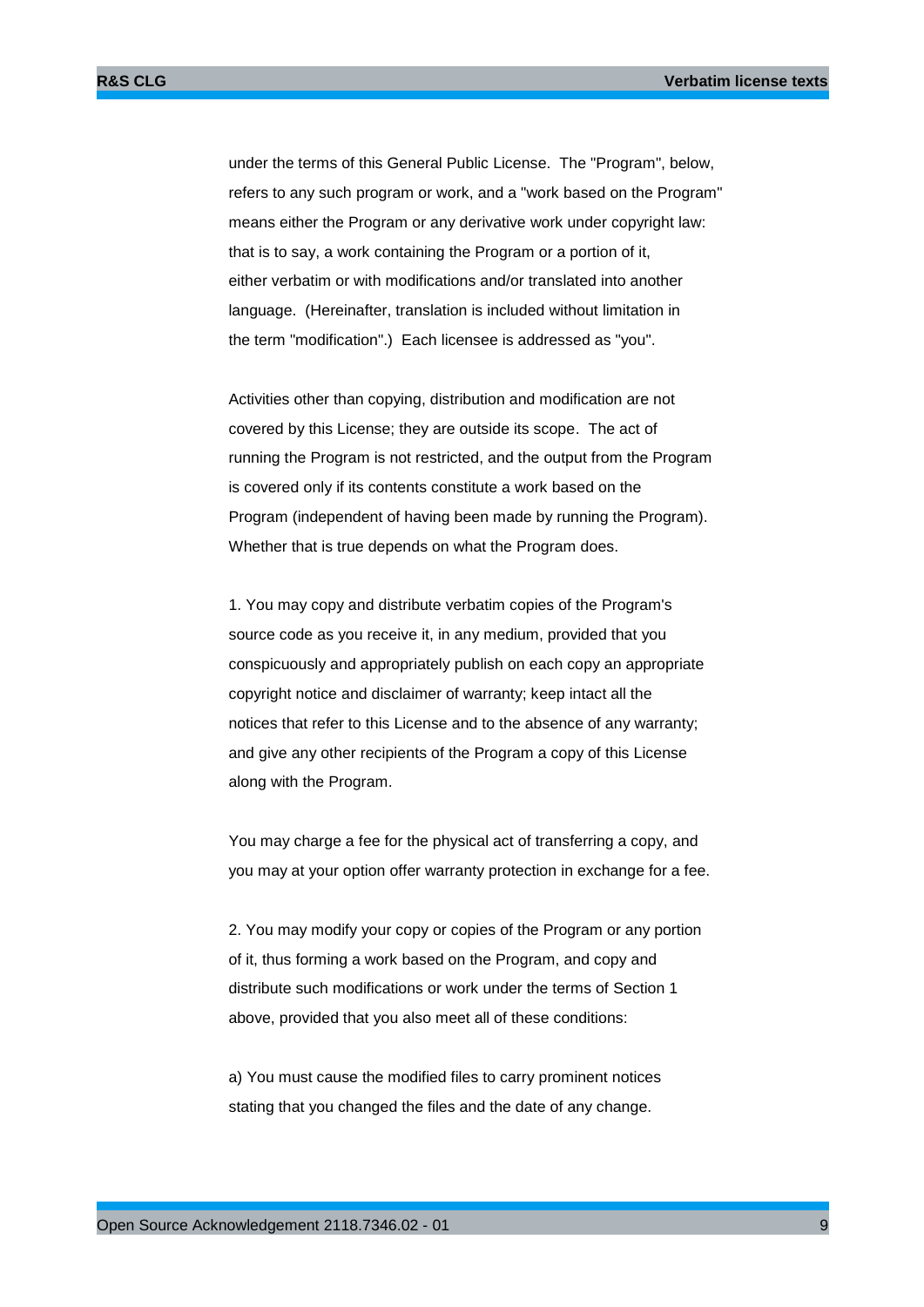b) You must cause any work that you distribute or publish, that in whole or in part contains or is derived from the Program or any part thereof, to be licensed as a whole at no charge to all third parties under the terms of this License.

c) If the modified program normally reads commands interactively when run, you must cause it, when started running for such interactive use in the most ordinary way, to print or display an announcement including an appropriate copyright notice and a notice that there is no warranty (or else, saying that you provide a warranty) and that users may redistribute the program under these conditions, and telling the user how to view a copy of this License. (Exception: if the Program itself is interactive but does not normally print such an announcement, your work based on the Program is not required to print an announcement.)

These requirements apply to the modified work as a whole. If identifiable sections of that work are not derived from the Program, and can be reasonably considered independent and separate works in themselves, then this License, and its terms, do not apply to those sections when you distribute them as separate works. But when you distribute the same sections as part of a whole which is a work based on the Program, the distribution of the whole must be on the terms of this License, whose permissions for other licensees extend to the entire whole, and thus to each and every part regardless of who wrote it.

Thus, it is not the intent of this section to claim rights or contest your rights to work written entirely by you; rather, the intent is to exercise the right to control the distribution of derivative or collective works based on the Program.

In addition, mere aggregation of another work not based on the Program with the Program (or with a work based on the Program) on a volume of a storage or distribution medium does not bring the other work under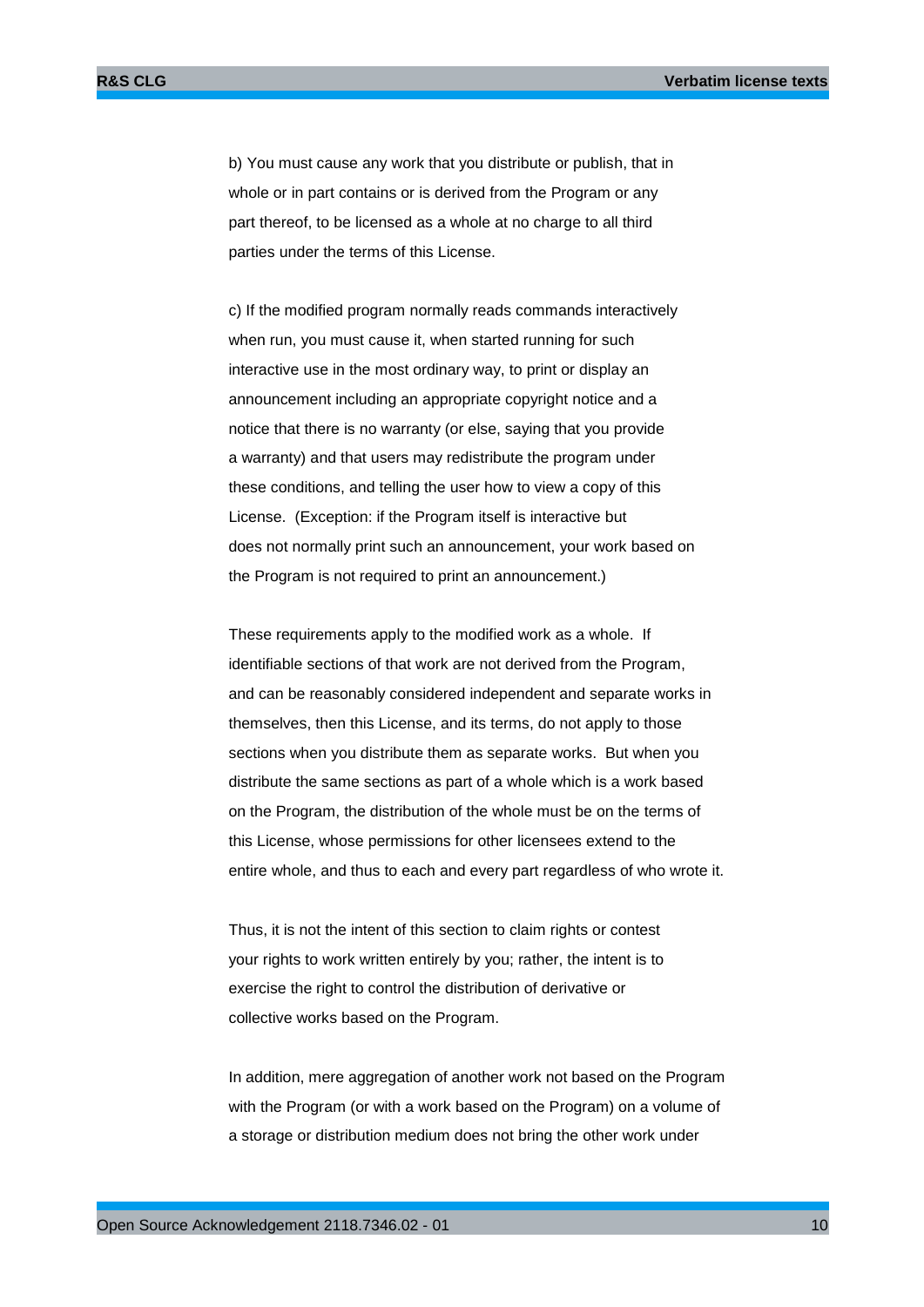the scope of this License.

3. You may copy and distribute the Program (or a work based on it, under Section 2) in object code or executable form under the terms of Sections 1 and 2 above provided that you also do one of the following:

a) Accompany it with the complete corresponding machine-readable source code, which must be distributed under the terms of Sections 1 and 2 above on a medium customarily used for software interchange; or,

b) Accompany it with a written offer, valid for at least three years, to give any third party, for a charge no more than your cost of physically performing source distribution, a complete machine-readable copy of the corresponding source code, to be distributed under the terms of Sections 1 and 2 above on a medium customarily used for software interchange; or,

c) Accompany it with the information you received as to the offer to distribute corresponding source code. (This alternative is allowed only for noncommercial distribution and only if you received the program in object code or executable form with such an offer, in accord with Subsection b above.)

The source code for a work means the preferred form of the work for making modifications to it. For an executable work, complete source code means all the source code for all modules it contains, plus any associated interface definition files, plus the scripts used to control compilation and installation of the executable. However, as a special exception, the source code distributed need not include anything that is normally distributed (in either source or binary form) with the major components (compiler, kernel, and so on) of the operating system on which the executable runs, unless that component itself accompanies the executable.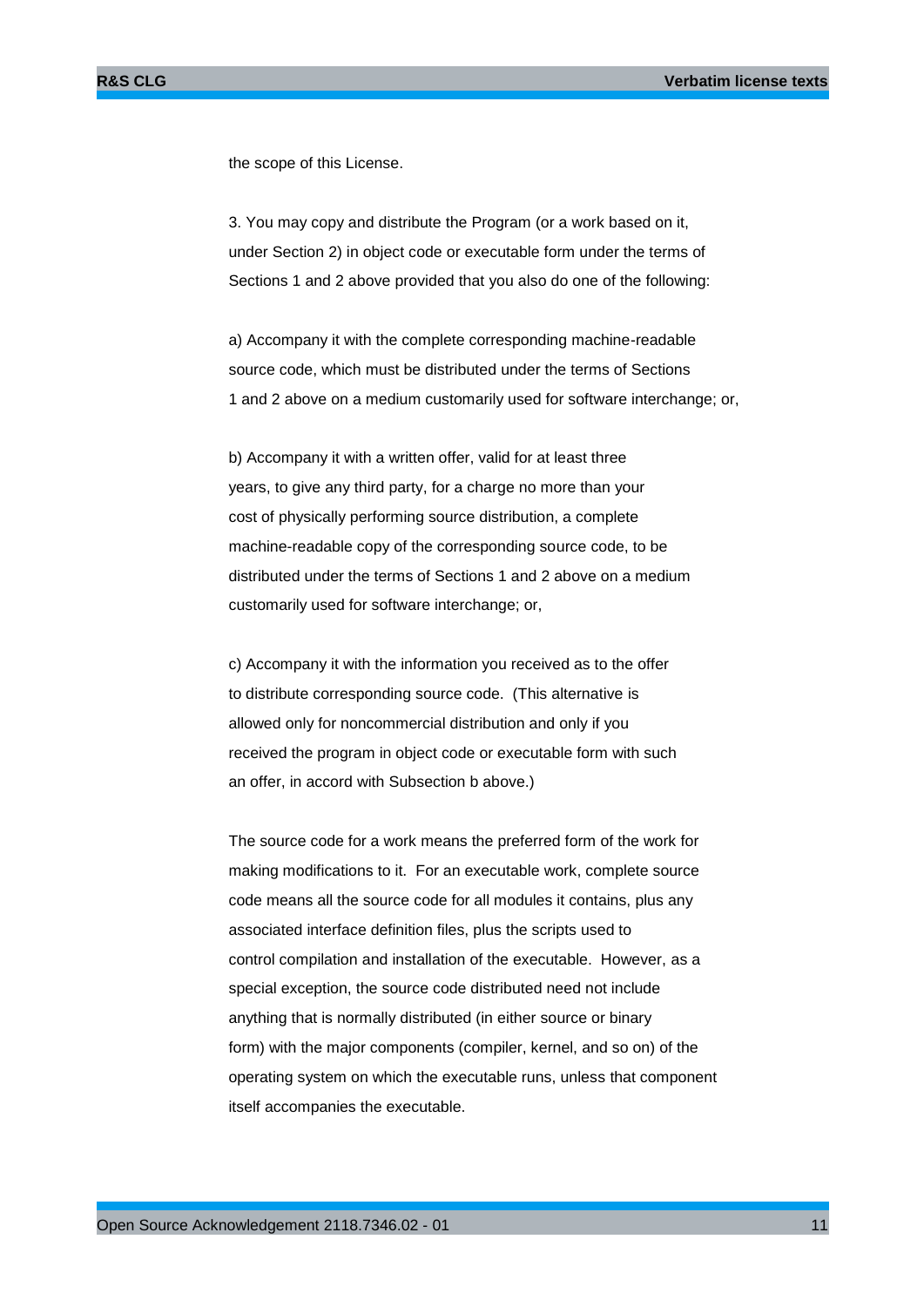If distribution of executable or object code is made by offering access to copy from a designated place, then offering equivalent access to copy the source code from the same place counts as distribution of the source code, even though third parties are not compelled to copy the source along with the object code.

4. You may not copy, modify, sublicense, or distribute the Program except as expressly provided under this License. Any attempt otherwise to copy, modify, sublicense or distribute the Program is void, and will automatically terminate your rights under this License. However, parties who have received copies, or rights, from you under this License will not have their licenses terminated so long as such parties remain in full compliance.

5. You are not required to accept this License, since you have not signed it. However, nothing else grants you permission to modify or distribute the Program or its derivative works. These actions are prohibited by law if you do not accept this License. Therefore, by modifying or distributing the Program (or any work based on the Program), you indicate your acceptance of this License to do so, and all its terms and conditions for copying, distributing or modifying the Program or works based on it.

6. Each time you redistribute the Program (or any work based on the Program), the recipient automatically receives a license from the original licensor to copy, distribute or modify the Program subject to these terms and conditions. You may not impose any further restrictions on the recipients' exercise of the rights granted herein. You are not responsible for enforcing compliance by third parties to this License.

7. If, as a consequence of a court judgment or allegation of patent infringement or for any other reason (not limited to patent issues), conditions are imposed on you (whether by court order, agreement or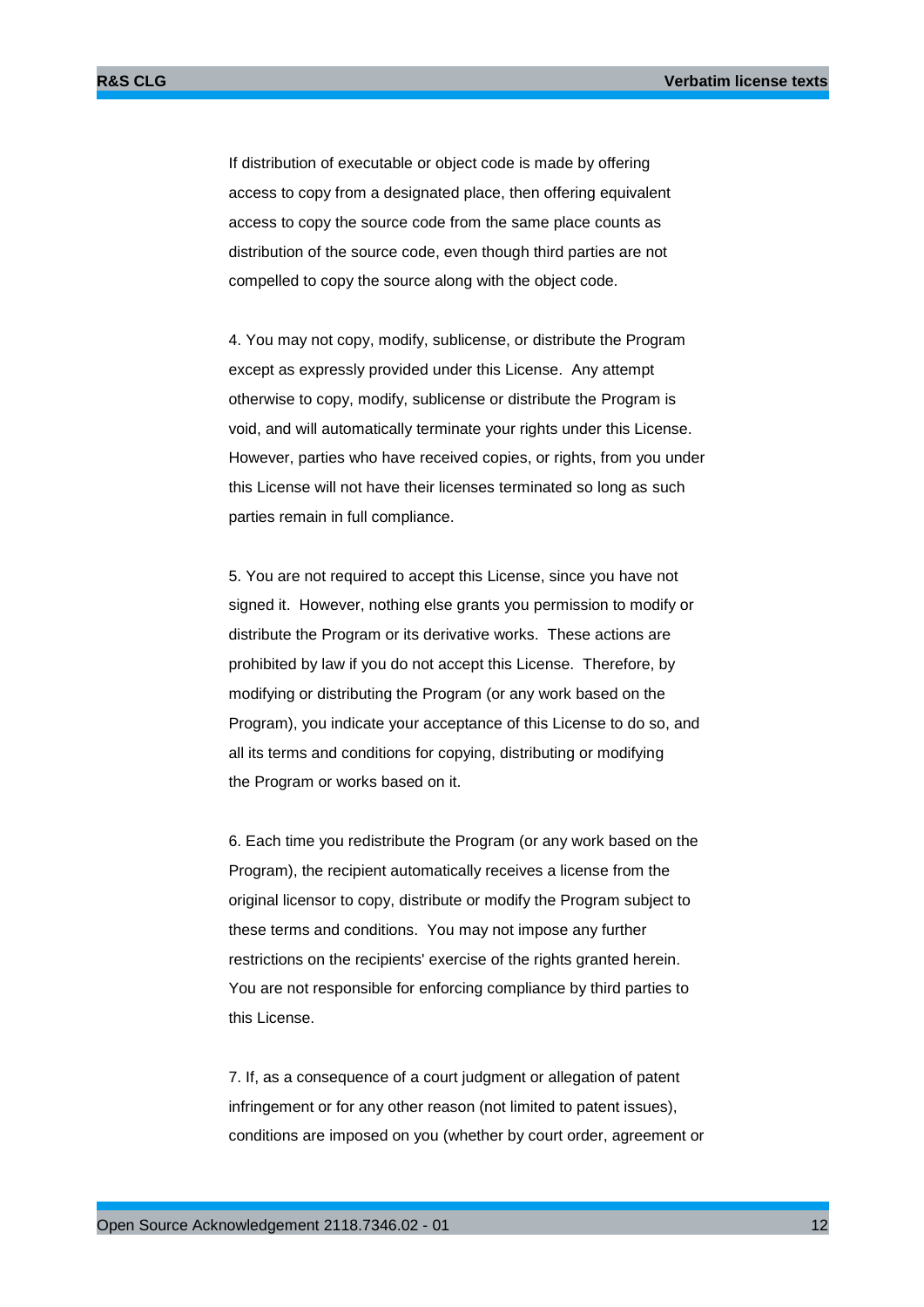otherwise) that contradict the conditions of this License, they do not excuse you from the conditions of this License. If you cannot distribute so as to satisfy simultaneously your obligations under this License and any other pertinent obligations, then as a consequence you may not distribute the Program at all. For example, if a patent license would not permit royalty-free redistribution of the Program by all those who receive copies directly or indirectly through you, then the only way you could satisfy both it and this License would be to refrain entirely from distribution of the Program.

If any portion of this section is held invalid or unenforceable under any particular circumstance, the balance of the section is intended to apply and the section as a whole is intended to apply in other circumstances.

It is not the purpose of this section to induce you to infringe any patents or other property right claims or to contest validity of any such claims; this section has the sole purpose of protecting the integrity of the free software distribution system, which is implemented by public license practices. Many people have made generous contributions to the wide range of software distributed through that system in reliance on consistent application of that system; it is up to the author/donor to decide if he or she is willing to distribute software through any other system and a licensee cannot impose that choice.

This section is intended to make thoroughly clear what is believed to be a consequence of the rest of this License.

8. If the distribution and/or use of the Program is restricted in certain countries either by patents or by copyrighted interfaces, the original copyright holder who places the Program under this License may add an explicit geographical distribution limitation excluding those countries, so that distribution is permitted only in or among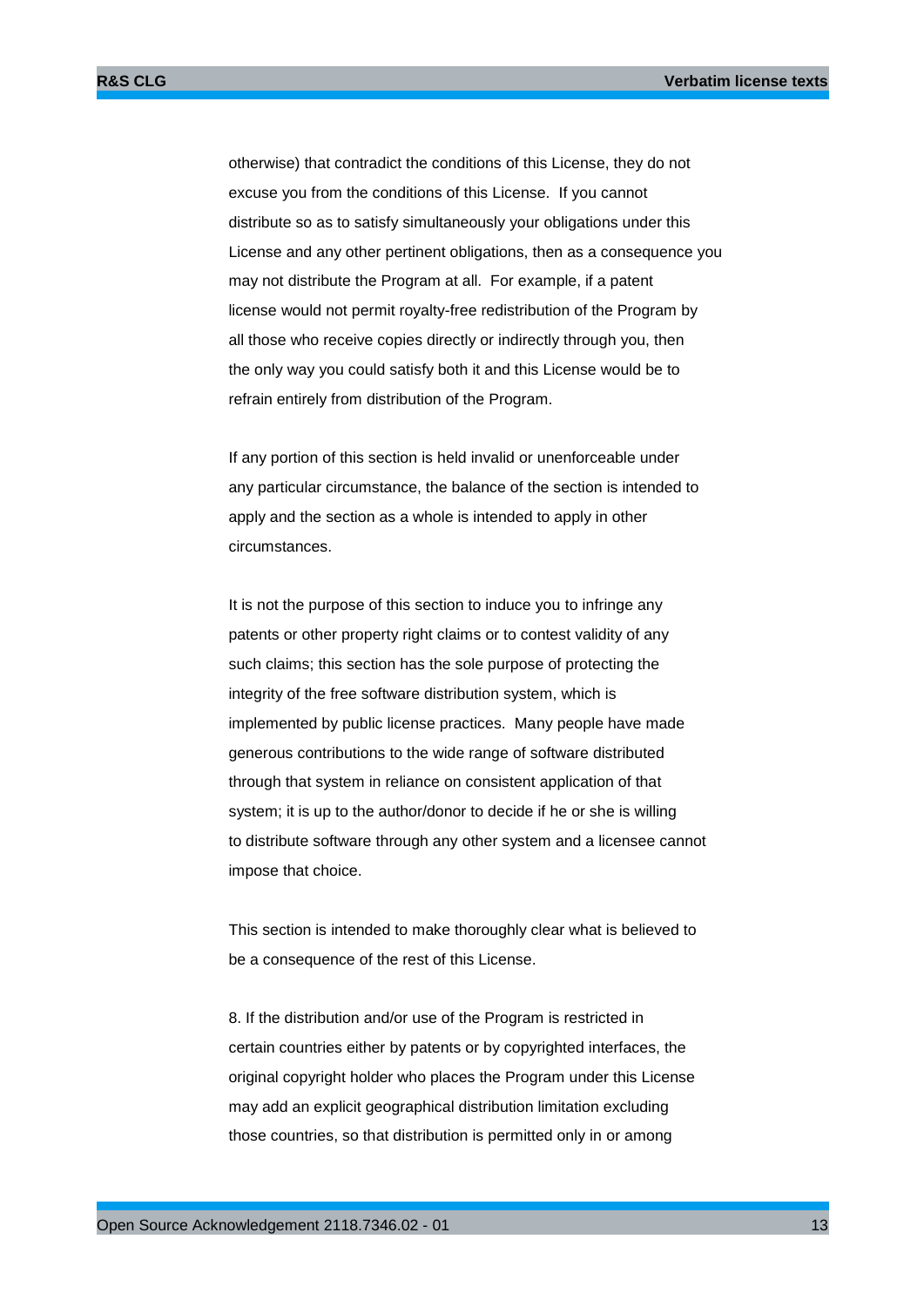countries not thus excluded. In such case, this License incorporates the limitation as if written in the body of this License.

9. The Free Software Foundation may publish revised and/or new versions of the General Public License from time to time. Such new versions will be similar in spirit to the present version, but may differ in detail to address new problems or concerns.

Each version is given a distinguishing version number. If the Program specifies a version number of this License which applies to it and "any later version", you have the option of following the terms and conditions either of that version or of any later version published by the Free Software Foundation. If the Program does not specify a version number of this License, you may choose any version ever published by the Free Software Foundation.

10. If you wish to incorporate parts of the Program into other free programs whose distribution conditions are different, write to the author to ask for permission. For software which is copyrighted by the Free Software Foundation, write to the Free Software Foundation; we sometimes make exceptions for this. Our decision will be guided by the two goals of preserving the free status of all derivatives of our free software and of promoting the sharing and reuse of software generally.

#### NO WARRANTY

11. BECAUSE THE PROGRAM IS LICENSED FREE OF CHARGE, THERE IS NO WARRANTY

FOR THE PROGRAM, TO THE EXTENT PERMITTED BY APPLICABLE LAW. EXCEPT WHEN

OTHERWISE STATED IN WRITING THE COPYRIGHT HOLDERS AND/OR OTHER PARTIES

PROVIDE THE PROGRAM "AS IS" WITHOUT WARRANTY OF ANY KIND, EITHER EXPRESSED

OR IMPLIED, INCLUDING, BUT NOT LIMITED TO, THE IMPLIED WARRANTIES OF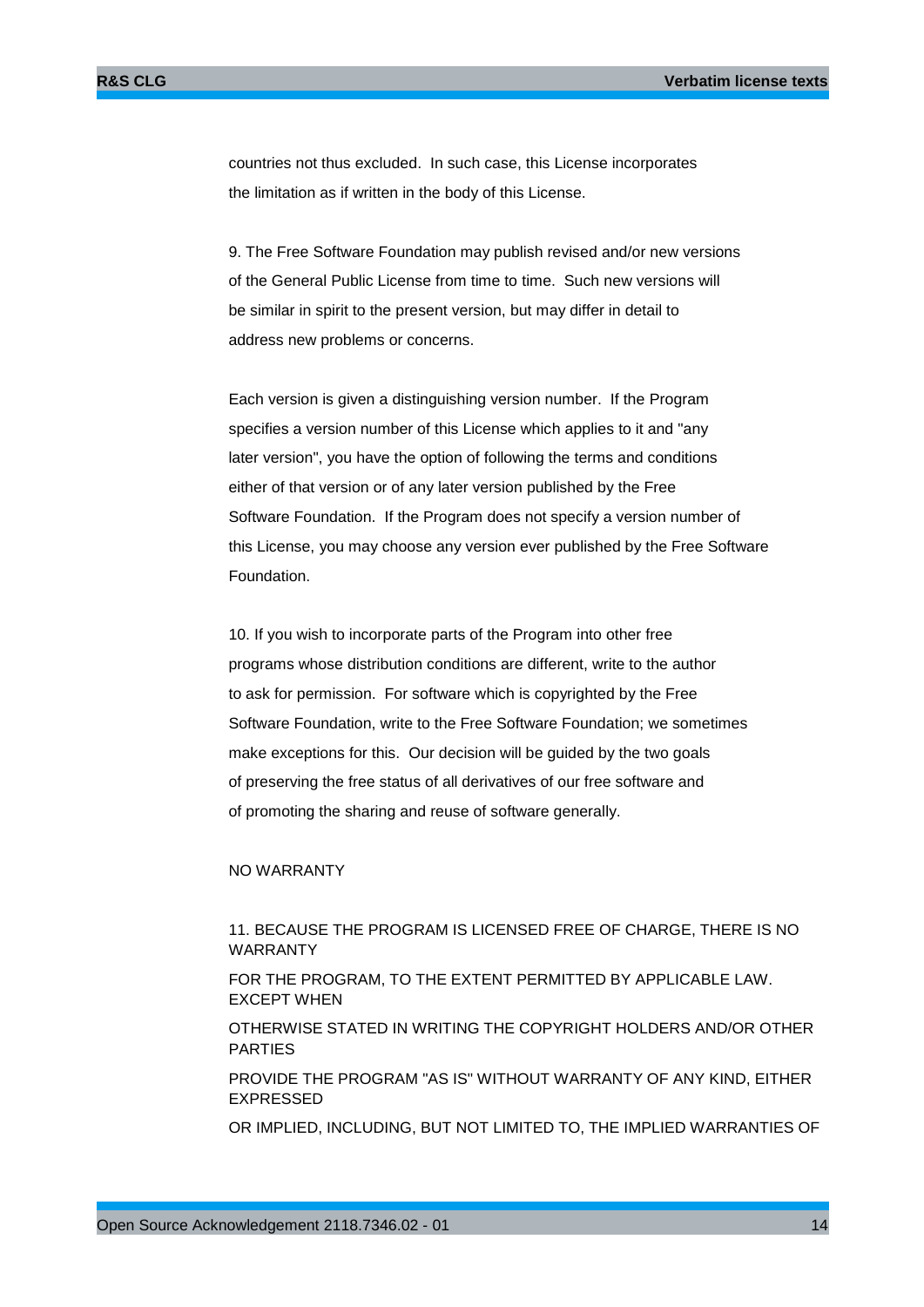MERCHANTABILITY AND FITNESS FOR A PARTICULAR PURPOSE. THE ENTIRE RISK AS

TO THE QUALITY AND PERFORMANCE OF THE PROGRAM IS WITH YOU. SHOULD THE

PROGRAM PROVE DEFECTIVE, YOU ASSUME THE COST OF ALL NECESSARY SERVICING,

REPAIR OR CORRECTION.

12. IN NO EVENT UNLESS REQUIRED BY APPLICABLE LAW OR AGREED TO IN WRITING

WILL ANY COPYRIGHT HOLDER, OR ANY OTHER PARTY WHO MAY MODIFY AND/OR

REDISTRIBUTE THE PROGRAM AS PERMITTED ABOVE, BE LIABLE TO YOU FOR DAMAGES,

INCLUDING ANY GENERAL, SPECIAL, INCIDENTAL OR CONSEQUENTIAL DAMAGES ARISING

OUT OF THE USE OR INABILITY TO USE THE PROGRAM (INCLUDING BUT NOT LIMITED

TO LOSS OF DATA OR DATA BEING RENDERED INACCURATE OR LOSSES SUSTAINED BY

YOU OR THIRD PARTIES OR A FAILURE OF THE PROGRAM TO OPERATE WITH ANY OTHER

PROGRAMS), EVEN IF SUCH HOLDER OR OTHER PARTY HAS BEEN ADVISED OF THE

POSSIBILITY OF SUCH DAMAGES.

END OF TERMS AND CONDITIONS

How to Apply These Terms to Your New Programs

If you develop a new program, and you want it to be of the greatest possible use to the public, the best way to achieve this is to make it free software which everyone can redistribute and change under these terms.

To do so, attach the following notices to the program. It is safest to attach them to the start of each source file to most effectively convey the exclusion of warranty; and each file should have at least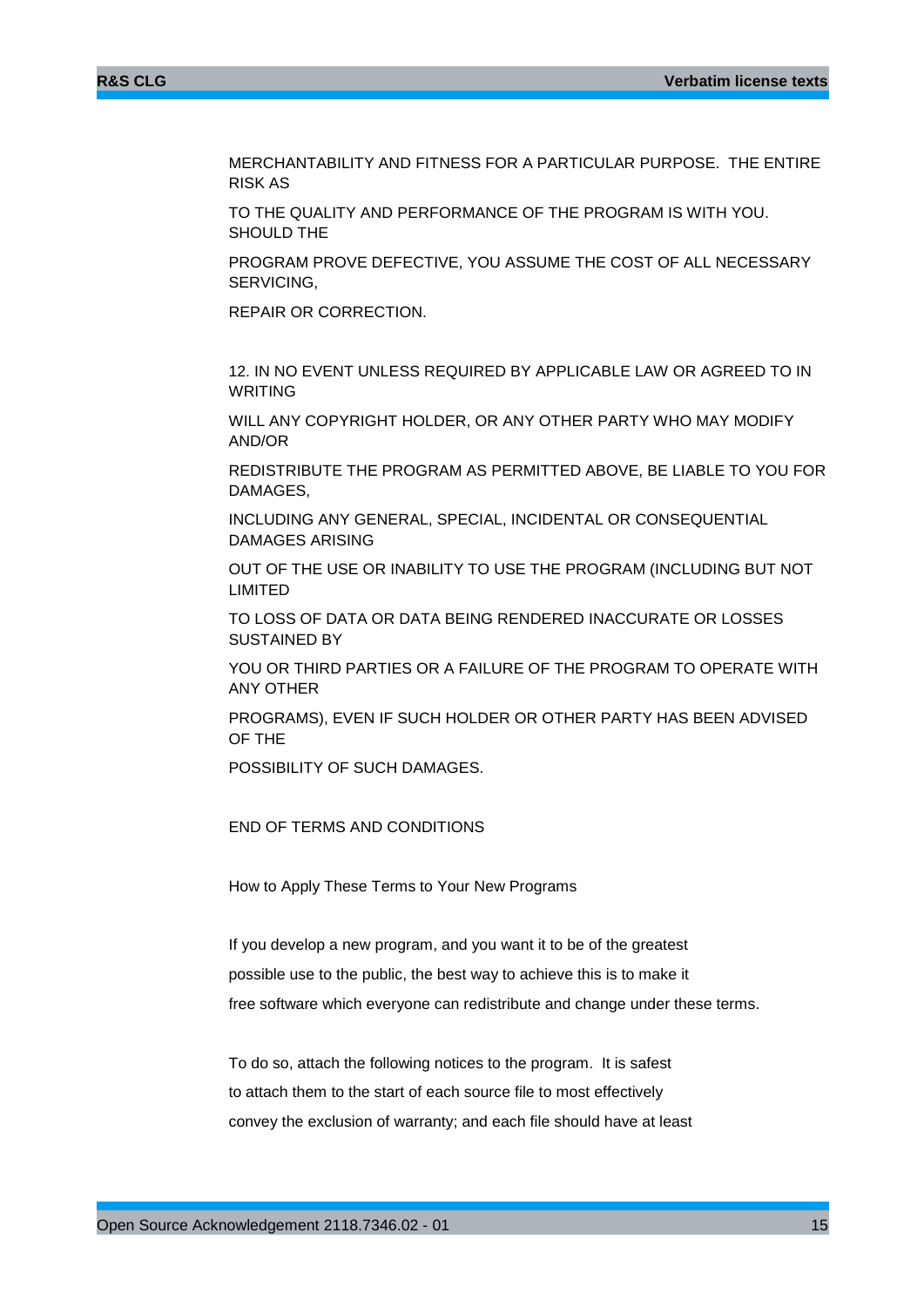the "copyright" line and a pointer to where the full notice is found.

<one line to give the program's name and a brief idea of what it does.> Copyright (C) <year> <name of author>

This program is free software; you can redistribute it and/or modify it under the terms of the GNU General Public License as published by the Free Software Foundation; either version 2 of the License, or (at your option) any later version.

This program is distributed in the hope that it will be useful, but WITHOUT ANY WARRANTY; without even the implied warranty of MERCHANTABILITY or FITNESS FOR A PARTICULAR PURPOSE. See the GNU General Public License for more details.

You should have received a copy of the GNU General Public License along with this program; if not, write to the Free Software Foundation, Inc., 51 Franklin Street, Fifth Floor, Boston, MA 02110-1301 USA.

Also add information on how to contact you by electronic and paper mail.

If the program is interactive, make it output a short notice like this when it starts in an interactive mode:

Gnomovision version 69, Copyright (C) year name of author Gnomovision comes with ABSOLUTELY NO WARRANTY; for details type `show w'. This is free software, and you are welcome to redistribute it under certain conditions; type `show c' for details.

The hypothetical commands `show w' and `show c' should show the appropriate parts of the General Public License. Of course, the commands you use may be called something other than `show w' and `show c'; they could even be mouse-clicks or menu items--whatever suits your program.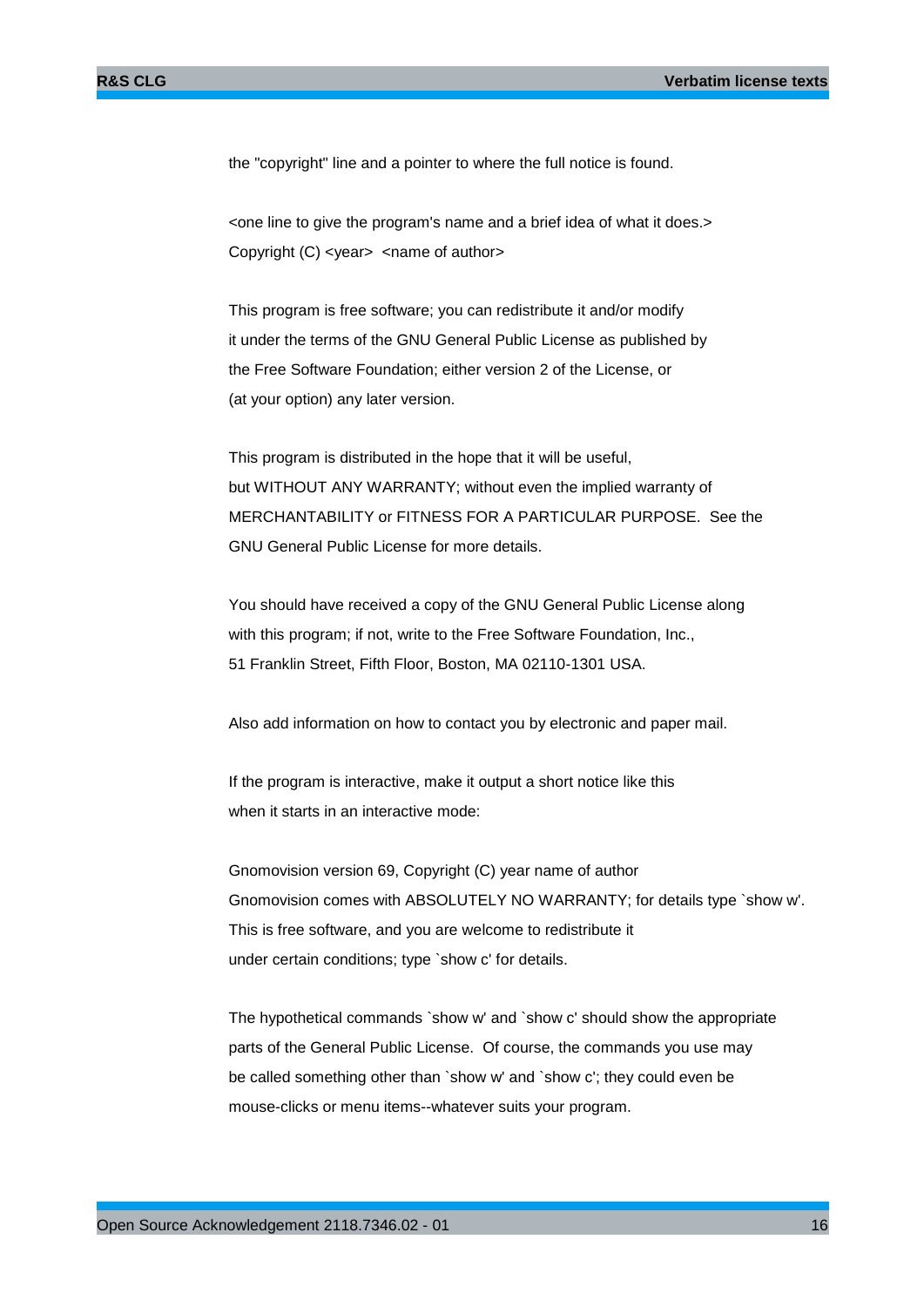You should also get your employer (if you work as a programmer) or your school, if any, to sign a "copyright disclaimer" for the program, if necessary. Here is a sample; alter the names:

Yoyodyne, Inc., hereby disclaims all copyright interest in the program `Gnomovision' (which makes passes at compilers) written by James Hacker.

<signature of Ty Coon>, 1 April 1989 Ty Coon, President of Vice

This General Public License does not permit incorporating your program into proprietary programs. If your program is a subroutine library, you may consider it more useful to permit linking proprietary applications with the library. If this is what you want to do, use the GNU Lesser General Public License instead of this License.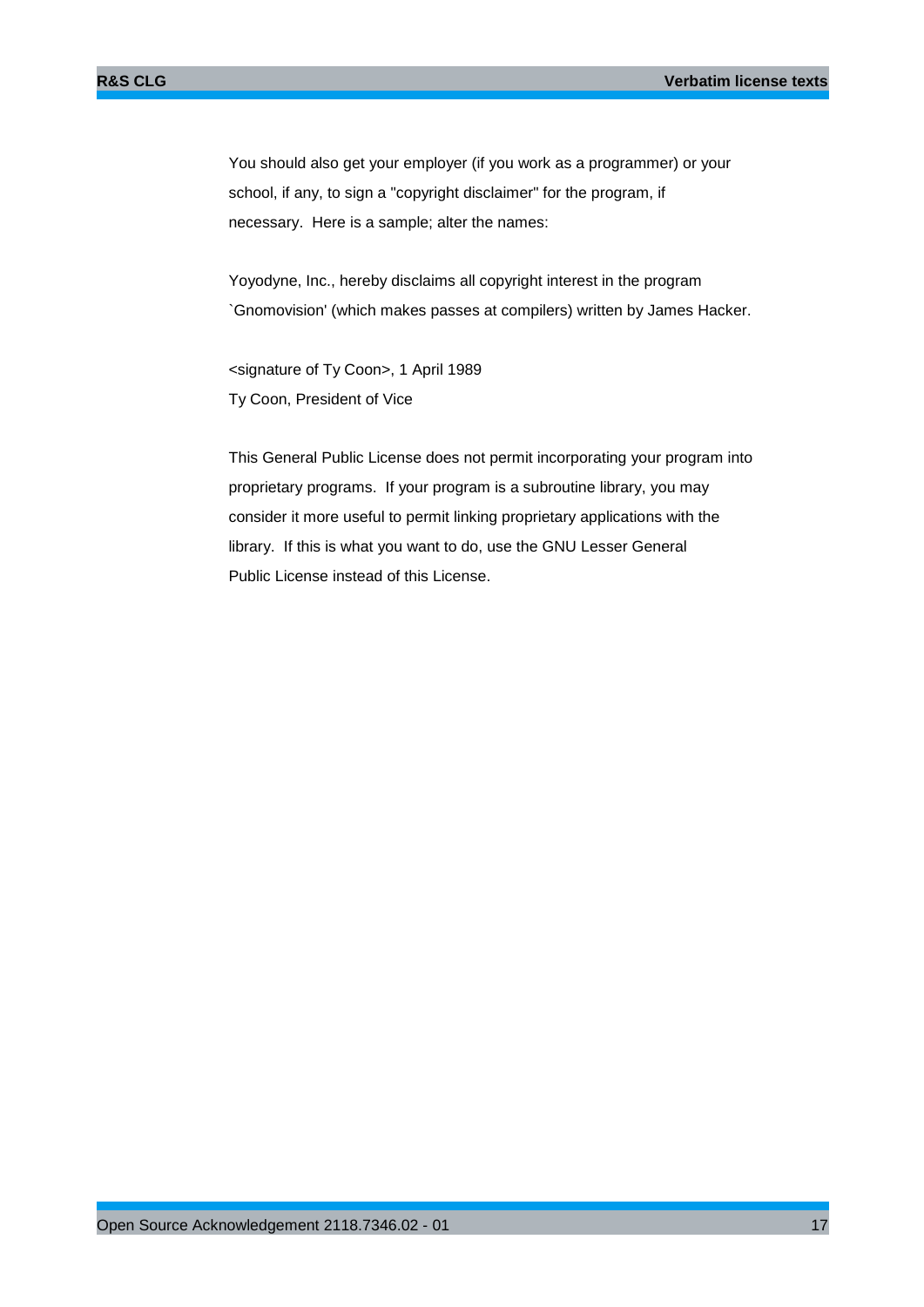#### <span id="page-17-0"></span>**3.2 GNU Lesser General Public License, Version 2.1 (LGPL 2.1)**

 GNU LESSER GENERAL PUBLIC LICENSE Version 2.1, February 1999

Copyright (C) 1991, 1999 Free Software Foundation, Inc. 51 Franklin Street, Fifth Floor, Boston, MA 02110-1301 USA Everyone is permitted to copy and distribute verbatim copies of this license document, but changing it is not allowed.

[This is the first released version of the Lesser GPL. It also counts as the successor of the GNU Library Public License, version 2, hence the version number 2.1.]

#### Preamble

 The licenses for most software are designed to take away your freedom to share and change it. By contrast, the GNU General Public Licenses are intended to guarantee your freedom to share and change free software--to make sure the software is free for all its users.

 This license, the Lesser General Public License, applies to some specially designated software packages--typically libraries--of the Free Software Foundation and other authors who decide to use it. You can use it too, but we suggest you first think carefully about whether this license or the ordinary General Public License is the better strategy to use in any particular case, based on the explanations below.

 When we speak of free software, we are referring to freedom of use, not price. Our General Public Licenses are designed to make sure that you have the freedom to distribute copies of free software (and charge for this service if you wish); that you receive source code or can get it if you want it; that you can change the software and use pieces of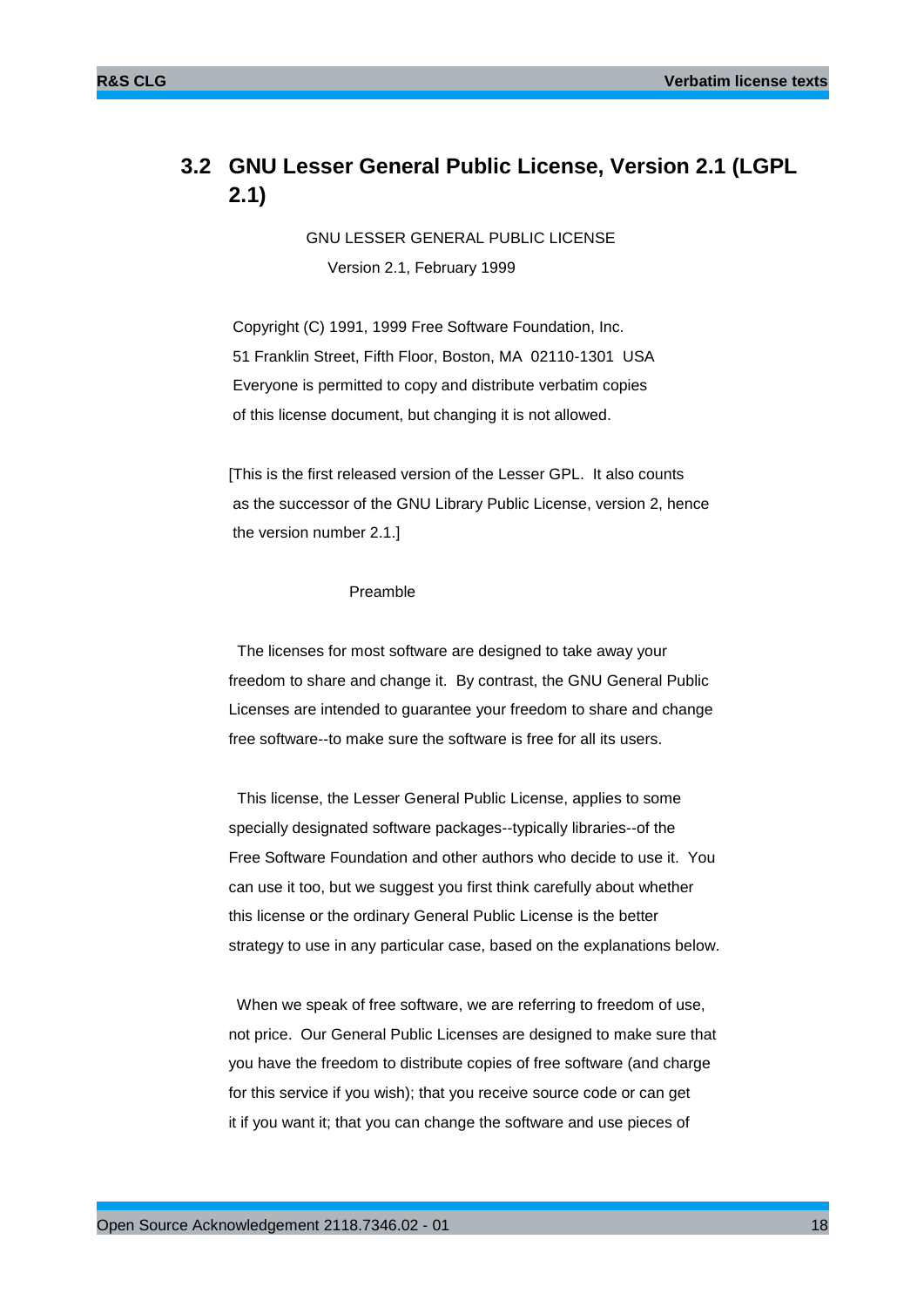it in new free programs; and that you are informed that you can do these things.

 To protect your rights, we need to make restrictions that forbid distributors to deny you these rights or to ask you to surrender these rights. These restrictions translate to certain responsibilities for you if you distribute copies of the library or if you modify it.

 For example, if you distribute copies of the library, whether gratis or for a fee, you must give the recipients all the rights that we gave you. You must make sure that they, too, receive or can get the source code. If you link other code with the library, you must provide complete object files to the recipients, so that they can relink them with the library after making changes to the library and recompiling it. And you must show them these terms so they know their rights.

 We protect your rights with a two-step method: (1) we copyright the library, and (2) we offer you this license, which gives you legal permission to copy, distribute and/or modify the library.

 To protect each distributor, we want to make it very clear that there is no warranty for the free library. Also, if the library is modified by someone else and passed on, the recipients should know that what they have is not the original version, so that the original author's reputation will not be affected by problems that might be introduced by others.

 Finally, software patents pose a constant threat to the existence of any free program. We wish to make sure that a company cannot effectively restrict the users of a free program by obtaining a restrictive license from a patent holder. Therefore, we insist that any patent license obtained for a version of the library must be consistent with the full freedom of use specified in this license.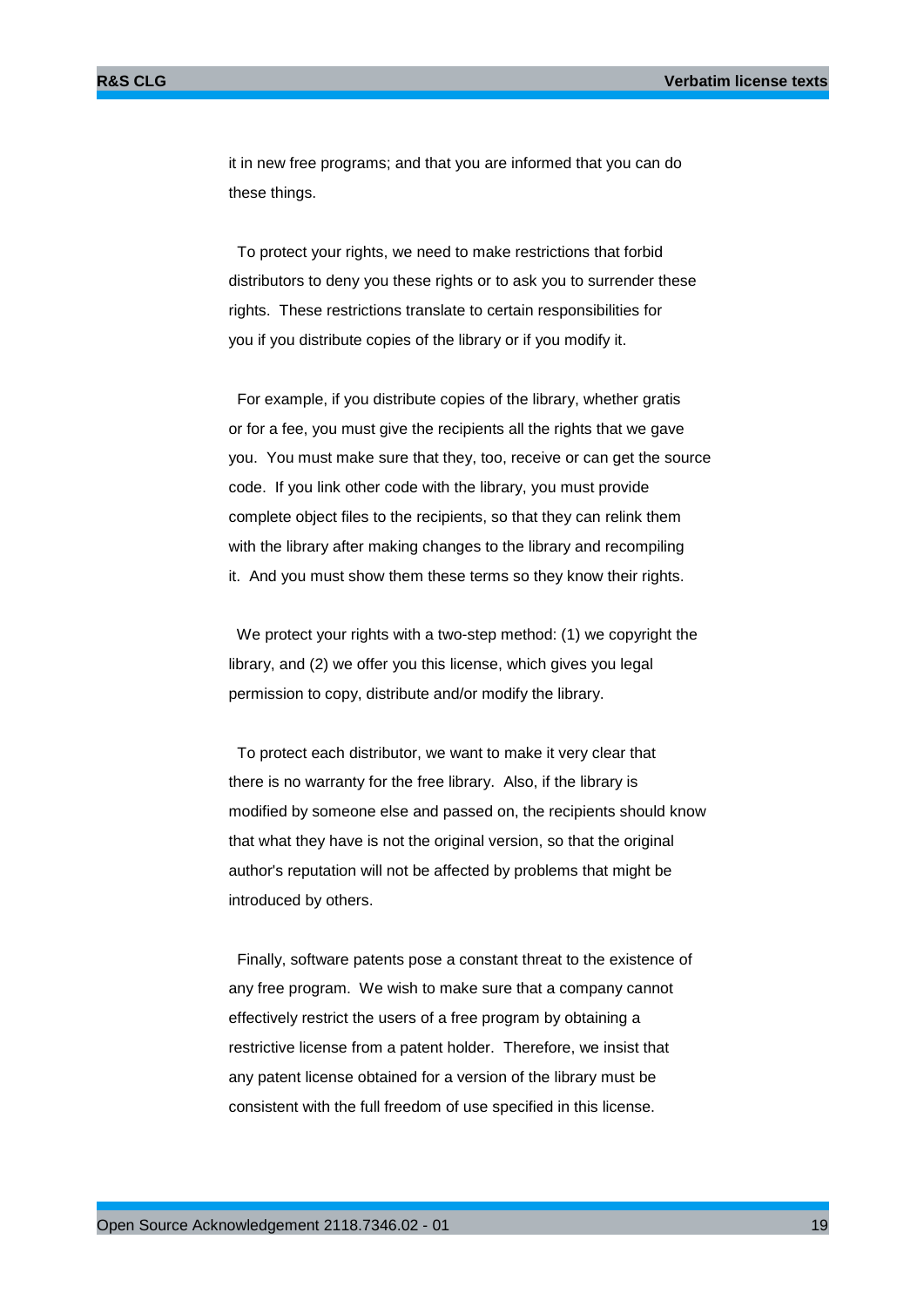Most GNU software, including some libraries, is covered by the ordinary GNU General Public License. This license, the GNU Lesser General Public License, applies to certain designated libraries, and is quite different from the ordinary General Public License. We use this license for certain libraries in order to permit linking those libraries into non-free programs.

 When a program is linked with a library, whether statically or using a shared library, the combination of the two is legally speaking a combined work, a derivative of the original library. The ordinary General Public License therefore permits such linking only if the entire combination fits its criteria of freedom. The Lesser General Public License permits more lax criteria for linking other code with the library.

 We call this license the "Lesser" General Public License because it does Less to protect the user's freedom than the ordinary General Public License. It also provides other free software developers Less of an advantage over competing non-free programs. These disadvantages are the reason we use the ordinary General Public License for many libraries. However, the Lesser license provides advantages in certain special circumstances.

 For example, on rare occasions, there may be a special need to encourage the widest possible use of a certain library, so that it becomes a de-facto standard. To achieve this, non-free programs must be allowed to use the library. A more frequent case is that a free library does the same job as widely used non-free libraries. In this case, there is little to gain by limiting the free library to free software only, so we use the Lesser General Public License.

 In other cases, permission to use a particular library in non-free programs enables a greater number of people to use a large body of free software. For example, permission to use the GNU C Library in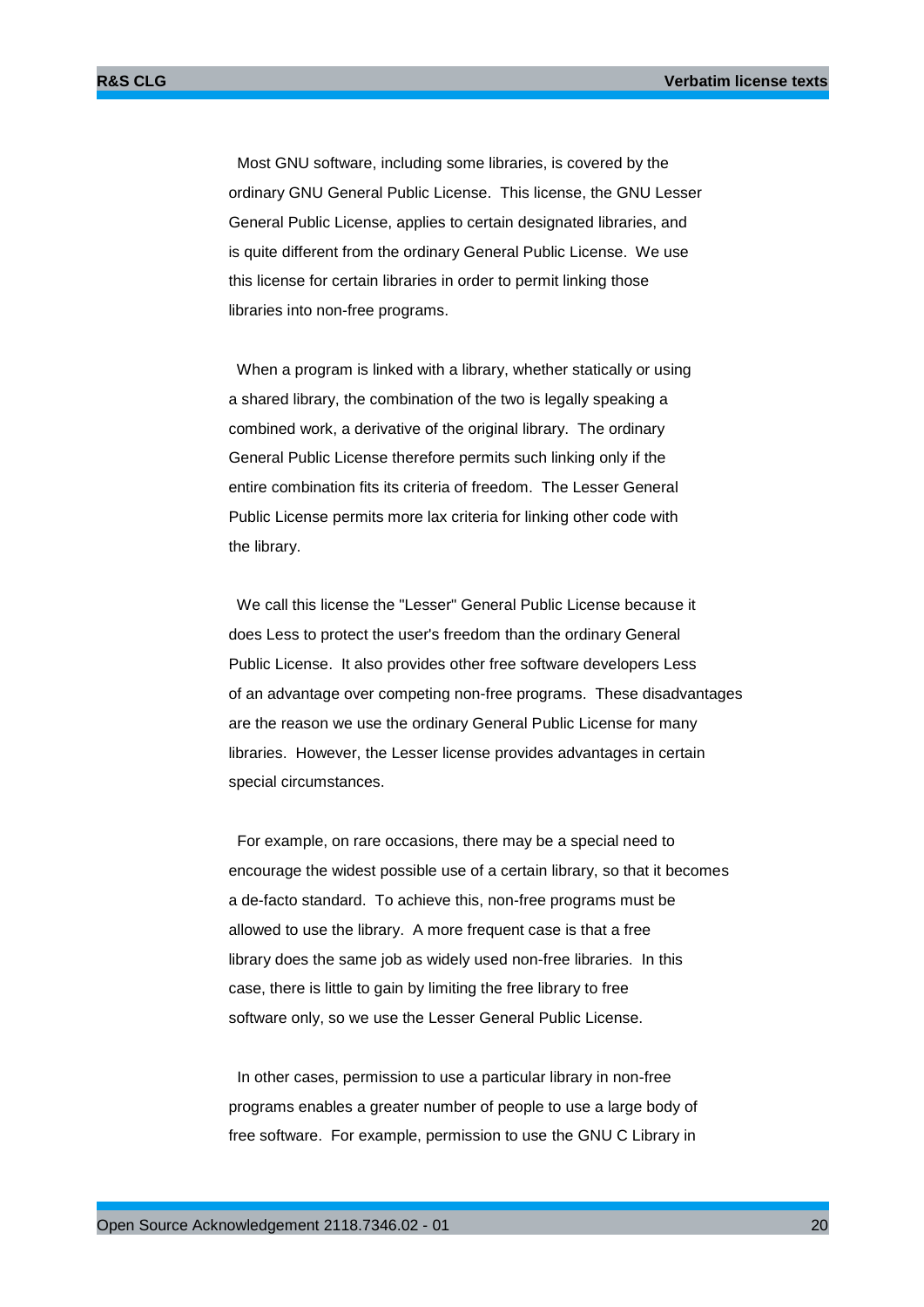non-free programs enables many more people to use the whole GNU operating system, as well as its variant, the GNU/Linux operating system.

 Although the Lesser General Public License is Less protective of the users' freedom, it does ensure that the user of a program that is linked with the Library has the freedom and the wherewithal to run that program using a modified version of the Library.

 The precise terms and conditions for copying, distribution and modification follow. Pay close attention to the difference between a "work based on the library" and a "work that uses the library". The former contains code derived from the library, whereas the latter must be combined with the library in order to run.

#### GNU LESSER GENERAL PUBLIC LICENSE TERMS AND CONDITIONS FOR COPYING, DISTRIBUTION AND MODIFICATION

 0. This License Agreement applies to any software library or other program which contains a notice placed by the copyright holder or other authorized party saying it may be distributed under the terms of this Lesser General Public License (also called "this License"). Each licensee is addressed as "you".

 A "library" means a collection of software functions and/or data prepared so as to be conveniently linked with application programs (which use some of those functions and data) to form executables.

 The "Library", below, refers to any such software library or work which has been distributed under these terms. A "work based on the Library" means either the Library or any derivative work under copyright law: that is to say, a work containing the Library or a portion of it, either verbatim or with modifications and/or translated straightforwardly into another language. (Hereinafter, translation is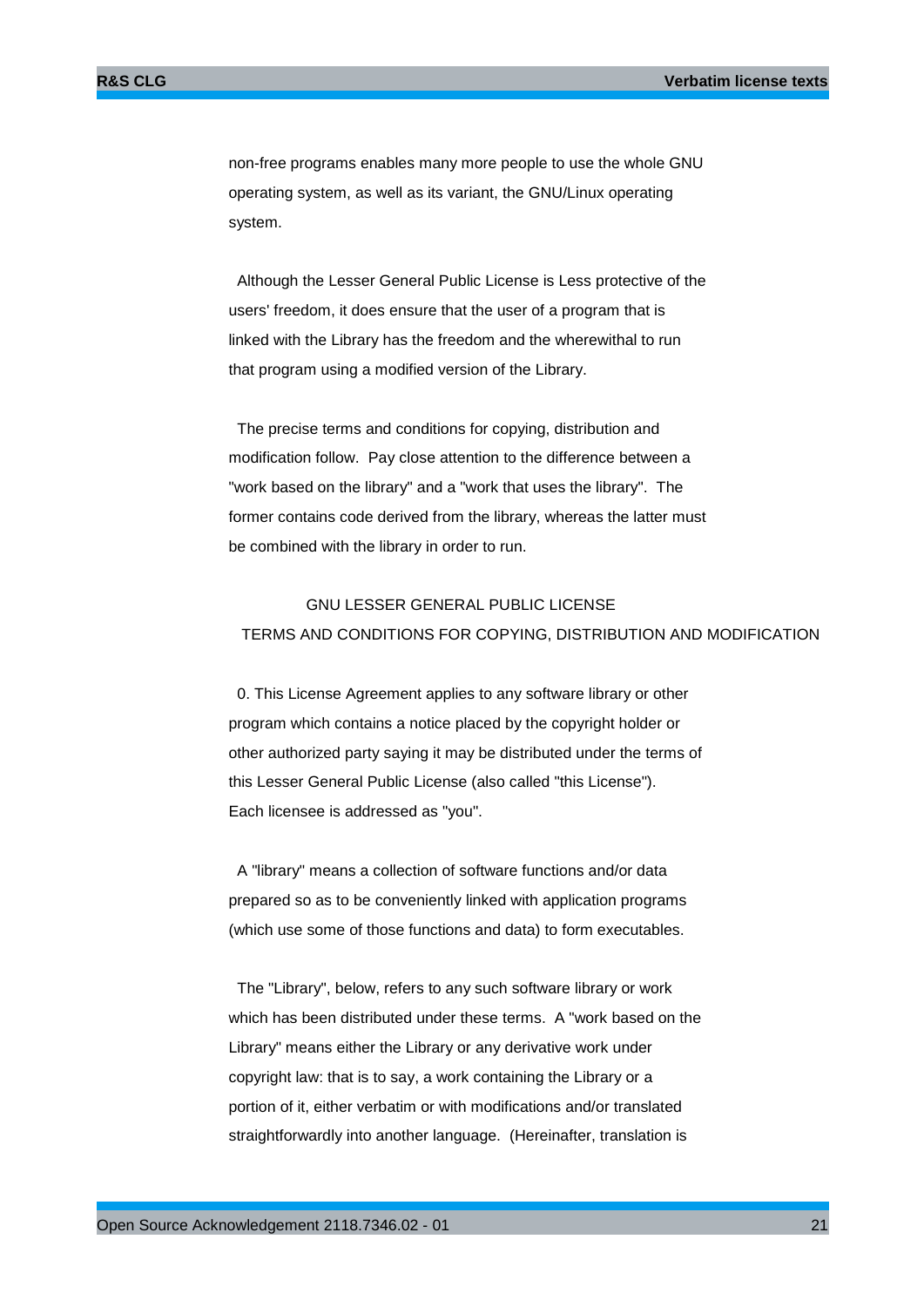included without limitation in the term "modification".)

 "Source code" for a work means the preferred form of the work for making modifications to it. For a library, complete source code means all the source code for all modules it contains, plus any associated interface definition files, plus the scripts used to control compilation and installation of the library.

 Activities other than copying, distribution and modification are not covered by this License; they are outside its scope. The act of running a program using the Library is not restricted, and output from such a program is covered only if its contents constitute a work based on the Library (independent of the use of the Library in a tool for writing it). Whether that is true depends on what the Library does and what the program that uses the Library does.

 1. You may copy and distribute verbatim copies of the Library's complete source code as you receive it, in any medium, provided that you conspicuously and appropriately publish on each copy an appropriate copyright notice and disclaimer of warranty; keep intact all the notices that refer to this License and to the absence of any warranty; and distribute a copy of this License along with the Library.

 You may charge a fee for the physical act of transferring a copy, and you may at your option offer warranty protection in exchange for a fee.

 2. You may modify your copy or copies of the Library or any portion of it, thus forming a work based on the Library, and copy and distribute such modifications or work under the terms of Section 1 above, provided that you also meet all of these conditions:

a) The modified work must itself be a software library.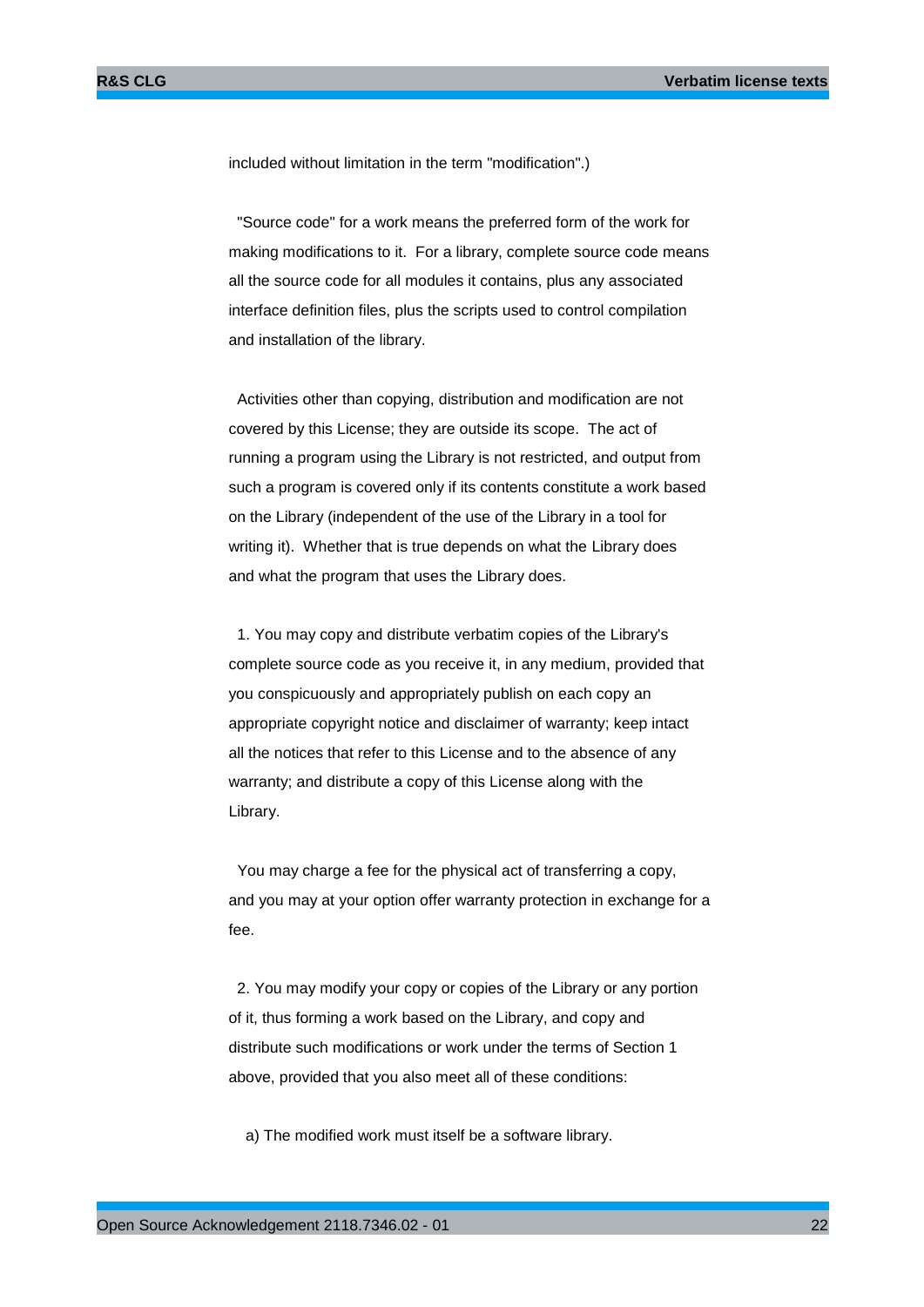b) You must cause the files modified to carry prominent notices stating that you changed the files and the date of any change.

 c) You must cause the whole of the work to be licensed at no charge to all third parties under the terms of this License.

 d) If a facility in the modified Library refers to a function or a table of data to be supplied by an application program that uses the facility, other than as an argument passed when the facility is invoked, then you must make a good faith effort to ensure that, in the event an application does not supply such function or table, the facility still operates, and performs whatever part of its purpose remains meaningful.

 (For example, a function in a library to compute square roots has a purpose that is entirely well-defined independent of the application. Therefore, Subsection 2d requires that any application-supplied function or table used by this function must be optional: if the application does not supply it, the square root function must still compute square roots.)

These requirements apply to the modified work as a whole. If identifiable sections of that work are not derived from the Library, and can be reasonably considered independent and separate works in themselves, then this License, and its terms, do not apply to those sections when you distribute them as separate works. But when you distribute the same sections as part of a whole which is a work based on the Library, the distribution of the whole must be on the terms of this License, whose permissions for other licensees extend to the entire whole, and thus to each and every part regardless of who wrote it.

Thus, it is not the intent of this section to claim rights or contest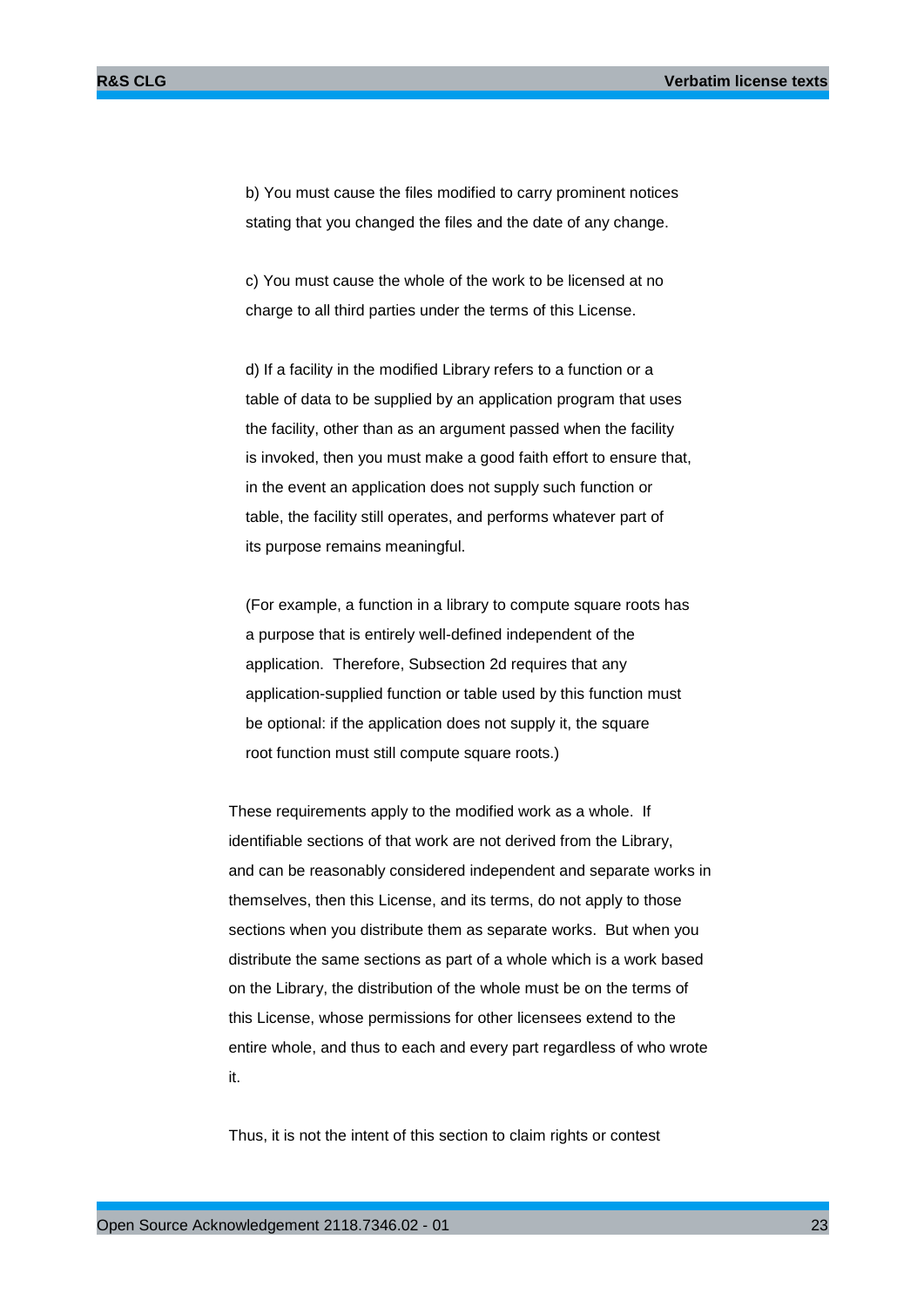your rights to work written entirely by you; rather, the intent is to exercise the right to control the distribution of derivative or collective works based on the Library.

In addition, mere aggregation of another work not based on the Library with the Library (or with a work based on the Library) on a volume of a storage or distribution medium does not bring the other work under the scope of this License.

 3. You may opt to apply the terms of the ordinary GNU General Public License instead of this License to a given copy of the Library. To do this, you must alter all the notices that refer to this License, so that they refer to the ordinary GNU General Public License, version 2, instead of to this License. (If a newer version than version 2 of the ordinary GNU General Public License has appeared, then you can specify that version instead if you wish.) Do not make any other change in these notices.

 Once this change is made in a given copy, it is irreversible for that copy, so the ordinary GNU General Public License applies to all subsequent copies and derivative works made from that copy.

 This option is useful when you wish to copy part of the code of the Library into a program that is not a library.

 4. You may copy and distribute the Library (or a portion or derivative of it, under Section 2) in object code or executable form under the terms of Sections 1 and 2 above provided that you accompany it with the complete corresponding machine-readable source code, which must be distributed under the terms of Sections 1 and 2 above on a medium customarily used for software interchange.

 If distribution of object code is made by offering access to copy from a designated place, then offering equivalent access to copy the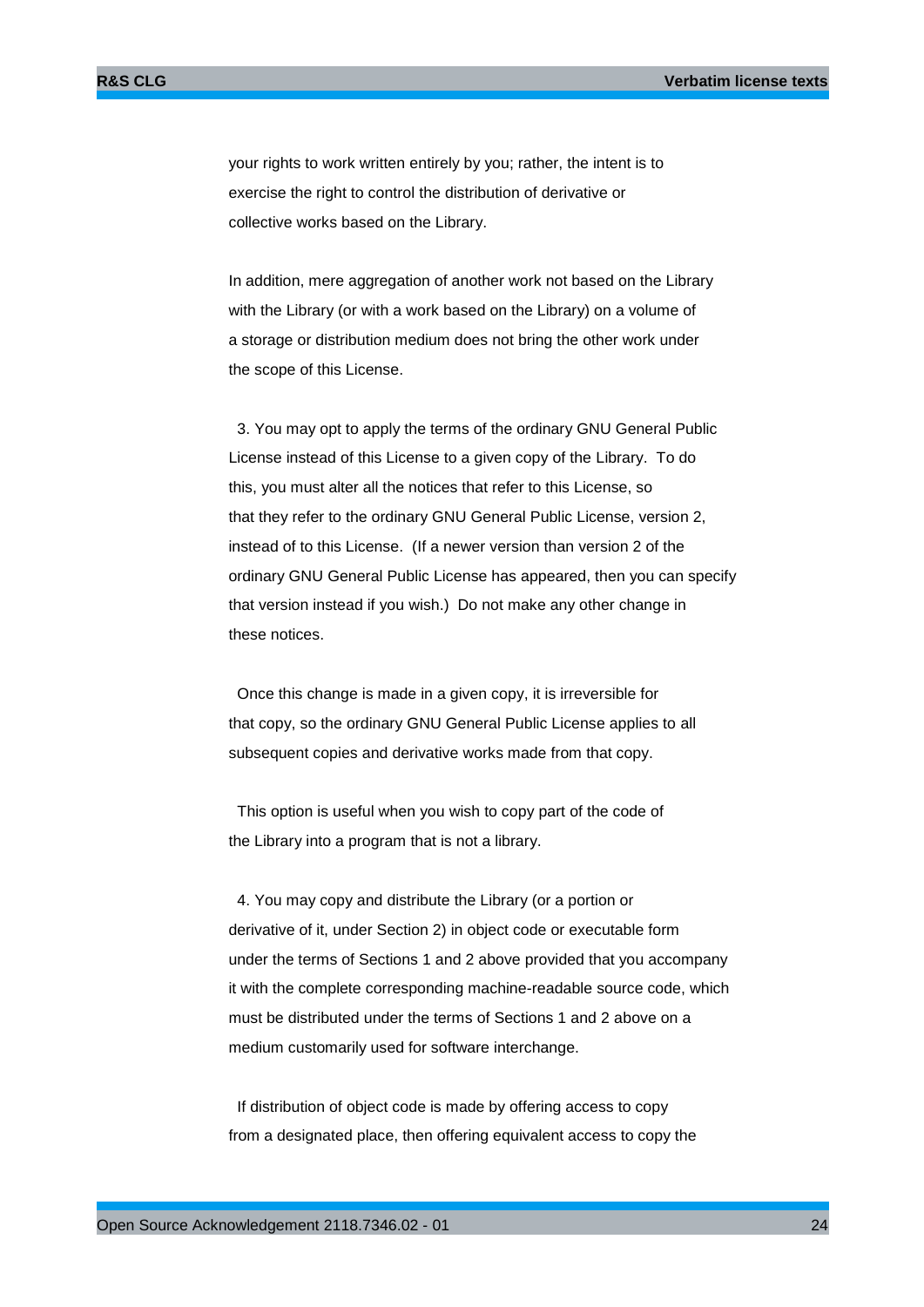source code from the same place satisfies the requirement to distribute the source code, even though third parties are not compelled to copy the source along with the object code.

 5. A program that contains no derivative of any portion of the Library, but is designed to work with the Library by being compiled or linked with it, is called a "work that uses the Library". Such a work, in isolation, is not a derivative work of the Library, and therefore falls outside the scope of this License.

 However, linking a "work that uses the Library" with the Library creates an executable that is a derivative of the Library (because it contains portions of the Library), rather than a "work that uses the library". The executable is therefore covered by this License. Section 6 states terms for distribution of such executables.

 When a "work that uses the Library" uses material from a header file that is part of the Library, the object code for the work may be a derivative work of the Library even though the source code is not. Whether this is true is especially significant if the work can be linked without the Library, or if the work is itself a library. The threshold for this to be true is not precisely defined by law.

 If such an object file uses only numerical parameters, data structure layouts and accessors, and small macros and small inline functions (ten lines or less in length), then the use of the object file is unrestricted, regardless of whether it is legally a derivative work. (Executables containing this object code plus portions of the Library will still fall under Section 6.)

 Otherwise, if the work is a derivative of the Library, you may distribute the object code for the work under the terms of Section 6. Any executables containing that work also fall under Section 6, whether or not they are linked directly with the Library itself.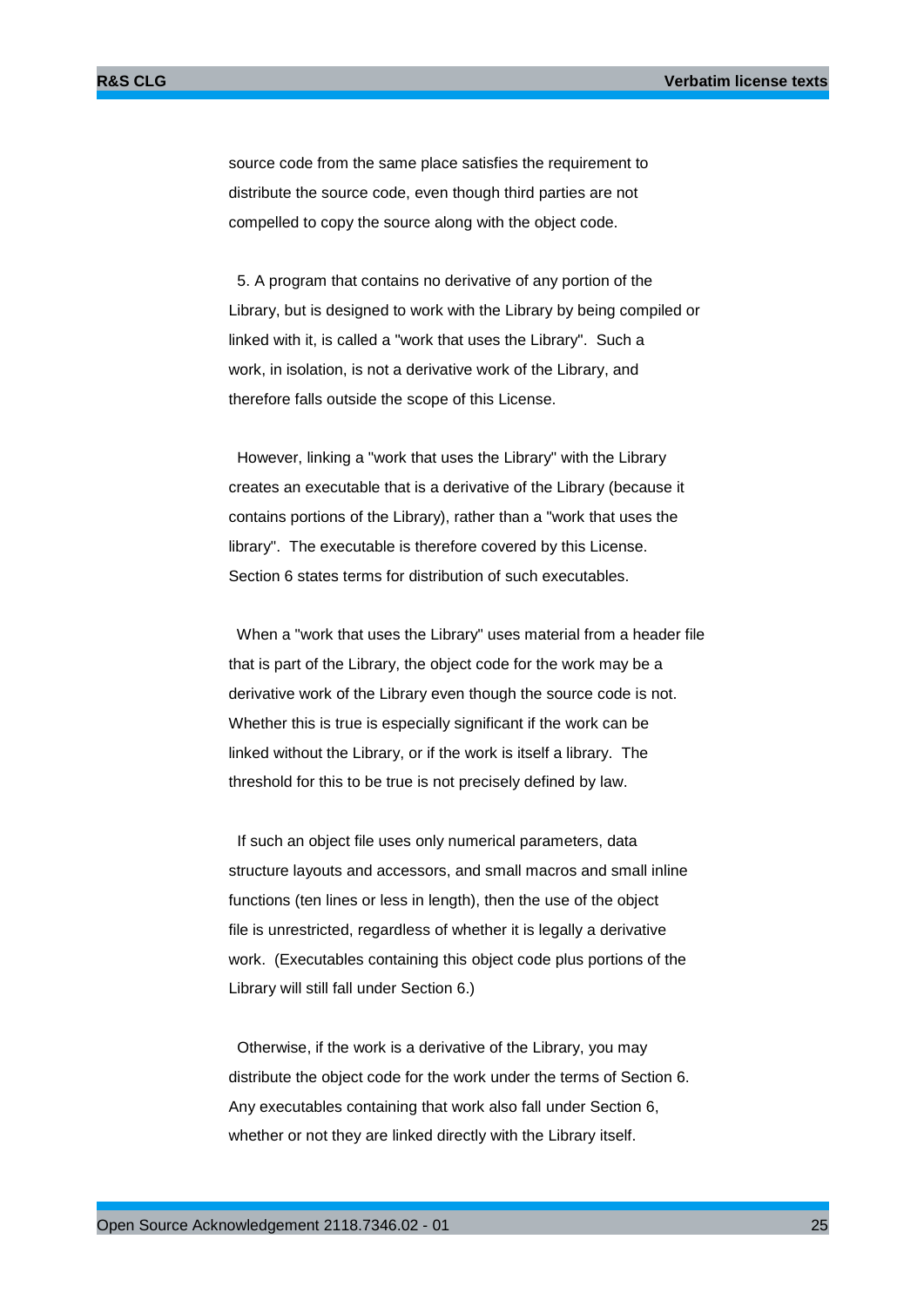6. As an exception to the Sections above, you may also combine or link a "work that uses the Library" with the Library to produce a work containing portions of the Library, and distribute that work under terms of your choice, provided that the terms permit modification of the work for the customer's own use and reverse engineering for debugging such modifications.

 You must give prominent notice with each copy of the work that the Library is used in it and that the Library and its use are covered by this License. You must supply a copy of this License. If the work during execution displays copyright notices, you must include the copyright notice for the Library among them, as well as a reference directing the user to the copy of this License. Also, you must do one of these things:

 a) Accompany the work with the complete corresponding machine-readable source code for the Library including whatever changes were used in the work (which must be distributed under Sections 1 and 2 above); and, if the work is an executable linked with the Library, with the complete machine-readable "work that uses the Library", as object code and/or source code, so that the user can modify the Library and then relink to produce a modified executable containing the modified Library. (It is understood that the user who changes the contents of definitions files in the Library will not necessarily be able to recompile the application to use the modified definitions.)

 b) Use a suitable shared library mechanism for linking with the Library. A suitable mechanism is one that (1) uses at run time a copy of the library already present on the user's computer system, rather than copying library functions into the executable, and (2) will operate properly with a modified version of the library, if the user installs one, as long as the modified version is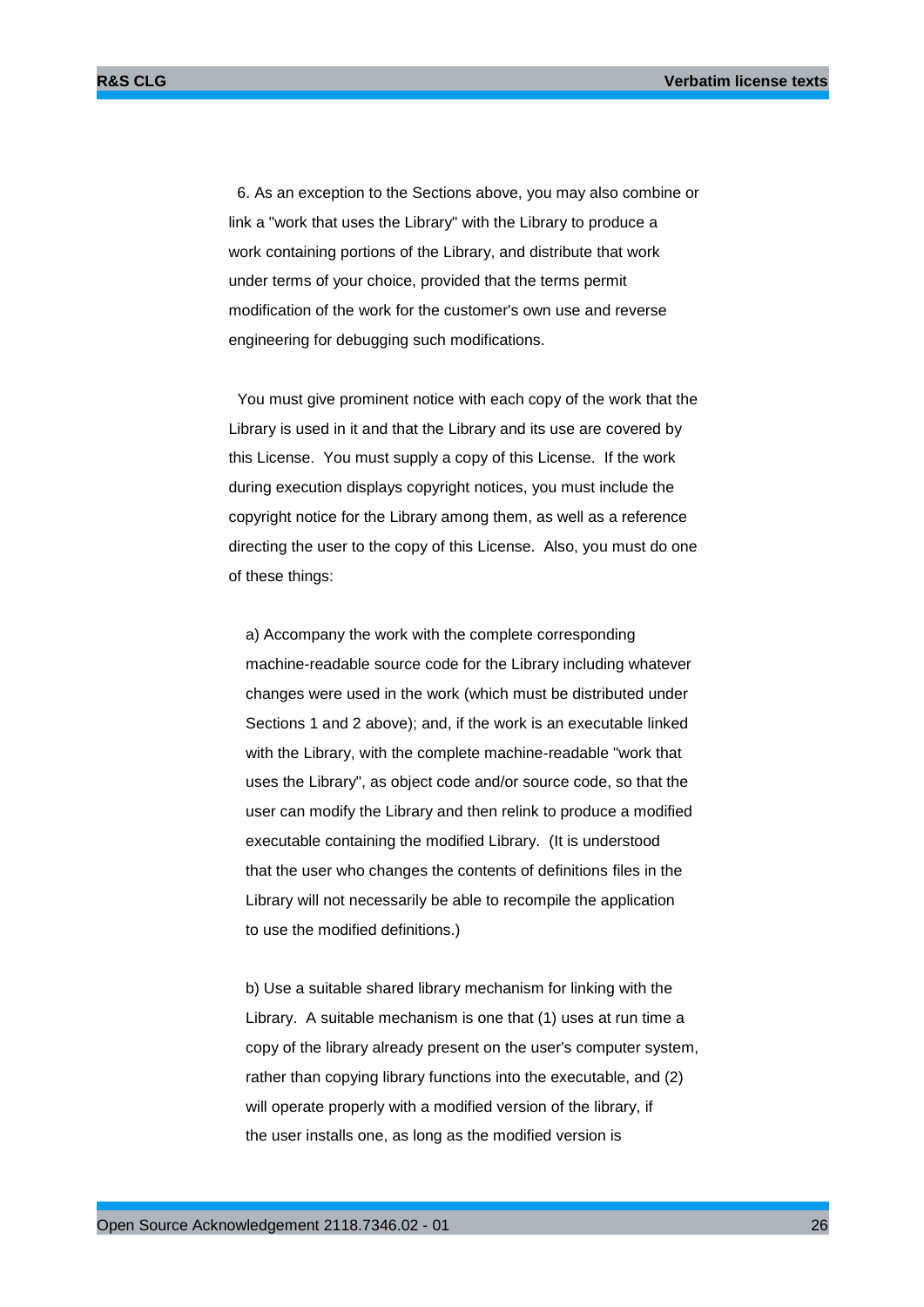interface-compatible with the version that the work was made with.

 c) Accompany the work with a written offer, valid for at least three years, to give the same user the materials specified in Subsection 6a, above, for a charge no more than the cost of performing this distribution.

 d) If distribution of the work is made by offering access to copy from a designated place, offer equivalent access to copy the above specified materials from the same place.

 e) Verify that the user has already received a copy of these materials or that you have already sent this user a copy.

 For an executable, the required form of the "work that uses the Library" must include any data and utility programs needed for reproducing the executable from it. However, as a special exception, the materials to be distributed need not include anything that is normally distributed (in either source or binary form) with the major components (compiler, kernel, and so on) of the operating system on which the executable runs, unless that component itself accompanies the executable.

 It may happen that this requirement contradicts the license restrictions of other proprietary libraries that do not normally accompany the operating system. Such a contradiction means you cannot use both them and the Library together in an executable that you distribute.

 7. You may place library facilities that are a work based on the Library side-by-side in a single library together with other library facilities not covered by this License, and distribute such a combined library, provided that the separate distribution of the work based on the Library and of the other library facilities is otherwise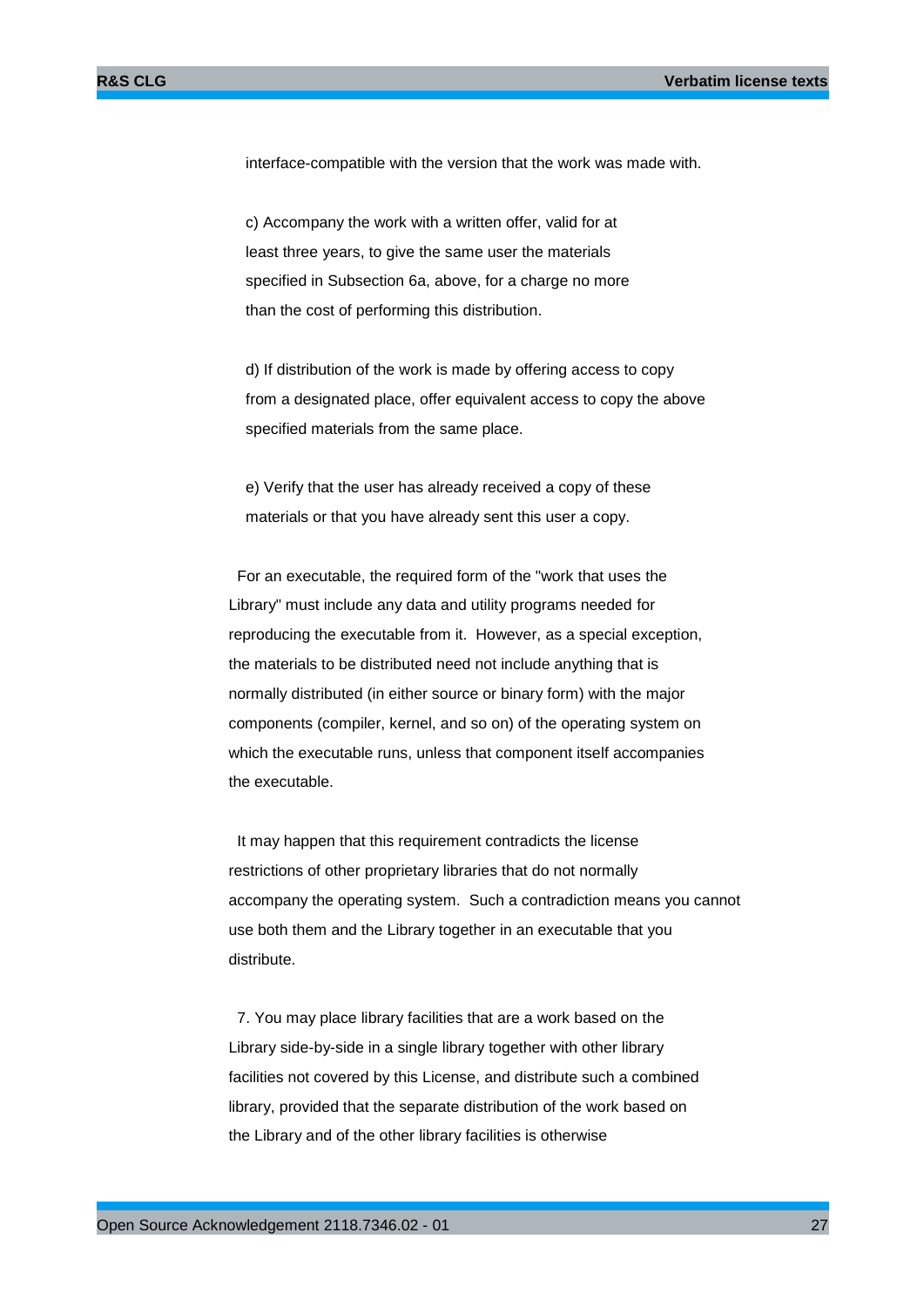permitted, and provided that you do these two things:

 a) Accompany the combined library with a copy of the same work based on the Library, uncombined with any other library facilities. This must be distributed under the terms of the Sections above.

 b) Give prominent notice with the combined library of the fact that part of it is a work based on the Library, and explaining where to find the accompanying uncombined form of the same work.

 8. You may not copy, modify, sublicense, link with, or distribute the Library except as expressly provided under this License. Any attempt otherwise to copy, modify, sublicense, link with, or distribute the Library is void, and will automatically terminate your rights under this License. However, parties who have received copies, or rights, from you under this License will not have their licenses terminated so long as such parties remain in full compliance.

 9. You are not required to accept this License, since you have not signed it. However, nothing else grants you permission to modify or distribute the Library or its derivative works. These actions are prohibited by law if you do not accept this License. Therefore, by modifying or distributing the Library (or any work based on the Library), you indicate your acceptance of this License to do so, and all its terms and conditions for copying, distributing or modifying the Library or works based on it.

 10. Each time you redistribute the Library (or any work based on the Library), the recipient automatically receives a license from the original licensor to copy, distribute, link with or modify the Library subject to these terms and conditions. You may not impose any further restrictions on the recipients' exercise of the rights granted herein. You are not responsible for enforcing compliance by third parties with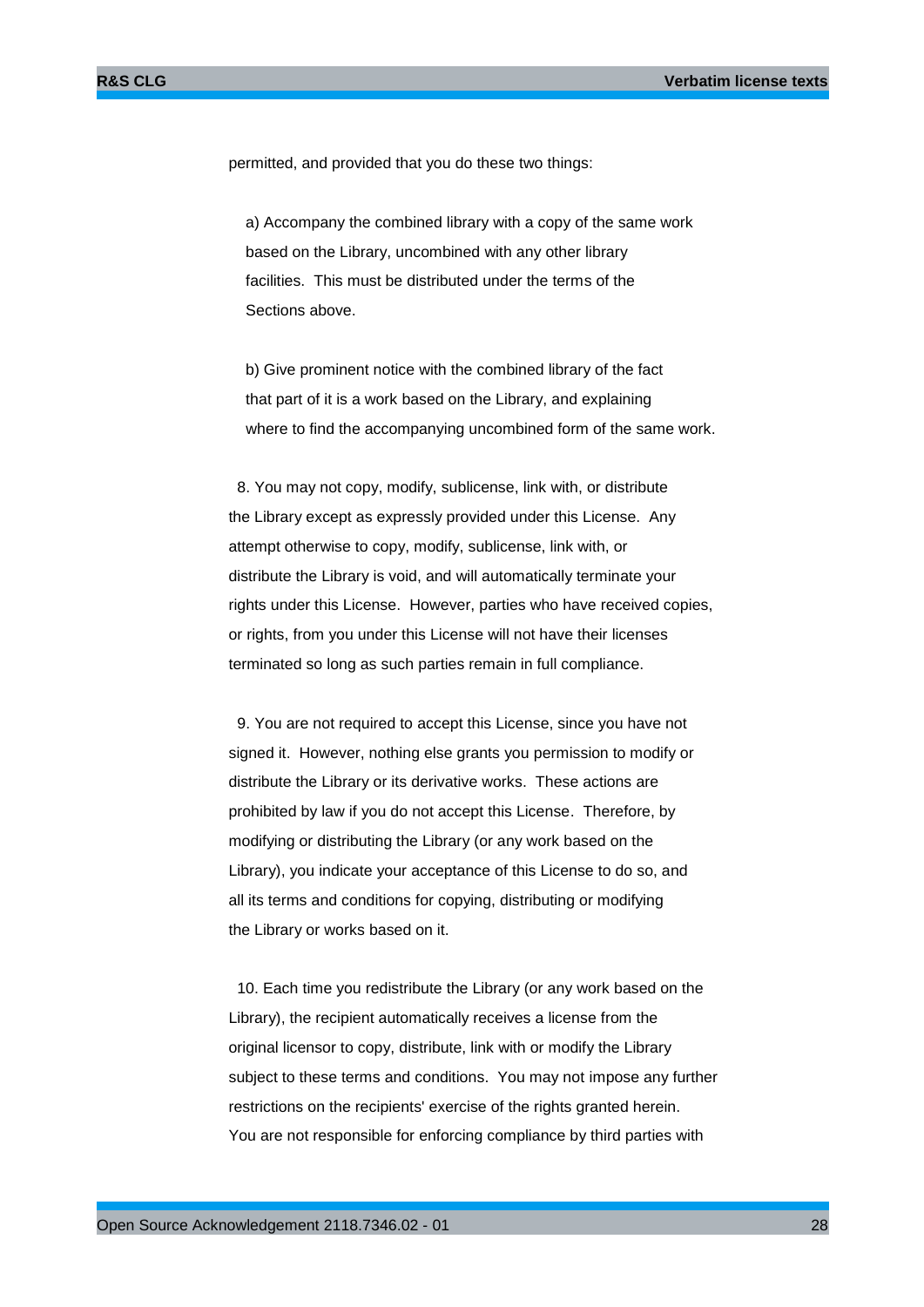this License.

 11. If, as a consequence of a court judgment or allegation of patent infringement or for any other reason (not limited to patent issues), conditions are imposed on you (whether by court order, agreement or otherwise) that contradict the conditions of this License, they do not excuse you from the conditions of this License. If you cannot distribute so as to satisfy simultaneously your obligations under this License and any other pertinent obligations, then as a consequence you may not distribute the Library at all. For example, if a patent license would not permit royalty-free redistribution of the Library by all those who receive copies directly or indirectly through you, then the only way you could satisfy both it and this License would be to refrain entirely from distribution of the Library.

If any portion of this section is held invalid or unenforceable under any particular circumstance, the balance of the section is intended to apply, and the section as a whole is intended to apply in other circumstances.

It is not the purpose of this section to induce you to infringe any patents or other property right claims or to contest validity of any such claims; this section has the sole purpose of protecting the integrity of the free software distribution system which is implemented by public license practices. Many people have made generous contributions to the wide range of software distributed through that system in reliance on consistent application of that system; it is up to the author/donor to decide if he or she is willing to distribute software through any other system and a licensee cannot impose that choice.

This section is intended to make thoroughly clear what is believed to be a consequence of the rest of this License.

12. If the distribution and/or use of the Library is restricted in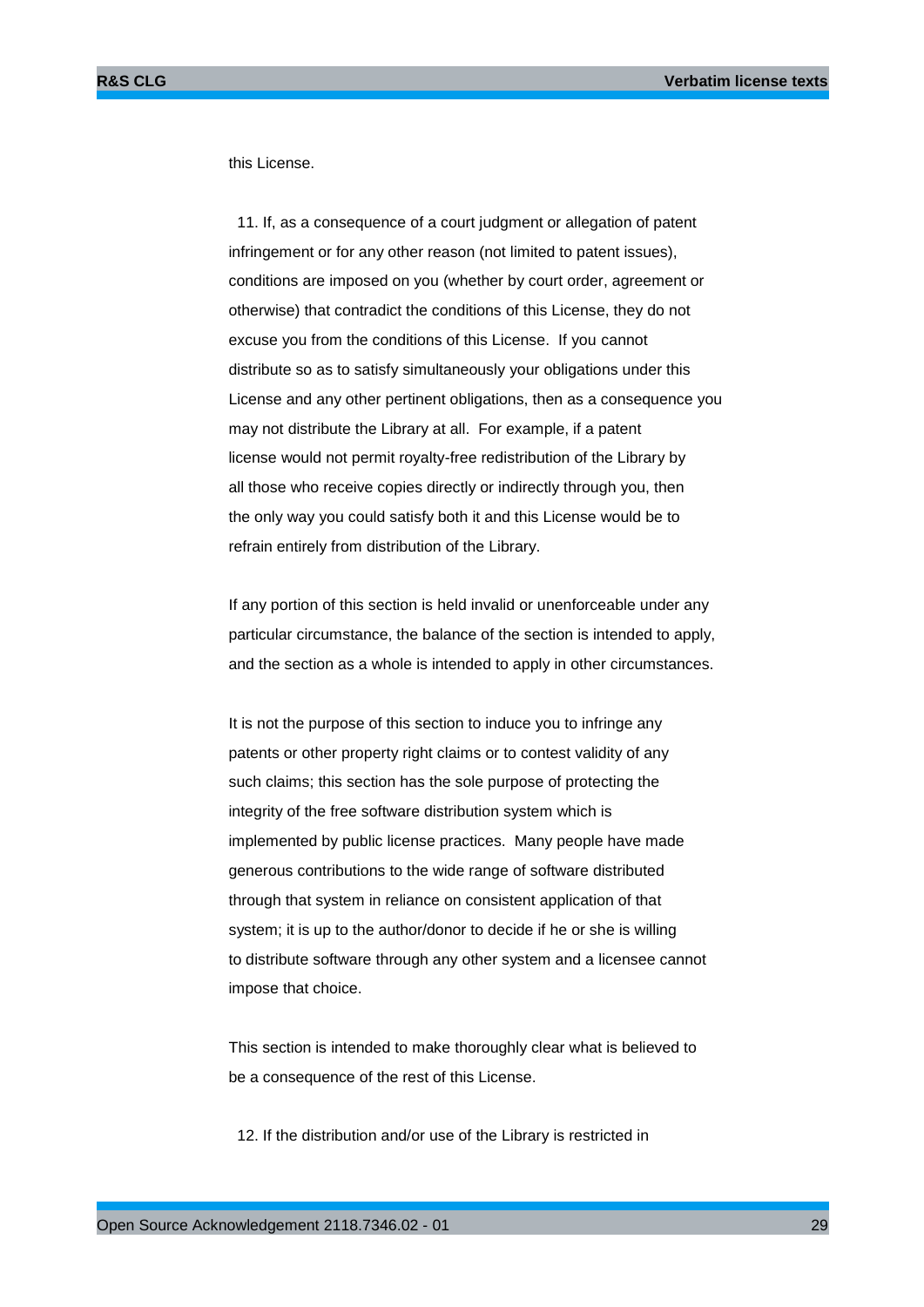certain countries either by patents or by copyrighted interfaces, the original copyright holder who places the Library under this License may add an explicit geographical distribution limitation excluding those countries, so that distribution is permitted only in or among countries not thus excluded. In such case, this License incorporates the limitation as if written in the body of this License.

 13. The Free Software Foundation may publish revised and/or new versions of the Lesser General Public License from time to time. Such new versions will be similar in spirit to the present version, but may differ in detail to address new problems or concerns.

Each version is given a distinguishing version number. If the Library specifies a version number of this License which applies to it and "any later version", you have the option of following the terms and conditions either of that version or of any later version published by the Free Software Foundation. If the Library does not specify a license version number, you may choose any version ever published by the Free Software Foundation.

 14. If you wish to incorporate parts of the Library into other free programs whose distribution conditions are incompatible with these, write to the author to ask for permission. For software which is copyrighted by the Free Software Foundation, write to the Free Software Foundation; we sometimes make exceptions for this. Our decision will be guided by the two goals of preserving the free status of all derivatives of our free software and of promoting the sharing and reuse of software generally.

#### NO WARRANTY

 15. BECAUSE THE LIBRARY IS LICENSED FREE OF CHARGE, THERE IS NO WARRANTY FOR THE LIBRARY, TO THE EXTENT PERMITTED BY APPLICABLE LAW.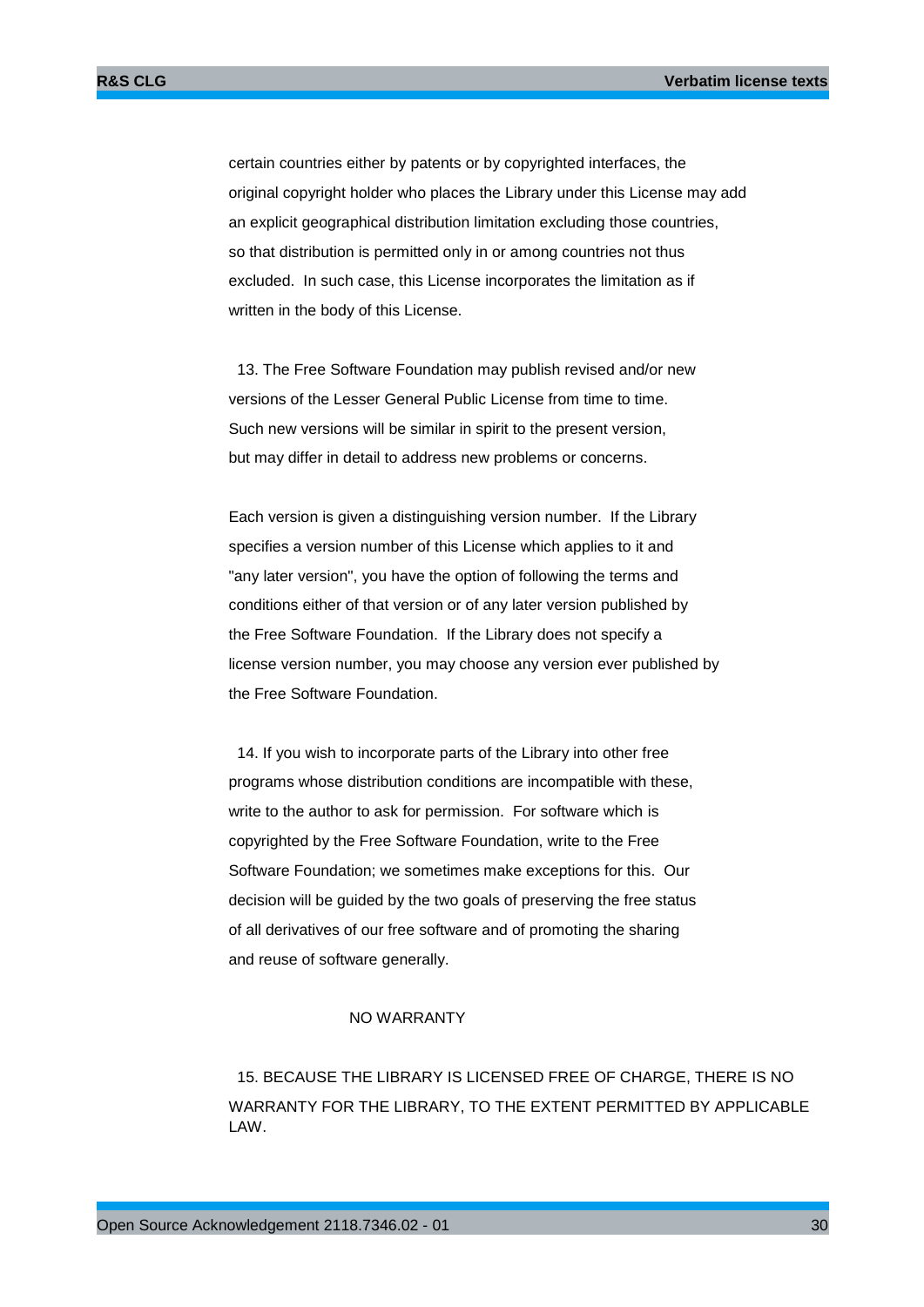EXCEPT WHEN OTHERWISE STATED IN WRITING THE COPYRIGHT HOLDERS AND/OR

OTHER PARTIES PROVIDE THE LIBRARY "AS IS" WITHOUT WARRANTY OF ANY

KIND, EITHER EXPRESSED OR IMPLIED, INCLUDING, BUT NOT LIMITED TO, THE

IMPLIED WARRANTIES OF MERCHANTABILITY AND FITNESS FOR A PARTICULAR

PURPOSE. THE ENTIRE RISK AS TO THE QUALITY AND PERFORMANCE OF THE

LIBRARY IS WITH YOU. SHOULD THE LIBRARY PROVE DEFECTIVE, YOU ASSUME

THE COST OF ALL NECESSARY SERVICING, REPAIR OR CORRECTION.

16. IN NO EVENT UNLESS REQUIRED BY APPLICABLE LAW OR AGREED TO IN

WRITING WILL ANY COPYRIGHT HOLDER, OR ANY OTHER PARTY WHO MAY MODIFY

AND/OR REDISTRIBUTE THE LIBRARY AS PERMITTED ABOVE, BE LIABLE TO YOU

FOR DAMAGES, INCLUDING ANY GENERAL, SPECIAL, INCIDENTAL OR

CONSEQUENTIAL DAMAGES ARISING OUT OF THE USE OR INABILITY TO USE THE

LIBRARY (INCLUDING BUT NOT LIMITED TO LOSS OF DATA OR DATA BEING

RENDERED INACCURATE OR LOSSES SUSTAINED BY YOU OR THIRD PARTIES OR A

FAILURE OF THE LIBRARY TO OPERATE WITH ANY OTHER SOFTWARE), EVEN IF

SUCH HOLDER OR OTHER PARTY HAS BEEN ADVISED OF THE POSSIBILITY OF SUCH

DAMAGES.

#### END OF TERMS AND CONDITIONS

How to Apply These Terms to Your New Libraries

 If you develop a new library, and you want it to be of the greatest possible use to the public, we recommend making it free software that everyone can redistribute and change. You can do so by permitting redistribution under these terms (or, alternatively, under the terms of the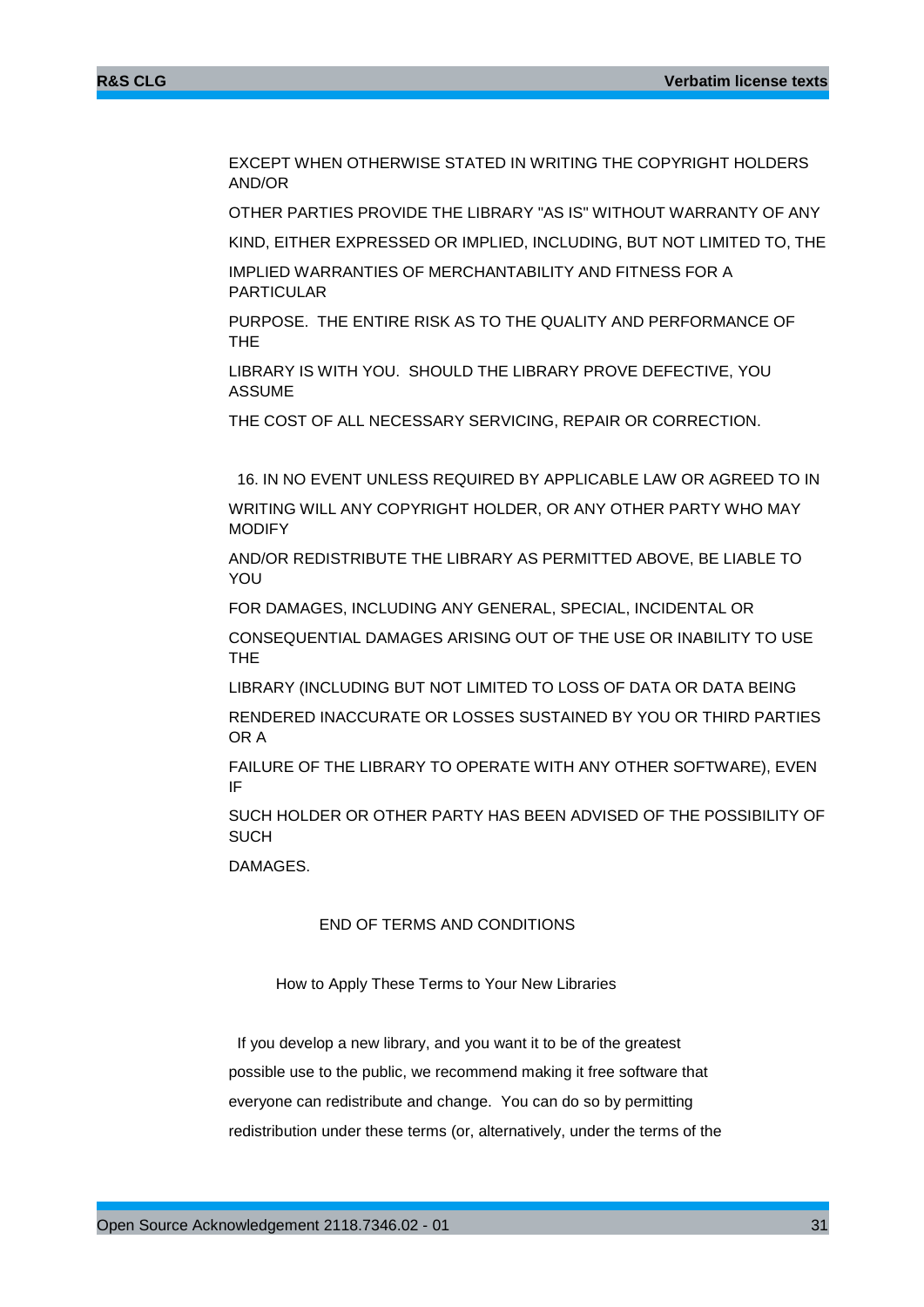ordinary General Public License).

 To apply these terms, attach the following notices to the library. It is safest to attach them to the start of each source file to most effectively convey the exclusion of warranty; and each file should have at least the "copyright" line and a pointer to where the full notice is found.

 <one line to give the library's name and a brief idea of what it does.> Copyright (C) <year> <name of author>

 This library is free software; you can redistribute it and/or modify it under the terms of the GNU Lesser General Public License as published by the Free Software Foundation; either version 2.1 of the License, or (at your option) any later version.

 This library is distributed in the hope that it will be useful, but WITHOUT ANY WARRANTY; without even the implied warranty of MERCHANTABILITY or FITNESS FOR A PARTICULAR PURPOSE. See the GNU Lesser General Public License for more details.

 You should have received a copy of the GNU Lesser General Public License along with this library; if not, write to the Free Software Foundation, Inc., 51 Franklin Street, Fifth Floor, Boston, MA 02110-1301 USA

Also add information on how to contact you by electronic and paper mail.

You should also get your employer (if you work as a programmer) or your school, if any, to sign a "copyright disclaimer" for the library, if necessary. Here is a sample; alter the names:

 Yoyodyne, Inc., hereby disclaims all copyright interest in the library `Frob' (a library for tweaking knobs) written by James Random Hacker.

<signature of Ty Coon>, 1 April 1990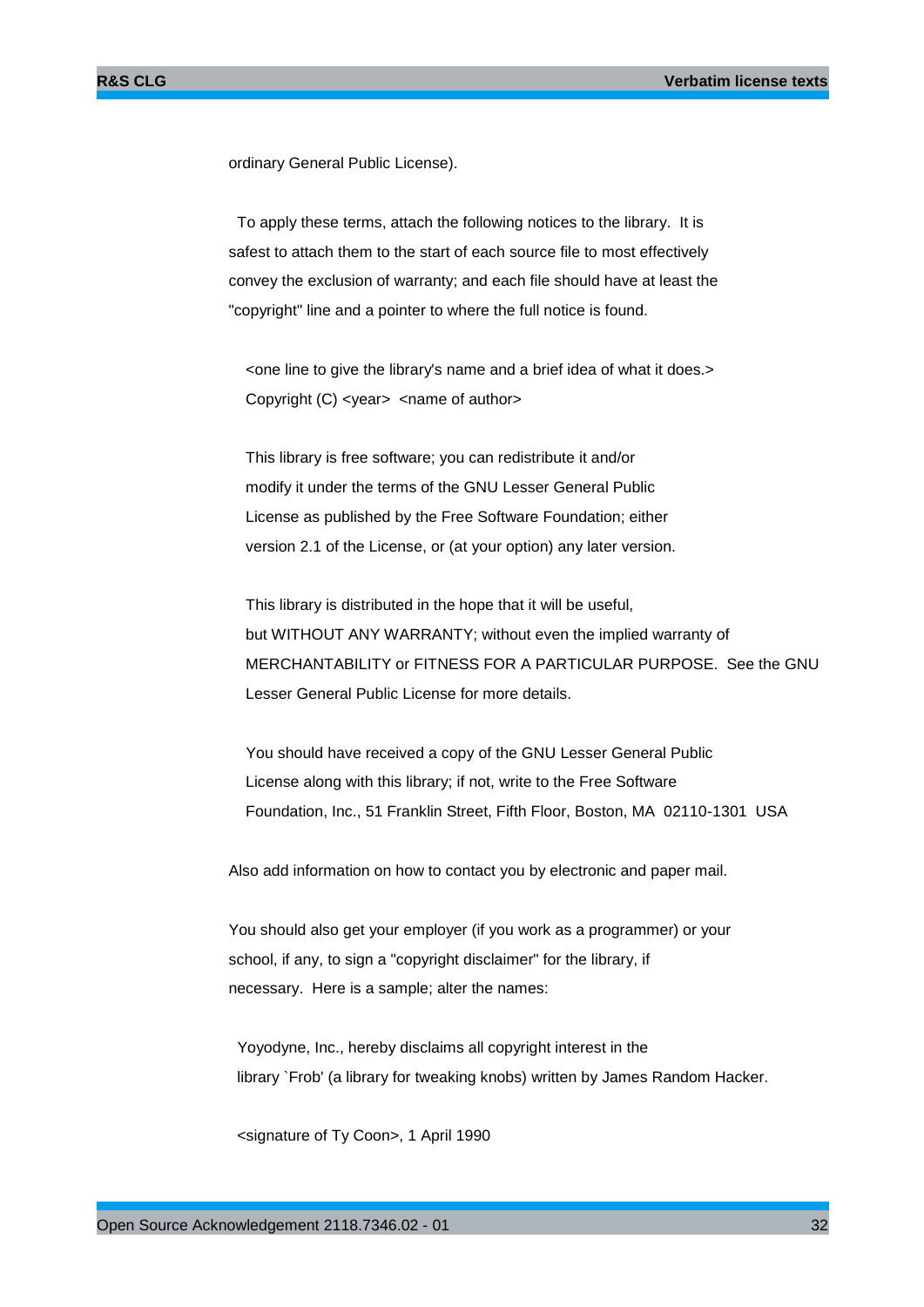Ty Coon, President of Vice

That's all there is to it!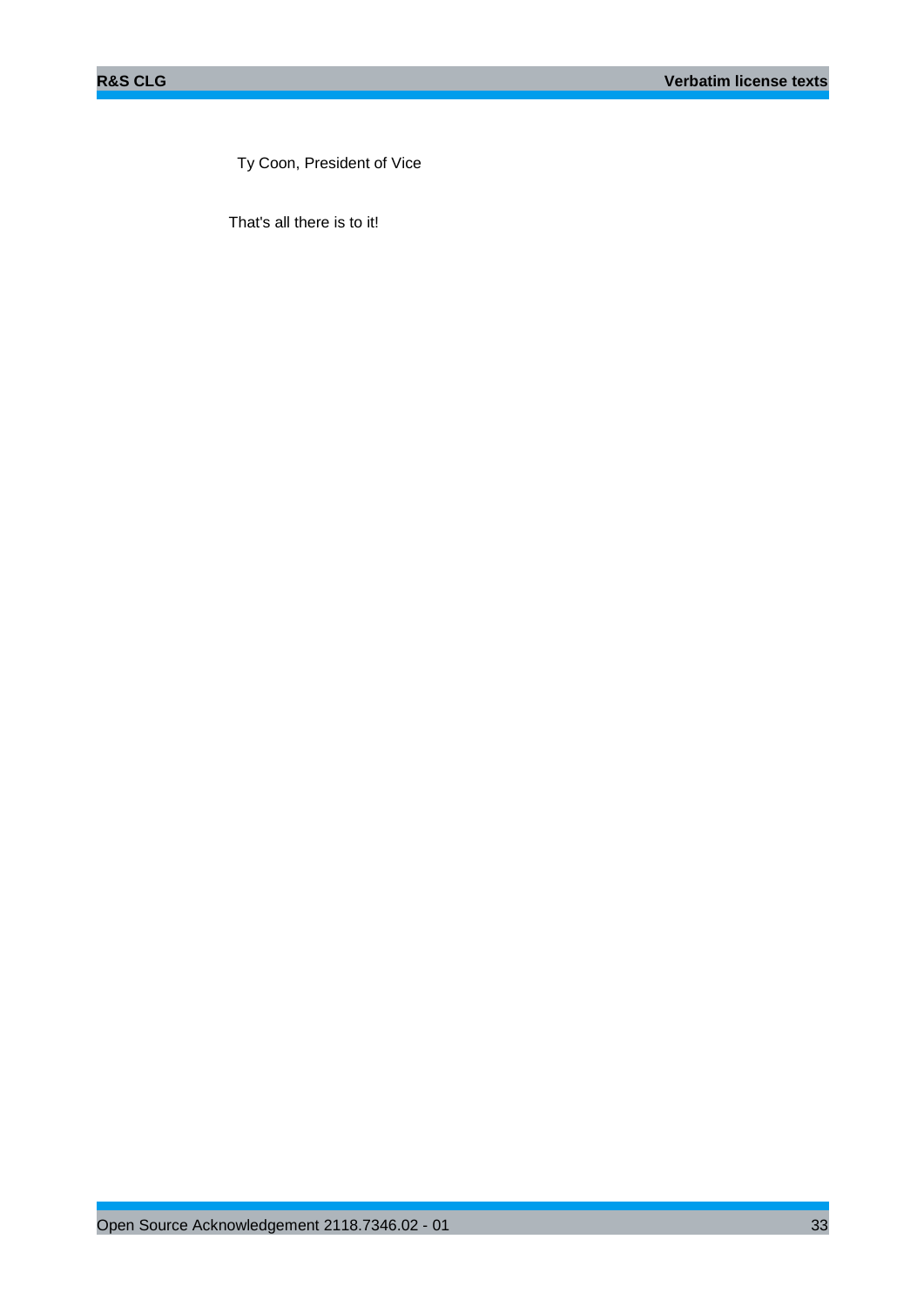#### <span id="page-33-0"></span>**3.3 MIT License (MIT)**

Permission is hereby granted, free of charge, to any person obtaining a copy of this software and associated documentation files (the "Software"), to deal in the Software without restriction, including without limitation the rights to use, copy, modify, merge, publish, distribute, sublicense, and/or sell copies of the Software, and to permit persons to whom the Software is furnished to do so, subject to the following conditions:

The above copyright notice and this permission notice shall be included in all copies or substantial portions of the Software.

THE SOFTWARE IS PROVIDED "AS IS", WITHOUT WARRANTY OF ANY KIND, EXPRESS OR

IMPLIED, INCLUDING BUT NOT LIMITED TO THE WARRANTIES OF MERCHANTABILITY,

FITNESS FOR A PARTICULAR PURPOSE AND NONINFRINGEMENT. IN NO EVENT SHALL THE

AUTHORS OR COPYRIGHT HOLDERS BE LIABLE FOR ANY CLAIM, DAMAGES OR OTHER

LIABILITY, WHETHER IN AN ACTION OF CONTRACT, TORT OR OTHERWISE, ARISING FROM,

OUT OF OR IN CONNECTION WITH THE SOFTWARE OR THE USE OR OTHER DEALINGS IN

THE SOFTWARE.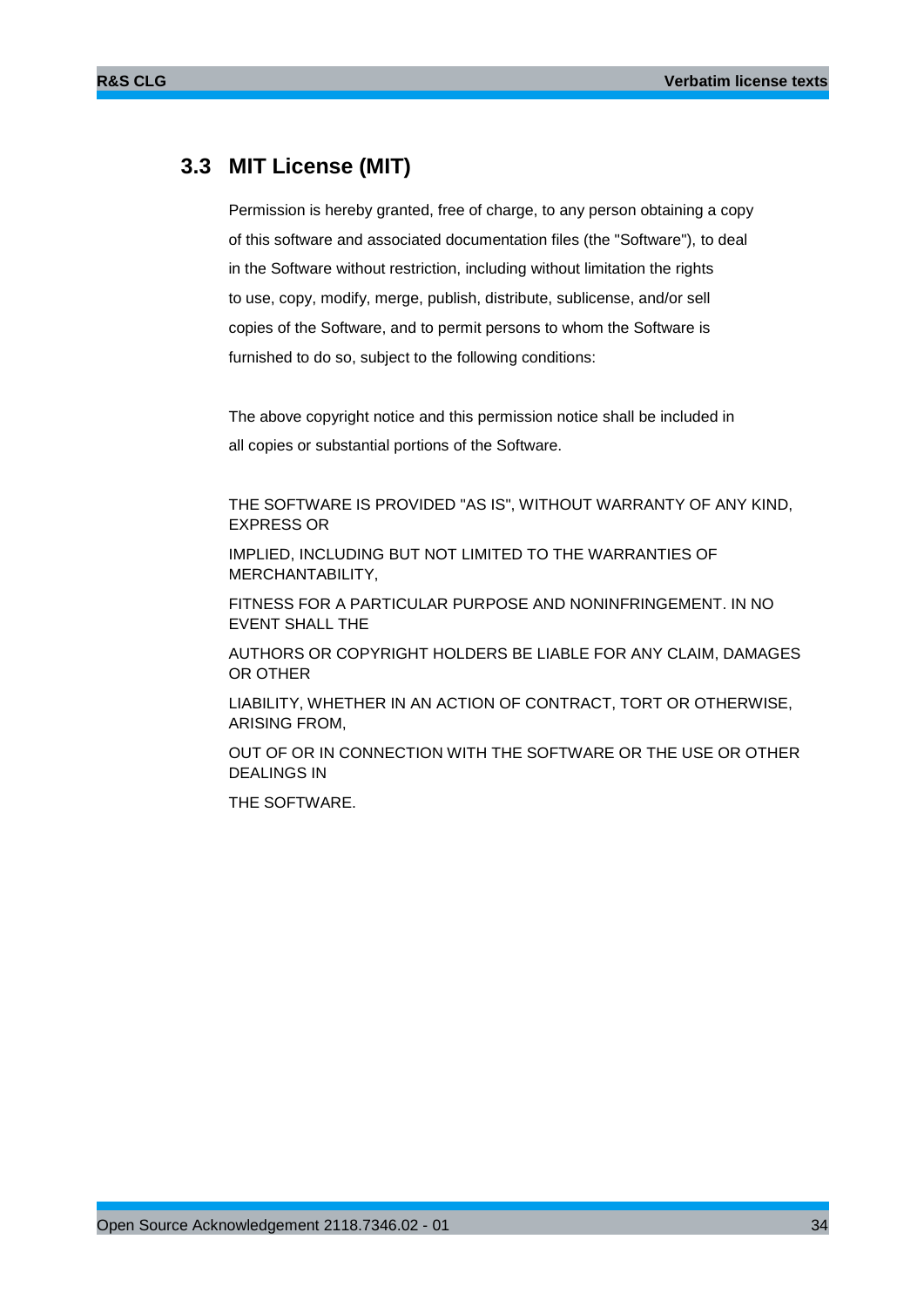#### <span id="page-34-0"></span>**3.4 GNU General Public License, Version 3 (GPL 3.0)**

GNU GENERAL PUBLIC LICENSE

Version 3, 29 June 2007

Copyright (C) 2007 Free Software Foundation, Inc. <http://fsf.org/> Everyone is permitted to copy and distribute verbatim copies of this license document, but changing it is not allowed.

Preamble

 The GNU General Public License is a free, copyleft license for software and other kinds of works.

 The licenses for most software and other practical works are designed to take away your freedom to share and change the works. By contrast, the GNU General Public License is intended to guarantee your freedom to share and change all versions of a program--to make sure it remains free software for all its users. We, the Free Software Foundation, use the GNU General Public License for most of our software; it applies also to any other work released this way by its authors. You can apply it to your programs, too.

 When we speak of free software, we are referring to freedom, not price. Our General Public Licenses are designed to make sure that you have the freedom to distribute copies of free software (and charge for them if you wish), that you receive source code or can get it if you want it, that you can change the software or use pieces of it in new free programs, and that you know you can do these things.

 To protect your rights, we need to prevent others from denying you these rights or asking you to surrender the rights. Therefore, you have certain responsibilities if you distribute copies of the software, or if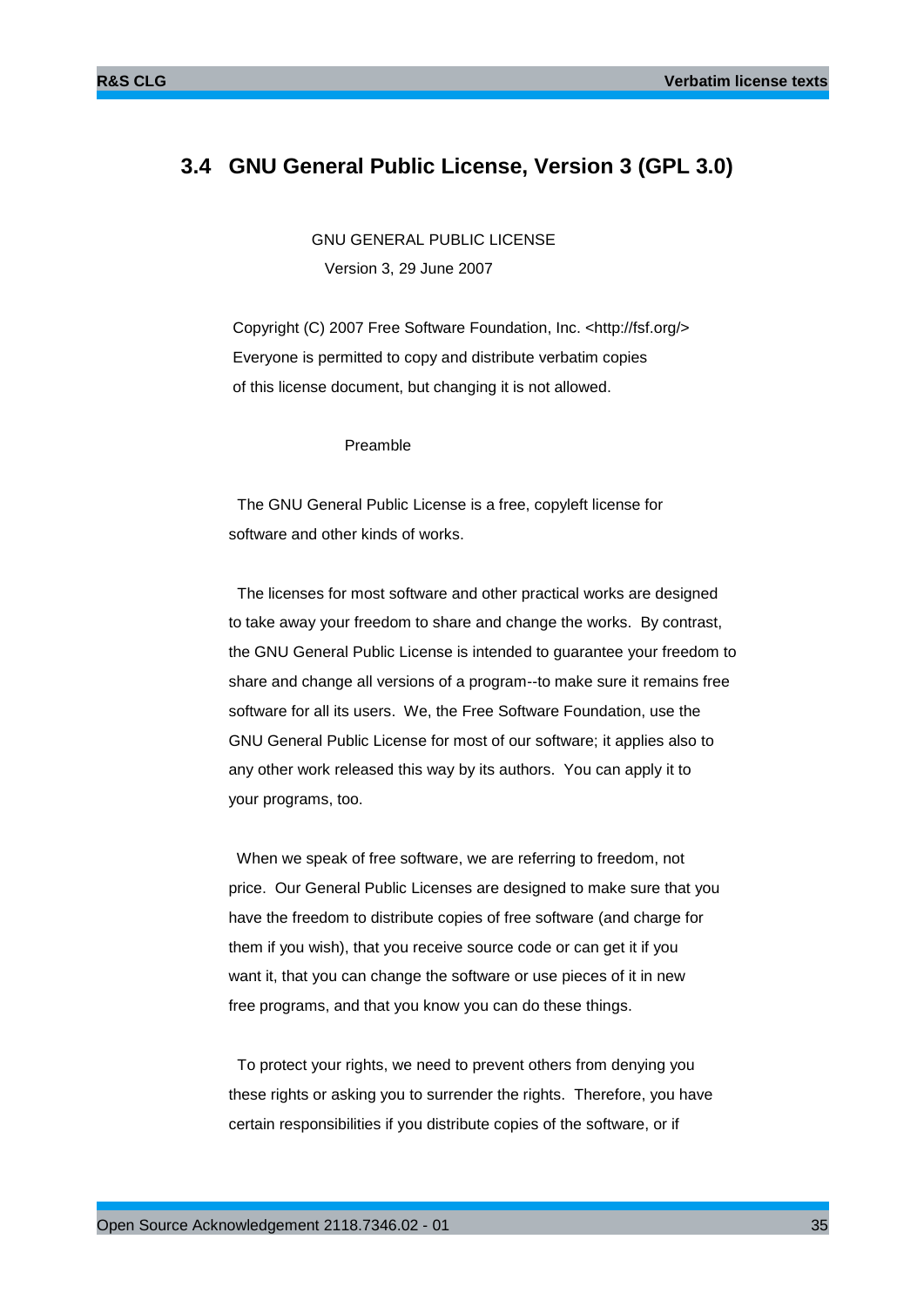you modify it: responsibilities to respect the freedom of others.

 For example, if you distribute copies of such a program, whether gratis or for a fee, you must pass on to the recipients the same freedoms that you received. You must make sure that they, too, receive or can get the source code. And you must show them these terms so they know their rights.

 Developers that use the GNU GPL protect your rights with two steps: (1) assert copyright on the software, and (2) offer you this License giving you legal permission to copy, distribute and/or modify it.

 For the developers' and authors' protection, the GPL clearly explains that there is no warranty for this free software. For both users' and authors' sake, the GPL requires that modified versions be marked as changed, so that their problems will not be attributed erroneously to authors of previous versions.

 Some devices are designed to deny users access to install or run modified versions of the software inside them, although the manufacturer can do so. This is fundamentally incompatible with the aim of protecting users' freedom to change the software. The systematic pattern of such abuse occurs in the area of products for individuals to use, which is precisely where it is most unacceptable. Therefore, we have designed this version of the GPL to prohibit the practice for those products. If such problems arise substantially in other domains, we stand ready to extend this provision to those domains in future versions of the GPL, as needed to protect the freedom of users.

 Finally, every program is threatened constantly by software patents. States should not allow patents to restrict development and use of software on general-purpose computers, but in those that do, we wish to avoid the special danger that patents applied to a free program could make it effectively proprietary. To prevent this, the GPL assures that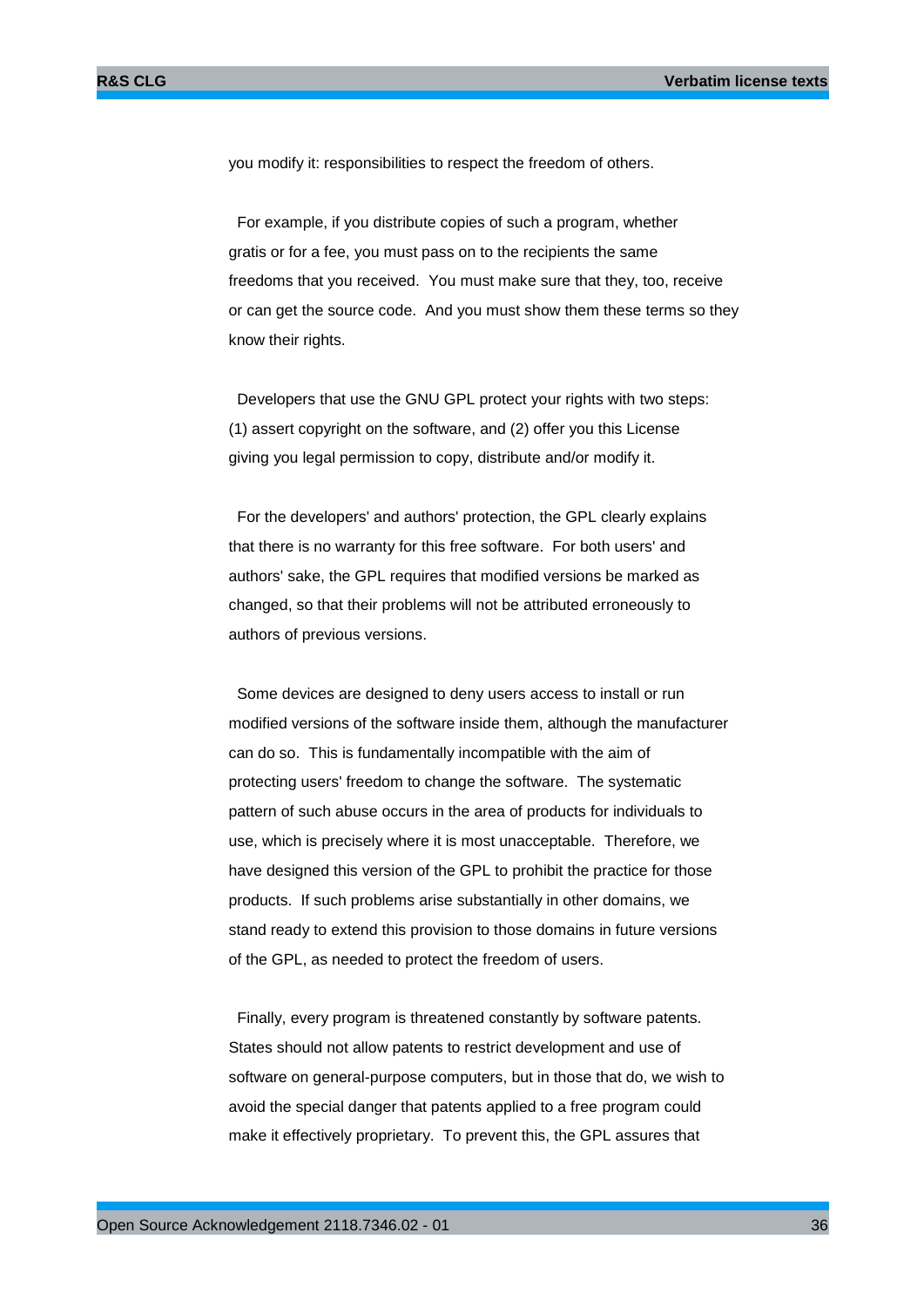patents cannot be used to render the program non-free.

 The precise terms and conditions for copying, distribution and modification follow.

#### TERMS AND CONDITIONS

0. Definitions.

"This License" refers to version 3 of the GNU General Public License.

 "Copyright" also means copyright-like laws that apply to other kinds of works, such as semiconductor masks.

 "The Program" refers to any copyrightable work licensed under this License. Each licensee is addressed as "you". "Licensees" and "recipients" may be individuals or organizations.

 To "modify" a work means to copy from or adapt all or part of the work in a fashion requiring copyright permission, other than the making of an exact copy. The resulting work is called a "modified version" of the earlier work or a work "based on" the earlier work.

 A "covered work" means either the unmodified Program or a work based on the Program.

 To "propagate" a work means to do anything with it that, without permission, would make you directly or secondarily liable for infringement under applicable copyright law, except executing it on a computer or modifying a private copy. Propagation includes copying, distribution (with or without modification), making available to the public, and in some countries other activities as well.

To "convey" a work means any kind of propagation that enables other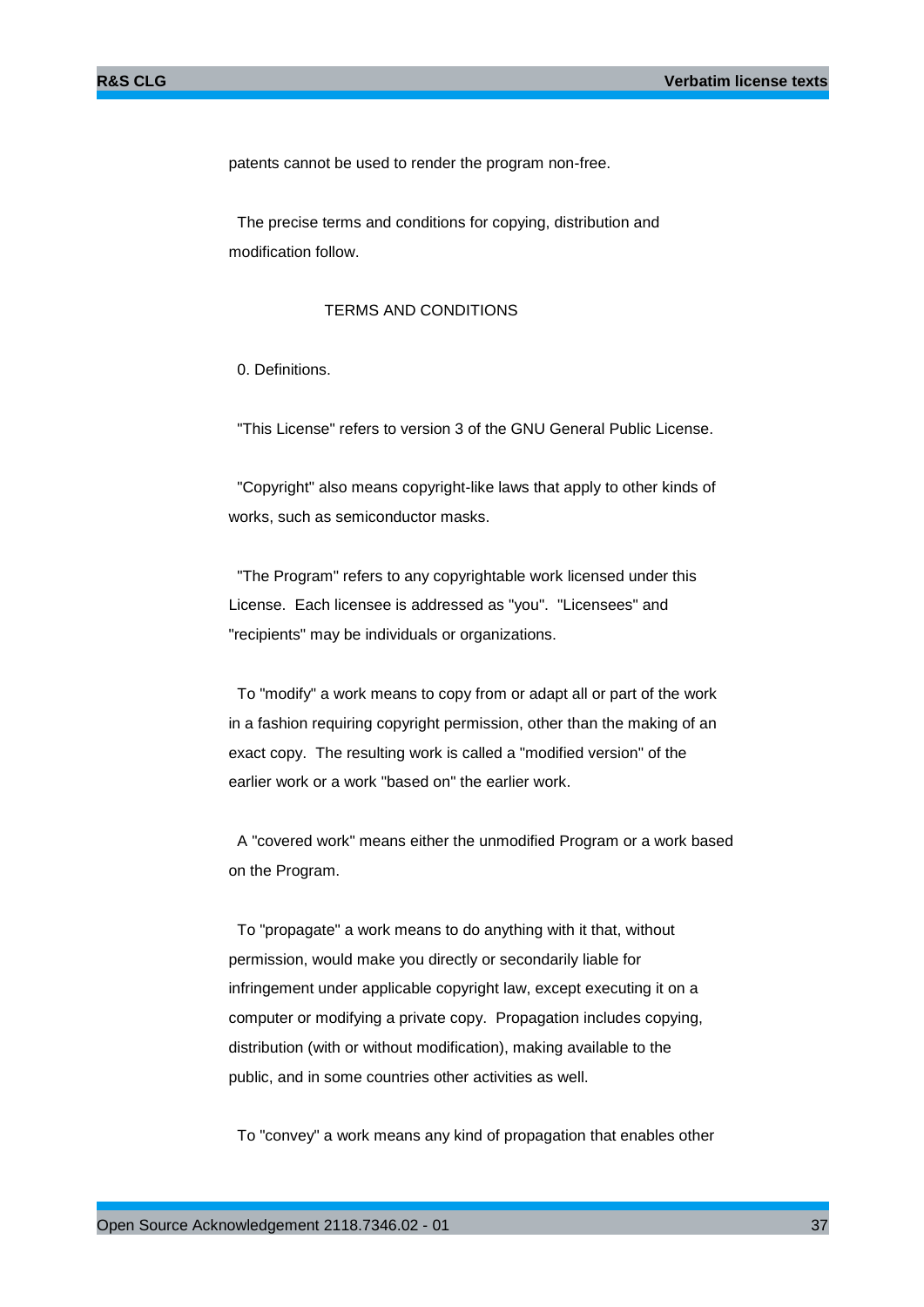parties to make or receive copies. Mere interaction with a user through a computer network, with no transfer of a copy, is not conveying.

 An interactive user interface displays "Appropriate Legal Notices" to the extent that it includes a convenient and prominently visible feature that (1) displays an appropriate copyright notice, and (2) tells the user that there is no warranty for the work (except to the extent that warranties are provided), that licensees may convey the work under this License, and how to view a copy of this License. If the interface presents a list of user commands or options, such as a menu, a prominent item in the list meets this criterion.

1. Source Code.

 The "source code" for a work means the preferred form of the work for making modifications to it. "Object code" means any non-source form of a work.

 A "Standard Interface" means an interface that either is an official standard defined by a recognized standards body, or, in the case of interfaces specified for a particular programming language, one that is widely used among developers working in that language.

 The "System Libraries" of an executable work include anything, other than the work as a whole, that (a) is included in the normal form of packaging a Major Component, but which is not part of that Major Component, and (b) serves only to enable use of the work with that Major Component, or to implement a Standard Interface for which an implementation is available to the public in source code form. A "Major Component", in this context, means a major essential component (kernel, window system, and so on) of the specific operating system (if any) on which the executable work runs, or a compiler used to produce the work, or an object code interpreter used to run it.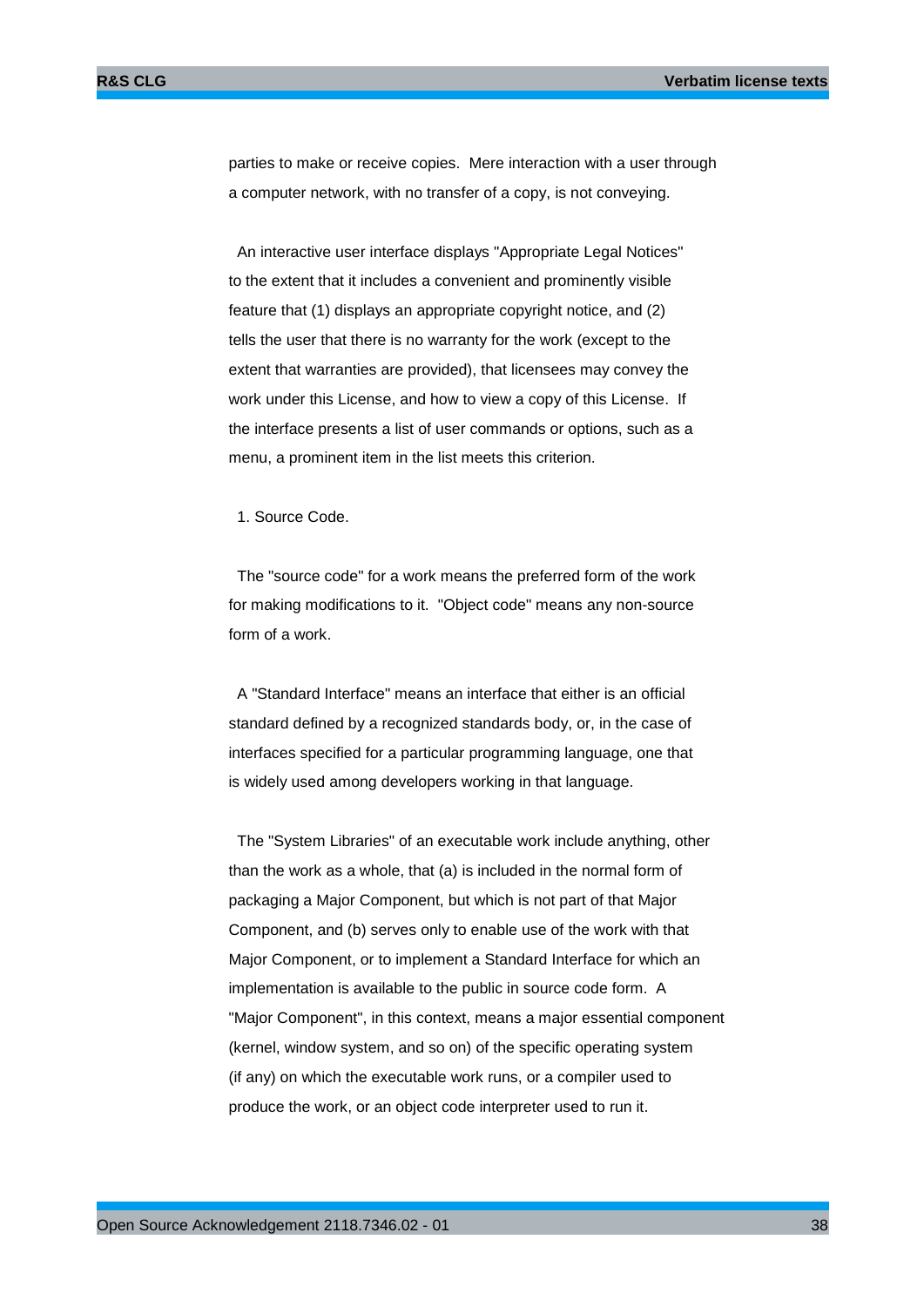The "Corresponding Source" for a work in object code form means all the source code needed to generate, install, and (for an executable work) run the object code and to modify the work, including scripts to control those activities. However, it does not include the work's System Libraries, or general-purpose tools or generally available free programs which are used unmodified in performing those activities but which are not part of the work. For example, Corresponding Source includes interface definition files associated with source files for the work, and the source code for shared libraries and dynamically linked subprograms that the work is specifically designed to require, such as by intimate data communication or control flow between those subprograms and other parts of the work.

 The Corresponding Source need not include anything that users can regenerate automatically from other parts of the Corresponding Source.

 The Corresponding Source for a work in source code form is that same work.

#### 2. Basic Permissions.

 All rights granted under this License are granted for the term of copyright on the Program, and are irrevocable provided the stated conditions are met. This License explicitly affirms your unlimited permission to run the unmodified Program. The output from running a covered work is covered by this License only if the output, given its content, constitutes a covered work. This License acknowledges your rights of fair use or other equivalent, as provided by copyright law.

 You may make, run and propagate covered works that you do not convey, without conditions so long as your license otherwise remains in force. You may convey covered works to others for the sole purpose of having them make modifications exclusively for you, or provide you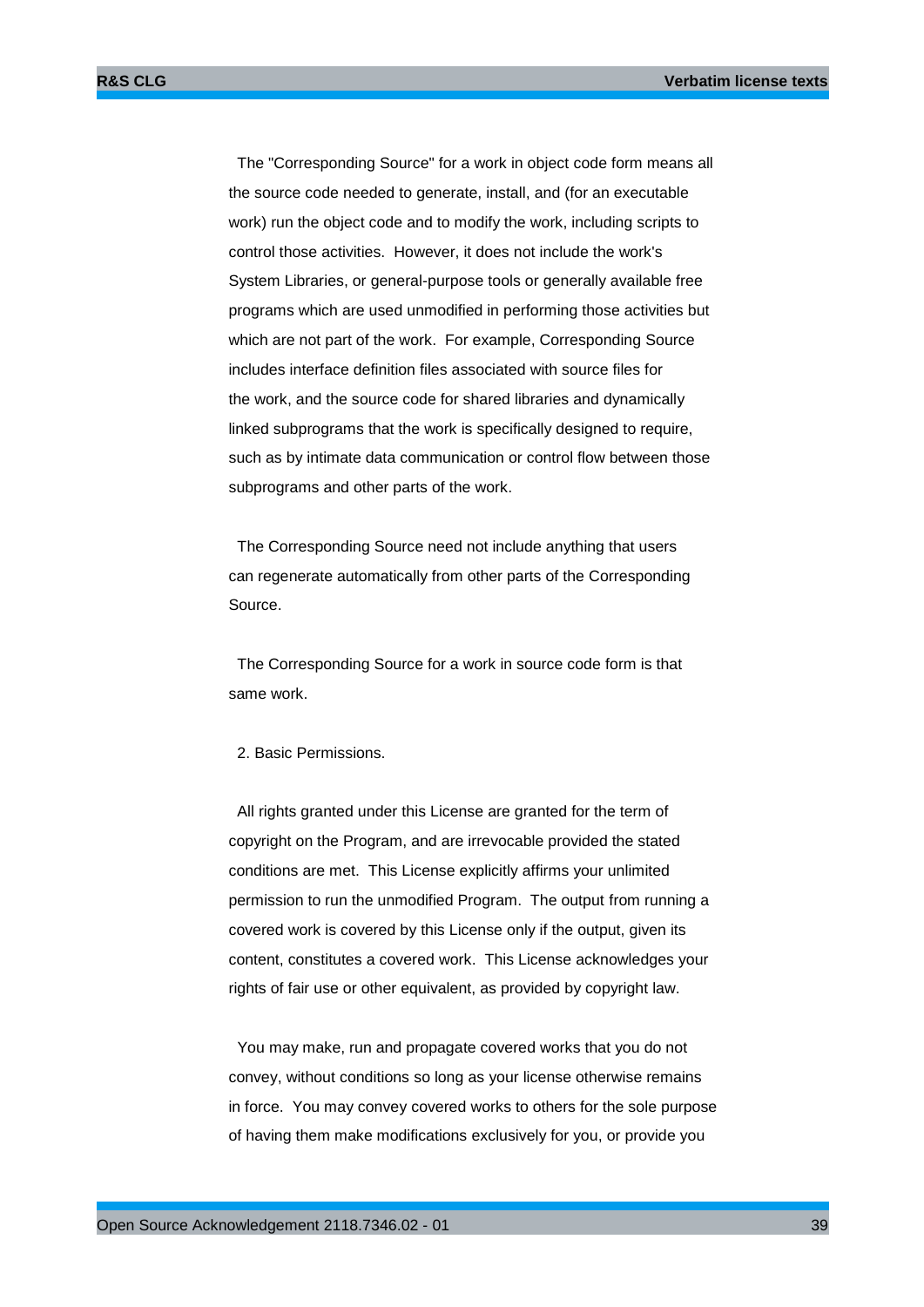with facilities for running those works, provided that you comply with the terms of this License in conveying all material for which you do not control copyright. Those thus making or running the covered works for you must do so exclusively on your behalf, under your direction and control, on terms that prohibit them from making any copies of your copyrighted material outside their relationship with you.

 Conveying under any other circumstances is permitted solely under the conditions stated below. Sublicensing is not allowed; section 10 makes it unnecessary.

3. Protecting Users' Legal Rights From Anti-Circumvention Law.

 No covered work shall be deemed part of an effective technological measure under any applicable law fulfilling obligations under article 11 of the WIPO copyright treaty adopted on 20 December 1996, or similar laws prohibiting or restricting circumvention of such measures.

 When you convey a covered work, you waive any legal power to forbid circumvention of technological measures to the extent such circumvention is effected by exercising rights under this License with respect to the covered work, and you disclaim any intention to limit operation or modification of the work as a means of enforcing, against the work's users, your or third parties' legal rights to forbid circumvention of technological measures.

### 4. Conveying Verbatim Copies.

 You may convey verbatim copies of the Program's source code as you receive it, in any medium, provided that you conspicuously and appropriately publish on each copy an appropriate copyright notice; keep intact all notices stating that this License and any non-permissive terms added in accord with section 7 apply to the code;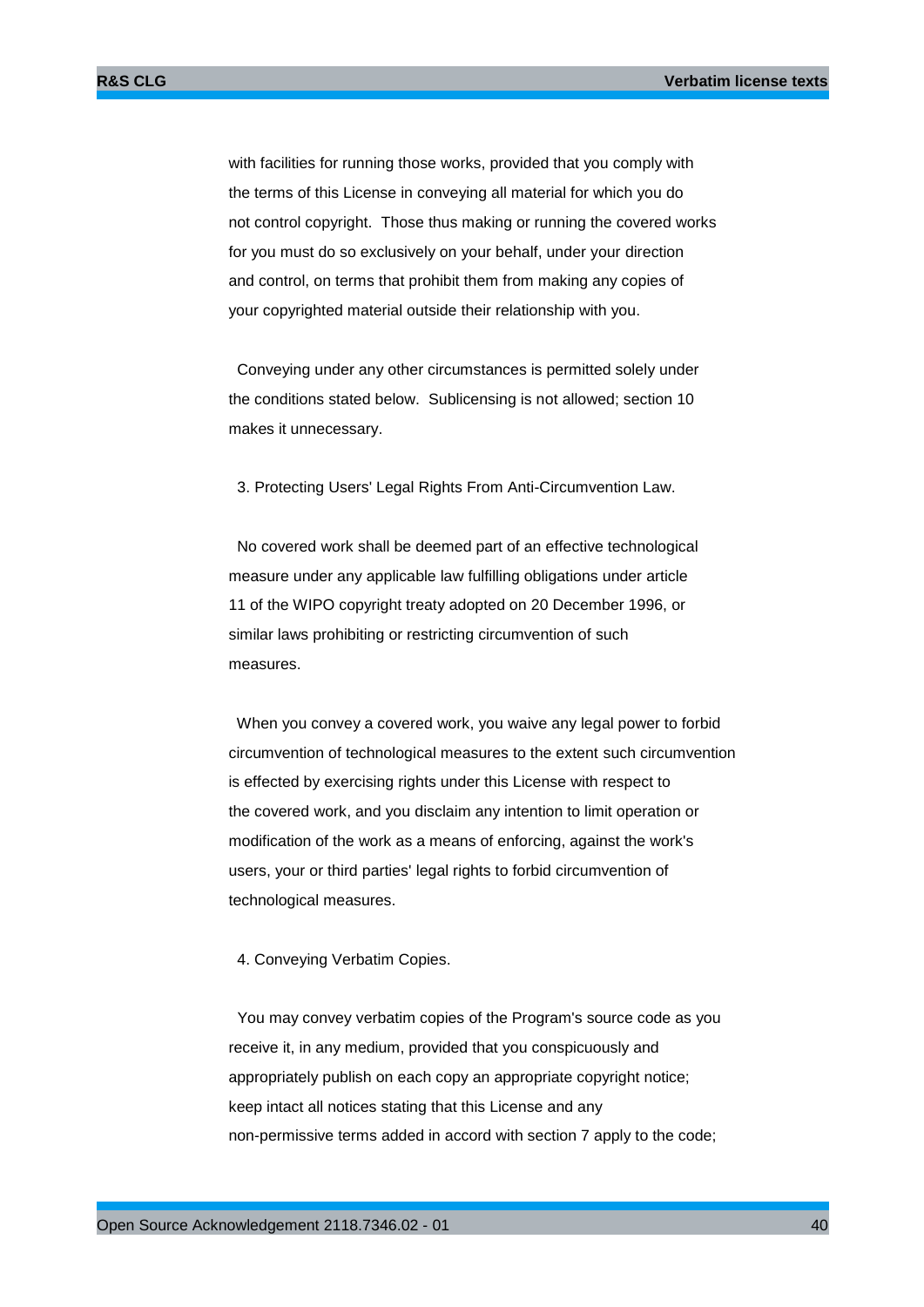keep intact all notices of the absence of any warranty; and give all recipients a copy of this License along with the Program.

 You may charge any price or no price for each copy that you convey, and you may offer support or warranty protection for a fee.

5. Conveying Modified Source Versions.

 You may convey a work based on the Program, or the modifications to produce it from the Program, in the form of source code under the terms of section 4, provided that you also meet all of these conditions:

 a) The work must carry prominent notices stating that you modified it, and giving a relevant date.

 b) The work must carry prominent notices stating that it is released under this License and any conditions added under section 7. This requirement modifies the requirement in section 4 to "keep intact all notices".

 c) You must license the entire work, as a whole, under this License to anyone who comes into possession of a copy. This License will therefore apply, along with any applicable section 7 additional terms, to the whole of the work, and all its parts, regardless of how they are packaged. This License gives no permission to license the work in any other way, but it does not invalidate such permission if you have separately received it.

 d) If the work has interactive user interfaces, each must display Appropriate Legal Notices; however, if the Program has interactive interfaces that do not display Appropriate Legal Notices, your work need not make them do so.

A compilation of a covered work with other separate and independent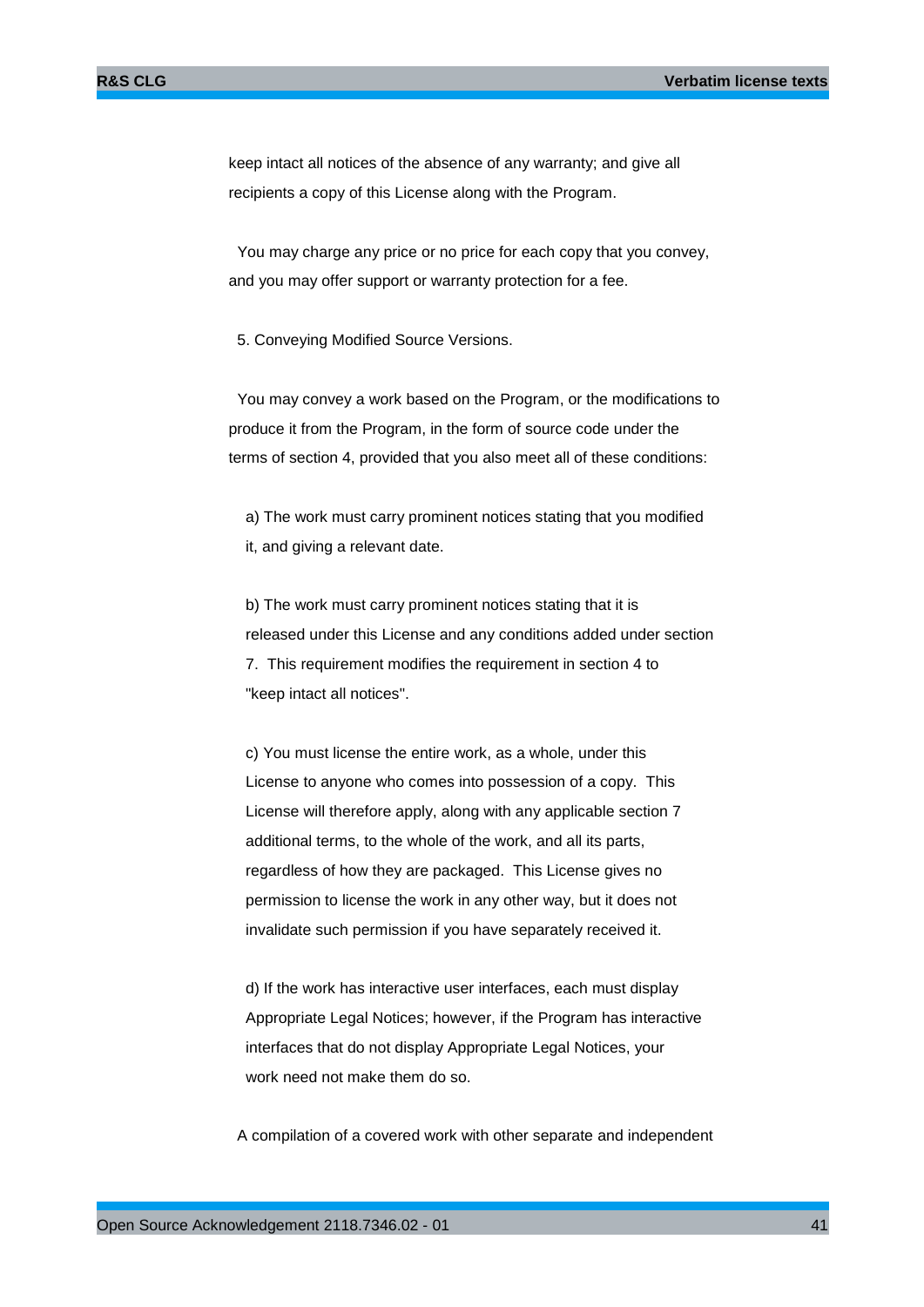works, which are not by their nature extensions of the covered work, and which are not combined with it such as to form a larger program, in or on a volume of a storage or distribution medium, is called an "aggregate" if the compilation and its resulting copyright are not used to limit the access or legal rights of the compilation's users beyond what the individual works permit. Inclusion of a covered work in an aggregate does not cause this License to apply to the other parts of the aggregate.

6. Conveying Non-Source Forms.

 You may convey a covered work in object code form under the terms of sections 4 and 5, provided that you also convey the machine-readable Corresponding Source under the terms of this License, in one of these ways:

 a) Convey the object code in, or embodied in, a physical product (including a physical distribution medium), accompanied by the Corresponding Source fixed on a durable physical medium customarily used for software interchange.

 b) Convey the object code in, or embodied in, a physical product (including a physical distribution medium), accompanied by a written offer, valid for at least three years and valid for as long as you offer spare parts or customer support for that product model, to give anyone who possesses the object code either (1) a copy of the Corresponding Source for all the software in the product that is covered by this License, on a durable physical medium customarily used for software interchange, for a price no more than your reasonable cost of physically performing this conveying of source, or (2) access to copy the Corresponding Source from a network server at no charge.

c) Convey individual copies of the object code with a copy of the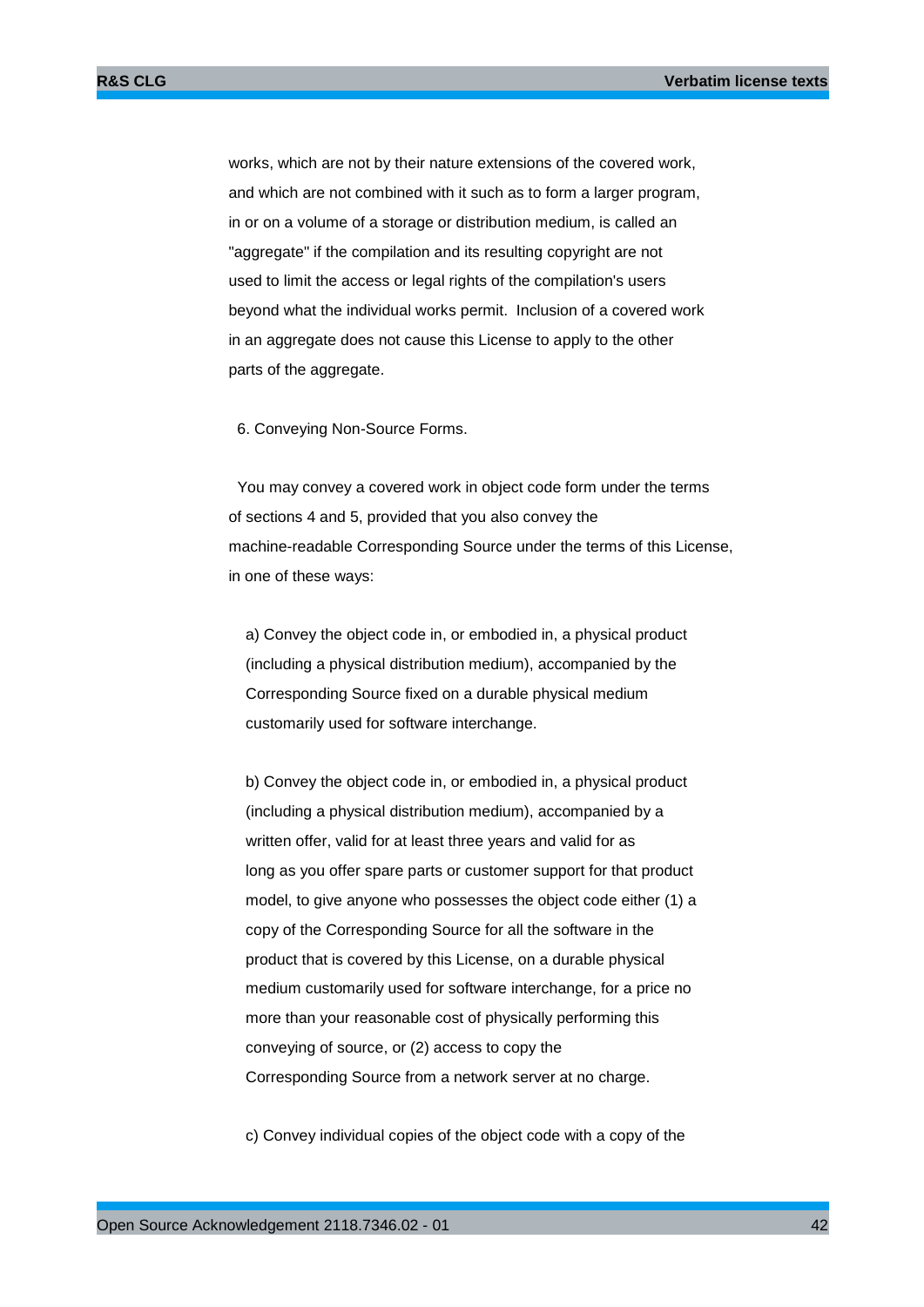written offer to provide the Corresponding Source. This alternative is allowed only occasionally and noncommercially, and only if you received the object code with such an offer, in accord with subsection 6b.

 d) Convey the object code by offering access from a designated place (gratis or for a charge), and offer equivalent access to the Corresponding Source in the same way through the same place at no further charge. You need not require recipients to copy the Corresponding Source along with the object code. If the place to copy the object code is a network server, the Corresponding Source may be on a different server (operated by you or a third party) that supports equivalent copying facilities, provided you maintain clear directions next to the object code saying where to find the Corresponding Source. Regardless of what server hosts the Corresponding Source, you remain obligated to ensure that it is available for as long as needed to satisfy these requirements.

 e) Convey the object code using peer-to-peer transmission, provided you inform other peers where the object code and Corresponding Source of the work are being offered to the general public at no charge under subsection 6d.

 A separable portion of the object code, whose source code is excluded from the Corresponding Source as a System Library, need not be included in conveying the object code work.

 A "User Product" is either (1) a "consumer product", which means any tangible personal property which is normally used for personal, family, or household purposes, or (2) anything designed or sold for incorporation into a dwelling. In determining whether a product is a consumer product, doubtful cases shall be resolved in favor of coverage. For a particular product received by a particular user, "normally used" refers to a typical or common use of that class of product, regardless of the status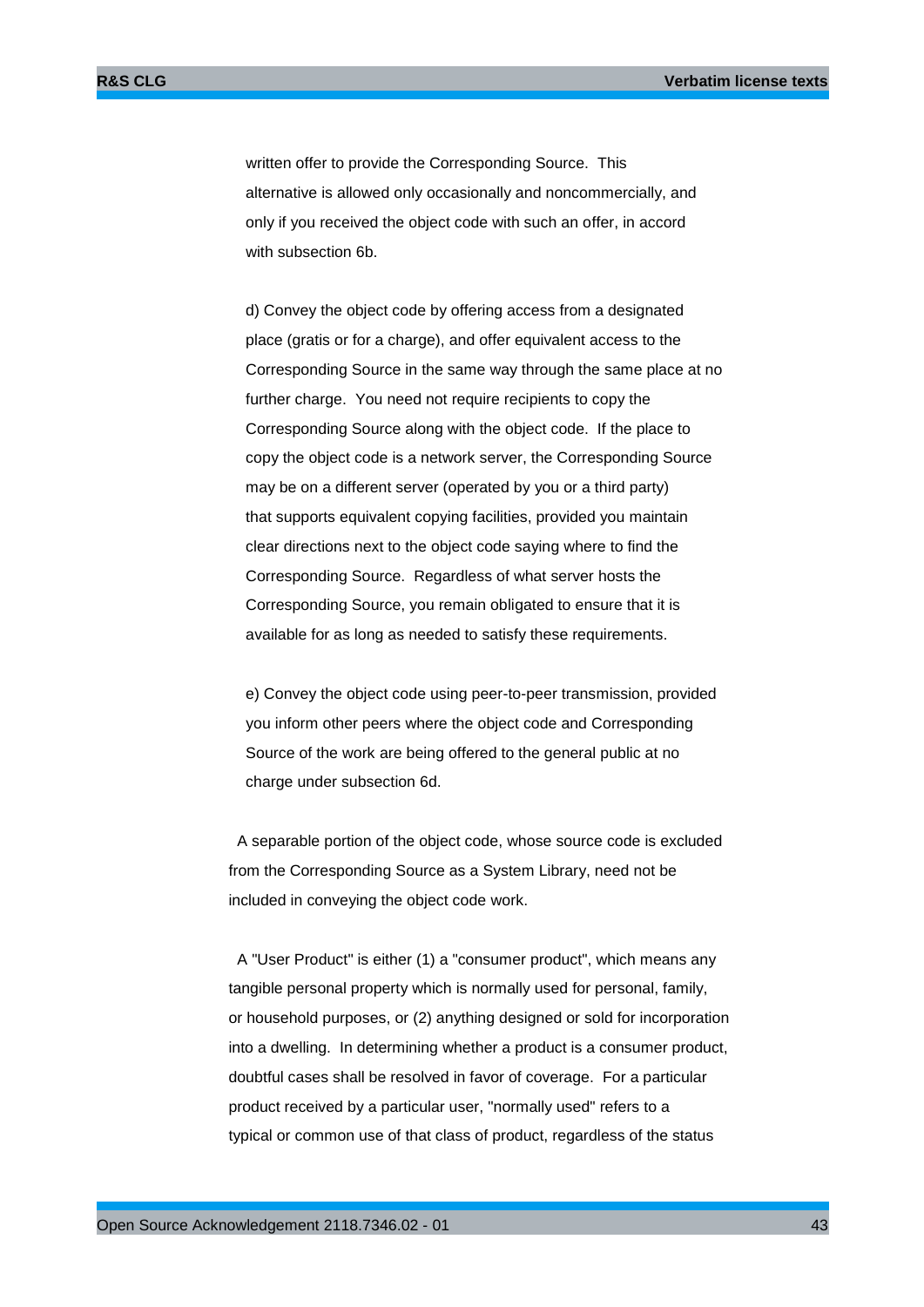of the particular user or of the way in which the particular user actually uses, or expects or is expected to use, the product. A product is a consumer product regardless of whether the product has substantial commercial, industrial or non-consumer uses, unless such uses represent the only significant mode of use of the product.

 "Installation Information" for a User Product means any methods, procedures, authorization keys, or other information required to install and execute modified versions of a covered work in that User Product from a modified version of its Corresponding Source. The information must suffice to ensure that the continued functioning of the modified object code is in no case prevented or interfered with solely because modification has been made.

 If you convey an object code work under this section in, or with, or specifically for use in, a User Product, and the conveying occurs as part of a transaction in which the right of possession and use of the User Product is transferred to the recipient in perpetuity or for a fixed term (regardless of how the transaction is characterized), the Corresponding Source conveyed under this section must be accompanied by the Installation Information. But this requirement does not apply if neither you nor any third party retains the ability to install modified object code on the User Product (for example, the work has been installed in ROM).

 The requirement to provide Installation Information does not include a requirement to continue to provide support service, warranty, or updates for a work that has been modified or installed by the recipient, or for the User Product in which it has been modified or installed. Access to a network may be denied when the modification itself materially and adversely affects the operation of the network or violates the rules and protocols for communication across the network.

Corresponding Source conveyed, and Installation Information provided,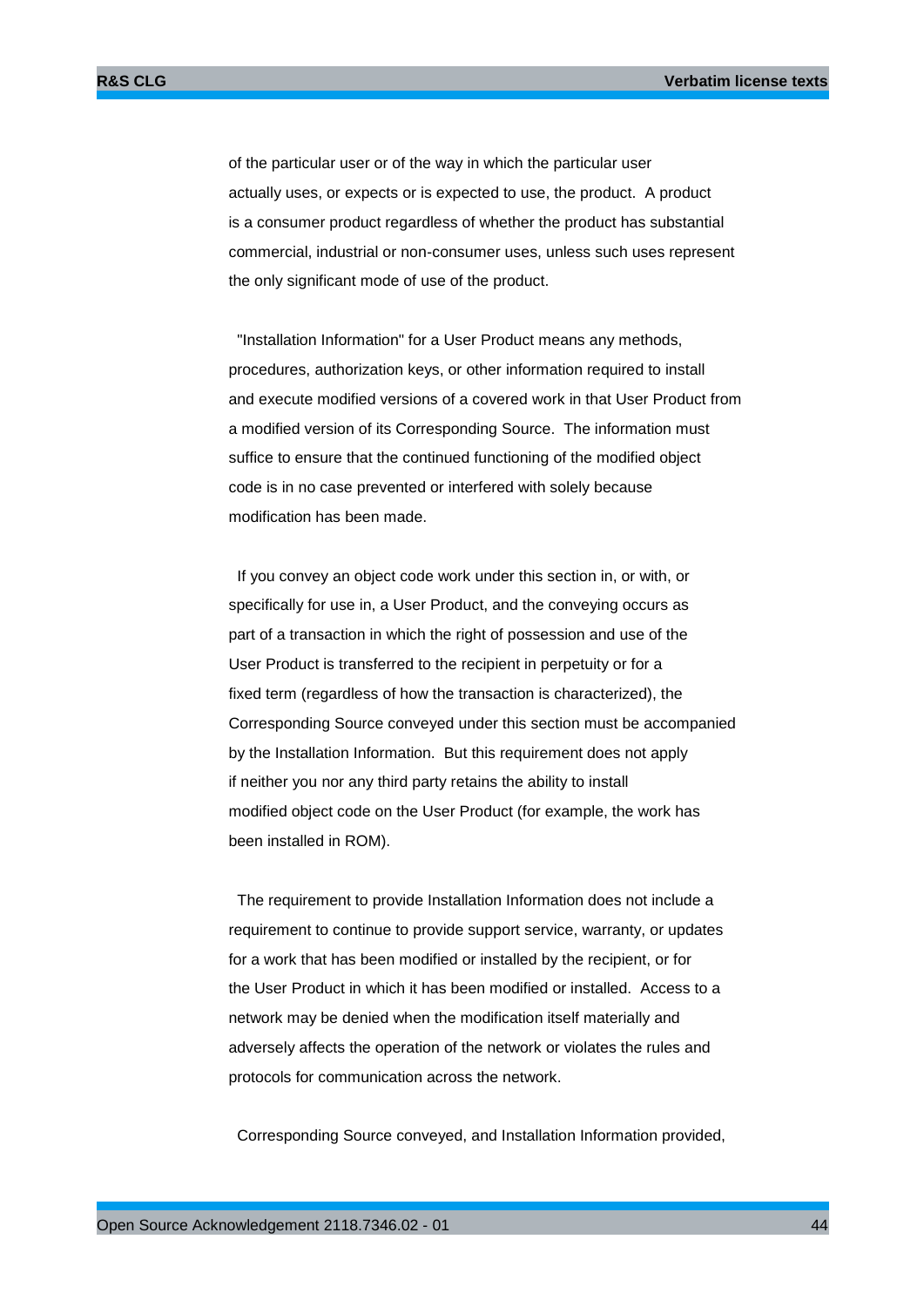in accord with this section must be in a format that is publicly documented (and with an implementation available to the public in source code form), and must require no special password or key for unpacking, reading or copying.

#### 7. Additional Terms.

 "Additional permissions" are terms that supplement the terms of this License by making exceptions from one or more of its conditions. Additional permissions that are applicable to the entire Program shall be treated as though they were included in this License, to the extent that they are valid under applicable law. If additional permissions apply only to part of the Program, that part may be used separately under those permissions, but the entire Program remains governed by this License without regard to the additional permissions.

 When you convey a copy of a covered work, you may at your option remove any additional permissions from that copy, or from any part of it. (Additional permissions may be written to require their own removal in certain cases when you modify the work.) You may place additional permissions on material, added by you to a covered work, for which you have or can give appropriate copyright permission.

 Notwithstanding any other provision of this License, for material you add to a covered work, you may (if authorized by the copyright holders of that material) supplement the terms of this License with terms:

 a) Disclaiming warranty or limiting liability differently from the terms of sections 15 and 16 of this License; or

 b) Requiring preservation of specified reasonable legal notices or author attributions in that material or in the Appropriate Legal Notices displayed by works containing it; or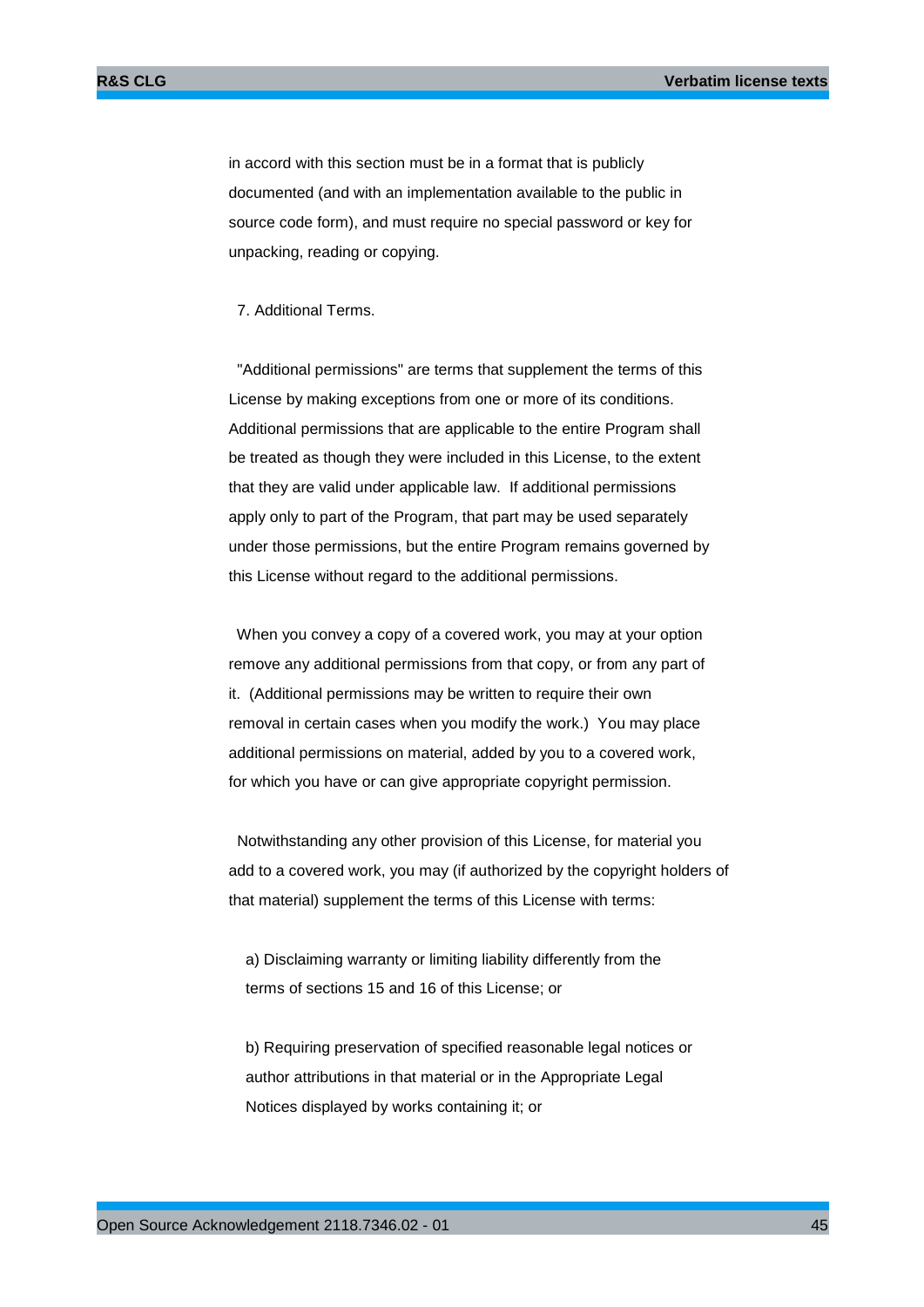c) Prohibiting misrepresentation of the origin of that material, or requiring that modified versions of such material be marked in reasonable ways as different from the original version; or

 d) Limiting the use for publicity purposes of names of licensors or authors of the material; or

 e) Declining to grant rights under trademark law for use of some trade names, trademarks, or service marks; or

 f) Requiring indemnification of licensors and authors of that material by anyone who conveys the material (or modified versions of it) with contractual assumptions of liability to the recipient, for any liability that these contractual assumptions directly impose on those licensors and authors.

 All other non-permissive additional terms are considered "further restrictions" within the meaning of section 10. If the Program as you received it, or any part of it, contains a notice stating that it is governed by this License along with a term that is a further restriction, you may remove that term. If a license document contains a further restriction but permits relicensing or conveying under this License, you may add to a covered work material governed by the terms of that license document, provided that the further restriction does not survive such relicensing or conveying.

 If you add terms to a covered work in accord with this section, you must place, in the relevant source files, a statement of the additional terms that apply to those files, or a notice indicating where to find the applicable terms.

 Additional terms, permissive or non-permissive, may be stated in the form of a separately written license, or stated as exceptions; the above requirements apply either way.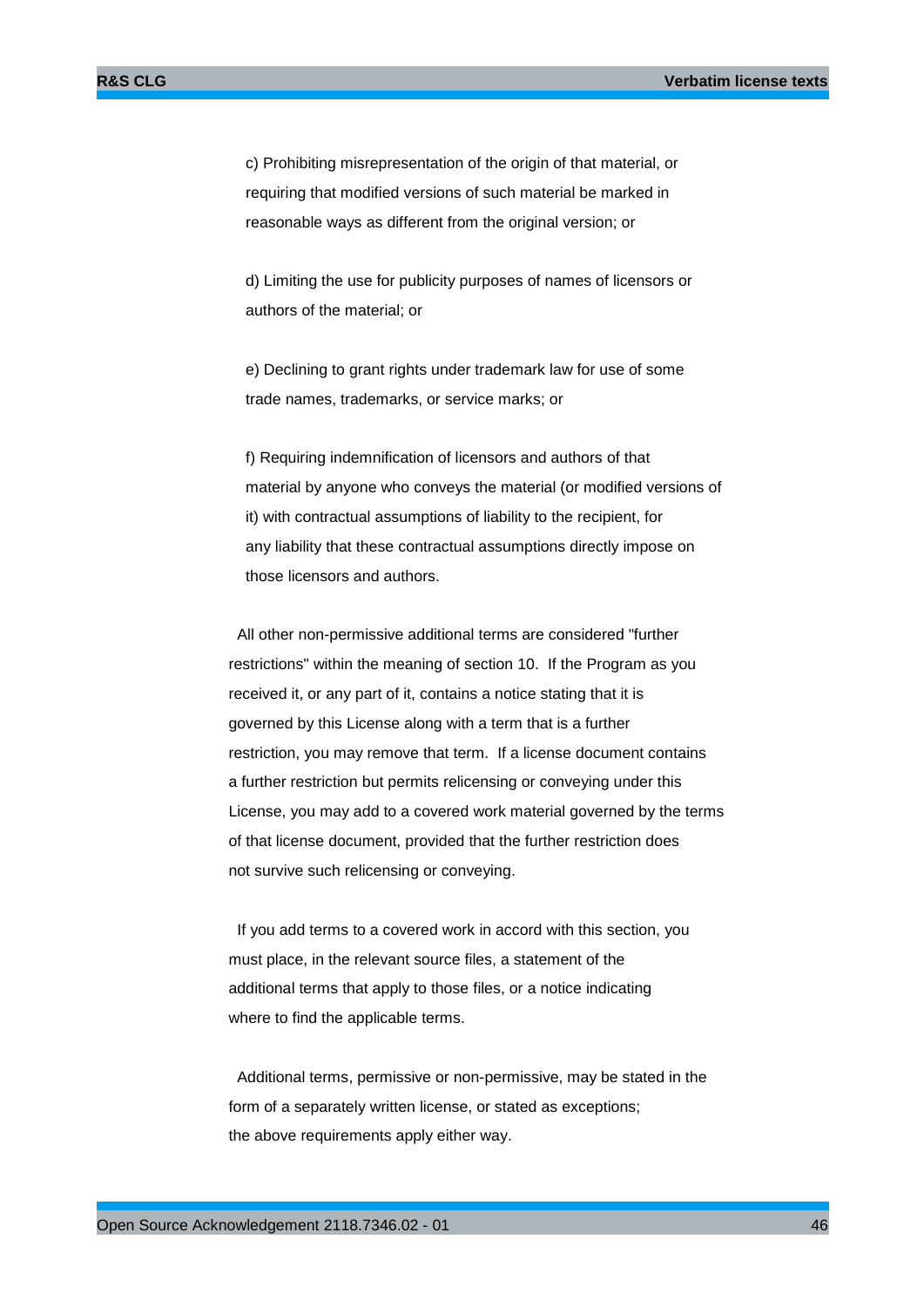8. Termination.

 You may not propagate or modify a covered work except as expressly provided under this License. Any attempt otherwise to propagate or modify it is void, and will automatically terminate your rights under this License (including any patent licenses granted under the third paragraph of section 11).

 However, if you cease all violation of this License, then your license from a particular copyright holder is reinstated (a) provisionally, unless and until the copyright holder explicitly and finally terminates your license, and (b) permanently, if the copyright holder fails to notify you of the violation by some reasonable means prior to 60 days after the cessation.

 Moreover, your license from a particular copyright holder is reinstated permanently if the copyright holder notifies you of the violation by some reasonable means, this is the first time you have received notice of violation of this License (for any work) from that copyright holder, and you cure the violation prior to 30 days after your receipt of the notice.

 Termination of your rights under this section does not terminate the licenses of parties who have received copies or rights from you under this License. If your rights have been terminated and not permanently reinstated, you do not qualify to receive new licenses for the same material under section 10.

9. Acceptance Not Required for Having Copies.

 You are not required to accept this License in order to receive or run a copy of the Program. Ancillary propagation of a covered work occurring solely as a consequence of using peer-to-peer transmission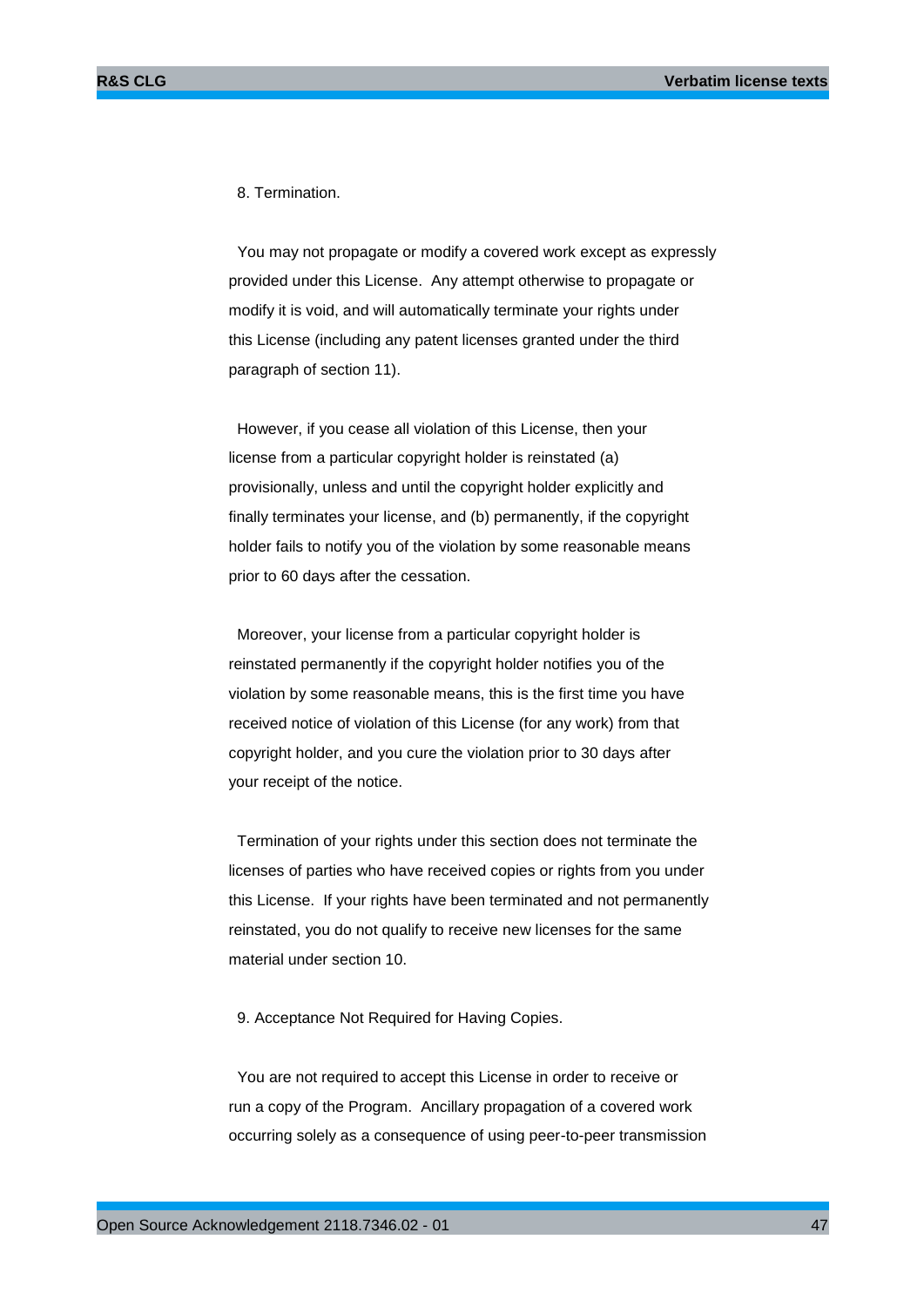to receive a copy likewise does not require acceptance. However, nothing other than this License grants you permission to propagate or modify any covered work. These actions infringe copyright if you do not accept this License. Therefore, by modifying or propagating a covered work, you indicate your acceptance of this License to do so.

10. Automatic Licensing of Downstream Recipients.

 Each time you convey a covered work, the recipient automatically receives a license from the original licensors, to run, modify and propagate that work, subject to this License. You are not responsible for enforcing compliance by third parties with this License.

 An "entity transaction" is a transaction transferring control of an organization, or substantially all assets of one, or subdividing an organization, or merging organizations. If propagation of a covered work results from an entity transaction, each party to that transaction who receives a copy of the work also receives whatever licenses to the work the party's predecessor in interest had or could give under the previous paragraph, plus a right to possession of the Corresponding Source of the work from the predecessor in interest, if the predecessor has it or can get it with reasonable efforts.

 You may not impose any further restrictions on the exercise of the rights granted or affirmed under this License. For example, you may not impose a license fee, royalty, or other charge for exercise of rights granted under this License, and you may not initiate litigation (including a cross-claim or counterclaim in a lawsuit) alleging that any patent claim is infringed by making, using, selling, offering for sale, or importing the Program or any portion of it.

11. Patents.

A "contributor" is a copyright holder who authorizes use under this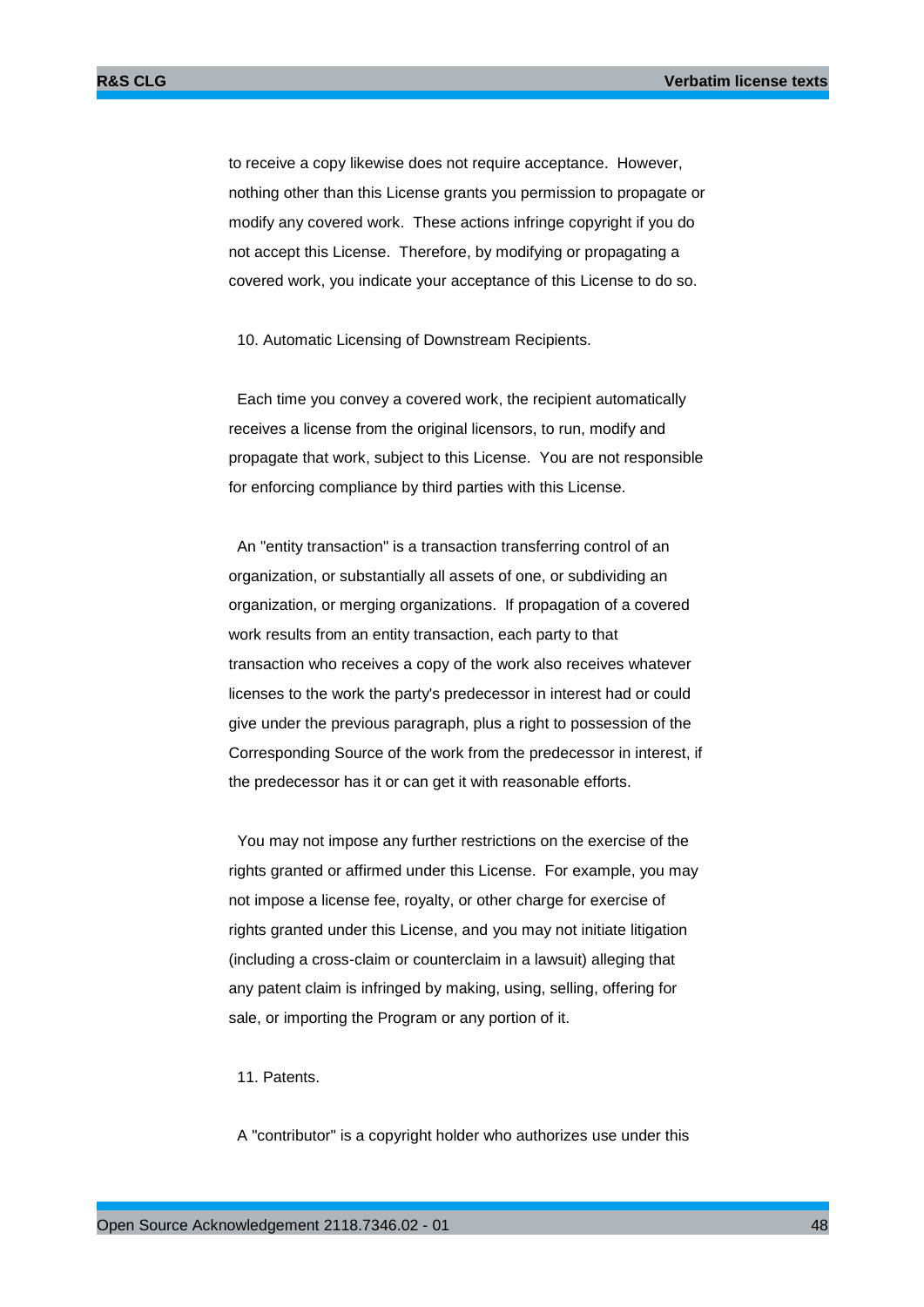License of the Program or a work on which the Program is based. The work thus licensed is called the contributor's "contributor version".

 A contributor's "essential patent claims" are all patent claims owned or controlled by the contributor, whether already acquired or hereafter acquired, that would be infringed by some manner, permitted by this License, of making, using, or selling its contributor version, but do not include claims that would be infringed only as a consequence of further modification of the contributor version. For purposes of this definition, "control" includes the right to grant patent sublicenses in a manner consistent with the requirements of this License.

 Each contributor grants you a non-exclusive, worldwide, royalty-free patent license under the contributor's essential patent claims, to make, use, sell, offer for sale, import and otherwise run, modify and propagate the contents of its contributor version.

In the following three paragraphs, a "patent license" is any express agreement or commitment, however denominated, not to enforce a patent (such as an express permission to practice a patent or covenant not to sue for patent infringement). To "grant" such a patent license to a party means to make such an agreement or commitment not to enforce a patent against the party.

 If you convey a covered work, knowingly relying on a patent license, and the Corresponding Source of the work is not available for anyone to copy, free of charge and under the terms of this License, through a publicly available network server or other readily accessible means, then you must either (1) cause the Corresponding Source to be so available, or (2) arrange to deprive yourself of the benefit of the patent license for this particular work, or (3) arrange, in a manner consistent with the requirements of this License, to extend the patent license to downstream recipients. "Knowingly relying" means you have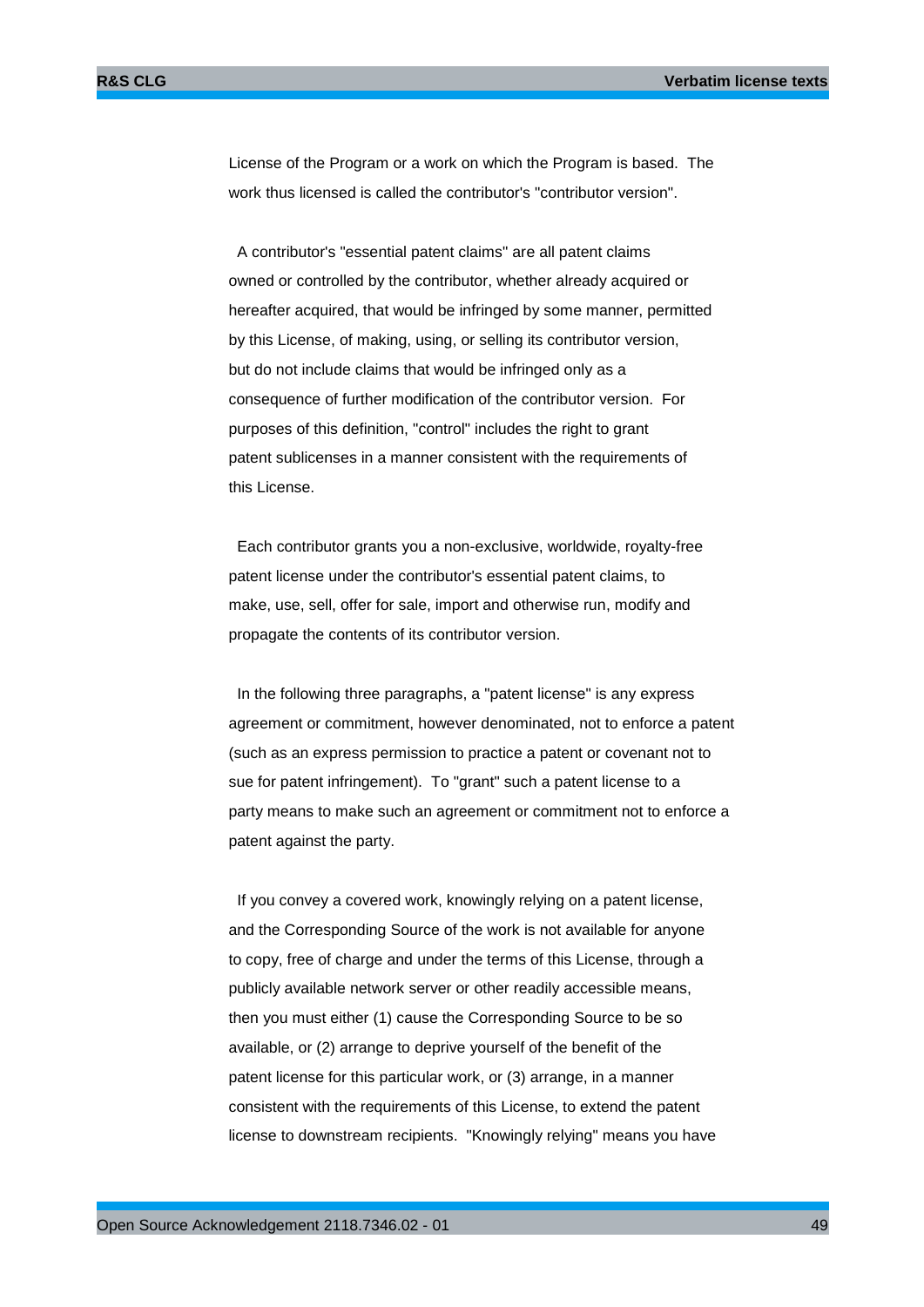actual knowledge that, but for the patent license, your conveying the covered work in a country, or your recipient's use of the covered work in a country, would infringe one or more identifiable patents in that country that you have reason to believe are valid.

 If, pursuant to or in connection with a single transaction or arrangement, you convey, or propagate by procuring conveyance of, a covered work, and grant a patent license to some of the parties receiving the covered work authorizing them to use, propagate, modify or convey a specific copy of the covered work, then the patent license you grant is automatically extended to all recipients of the covered work and works based on it.

 A patent license is "discriminatory" if it does not include within the scope of its coverage, prohibits the exercise of, or is conditioned on the non-exercise of one or more of the rights that are specifically granted under this License. You may not convey a covered work if you are a party to an arrangement with a third party that is in the business of distributing software, under which you make payment to the third party based on the extent of your activity of conveying the work, and under which the third party grants, to any of the parties who would receive the covered work from you, a discriminatory patent license (a) in connection with copies of the covered work conveyed by you (or copies made from those copies), or (b) primarily for and in connection with specific products or compilations that contain the covered work, unless you entered into that arrangement, or that patent license was granted, prior to 28 March 2007.

 Nothing in this License shall be construed as excluding or limiting any implied license or other defenses to infringement that may otherwise be available to you under applicable patent law.

12. No Surrender of Others' Freedom.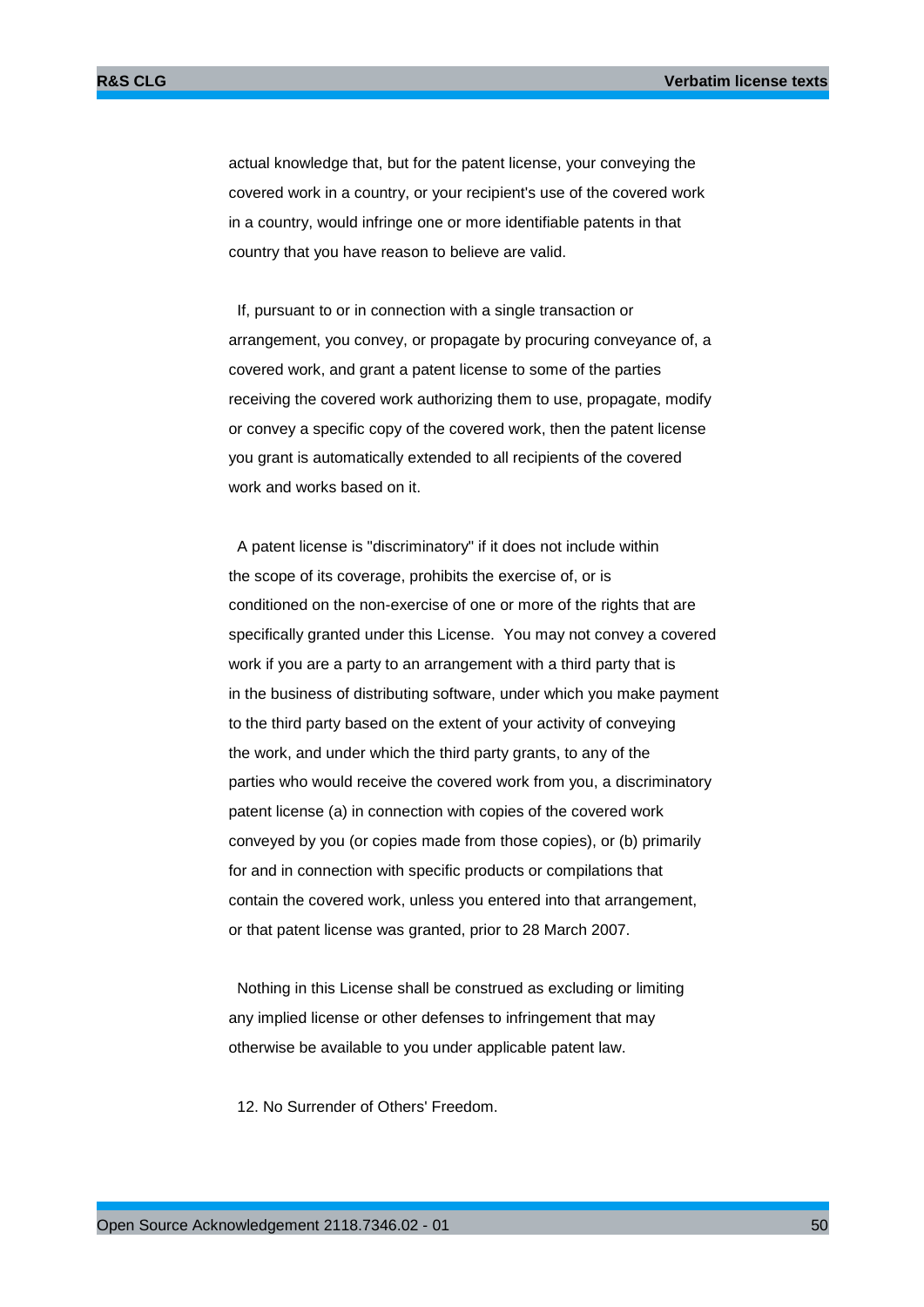If conditions are imposed on you (whether by court order, agreement or otherwise) that contradict the conditions of this License, they do not excuse you from the conditions of this License. If you cannot convey a covered work so as to satisfy simultaneously your obligations under this License and any other pertinent obligations, then as a consequence you may not convey it at all. For example, if you agree to terms that obligate you to collect a royalty for further conveying from those to whom you convey the Program, the only way you could satisfy both those terms and this License would be to refrain entirely from conveying the Program.

13. Use with the GNU Affero General Public License.

 Notwithstanding any other provision of this License, you have permission to link or combine any covered work with a work licensed under version 3 of the GNU Affero General Public License into a single combined work, and to convey the resulting work. The terms of this License will continue to apply to the part which is the covered work, but the special requirements of the GNU Affero General Public License, section 13, concerning interaction through a network will apply to the combination as such.

14. Revised Versions of this License.

 The Free Software Foundation may publish revised and/or new versions of the GNU General Public License from time to time. Such new versions will be similar in spirit to the present version, but may differ in detail to address new problems or concerns.

 Each version is given a distinguishing version number. If the Program specifies that a certain numbered version of the GNU General Public License "or any later version" applies to it, you have the option of following the terms and conditions either of that numbered version or of any later version published by the Free Software Foundation. If the Program does not specify a version number of the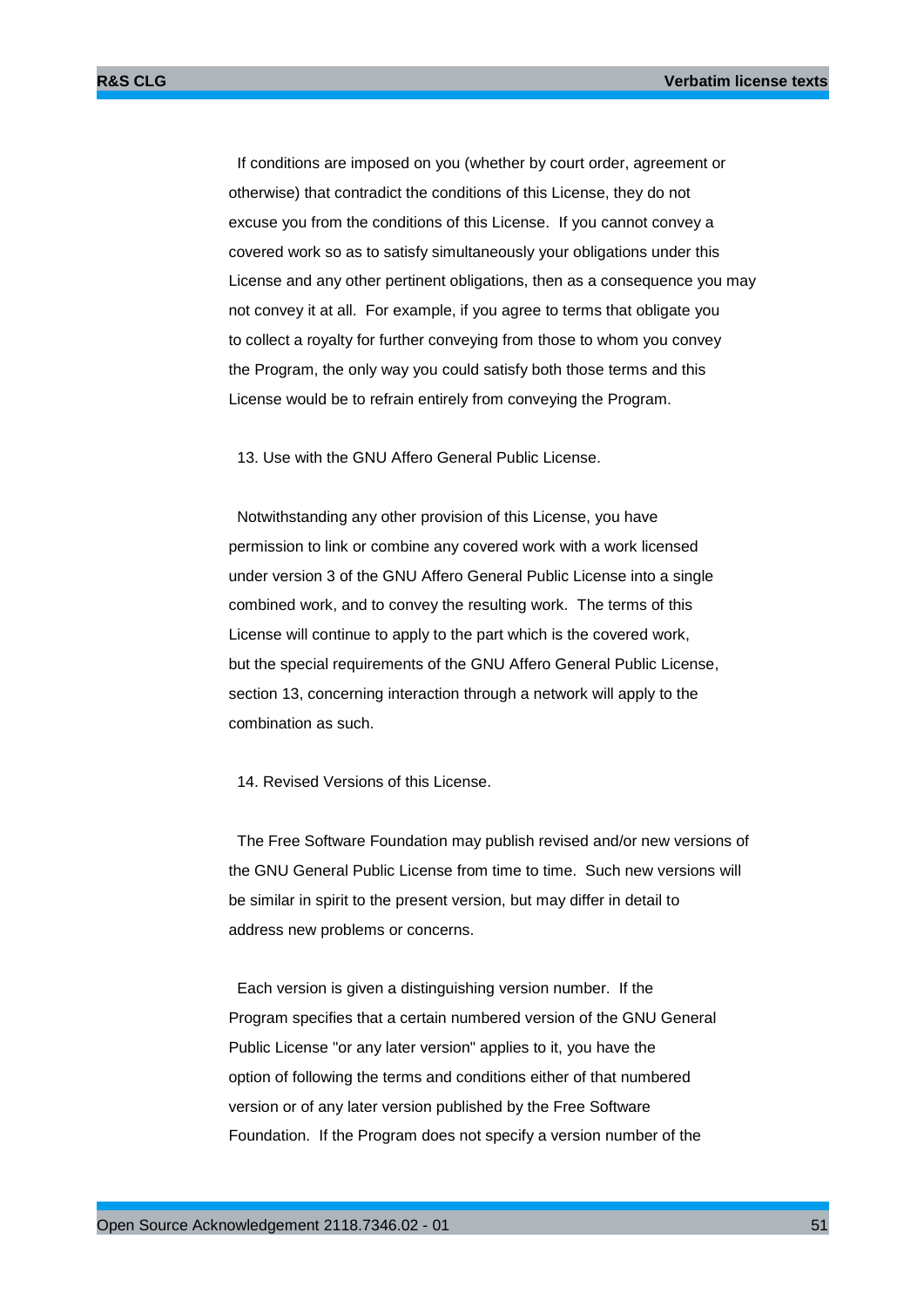GNU General Public License, you may choose any version ever published by the Free Software Foundation.

 If the Program specifies that a proxy can decide which future versions of the GNU General Public License can be used, that proxy's public statement of acceptance of a version permanently authorizes you to choose that version for the Program.

 Later license versions may give you additional or different permissions. However, no additional obligations are imposed on any author or copyright holder as a result of your choosing to follow a later version.

15. Disclaimer of Warranty.

 THERE IS NO WARRANTY FOR THE PROGRAM, TO THE EXTENT PERMITTED **BY** 

APPLICABLE LAW. EXCEPT WHEN OTHERWISE STATED IN WRITING THE COPYRIGHT

HOLDERS AND/OR OTHER PARTIES PROVIDE THE PROGRAM "AS IS" WITHOUT WARRANTY

OF ANY KIND, EITHER EXPRESSED OR IMPLIED, INCLUDING, BUT NOT LIMITED TO,

THE IMPLIED WARRANTIES OF MERCHANTABILITY AND FITNESS FOR A PARTICULAR

PURPOSE. THE ENTIRE RISK AS TO THE QUALITY AND PERFORMANCE OF THE PROGRAM

IS WITH YOU. SHOULD THE PROGRAM PROVE DEFECTIVE, YOU ASSUME THE COST OF

ALL NECESSARY SERVICING, REPAIR OR CORRECTION.

16. Limitation of Liability.

 IN NO EVENT UNLESS REQUIRED BY APPLICABLE LAW OR AGREED TO IN WRITING

WILL ANY COPYRIGHT HOLDER, OR ANY OTHER PARTY WHO MODIFIES AND/OR CONVEYS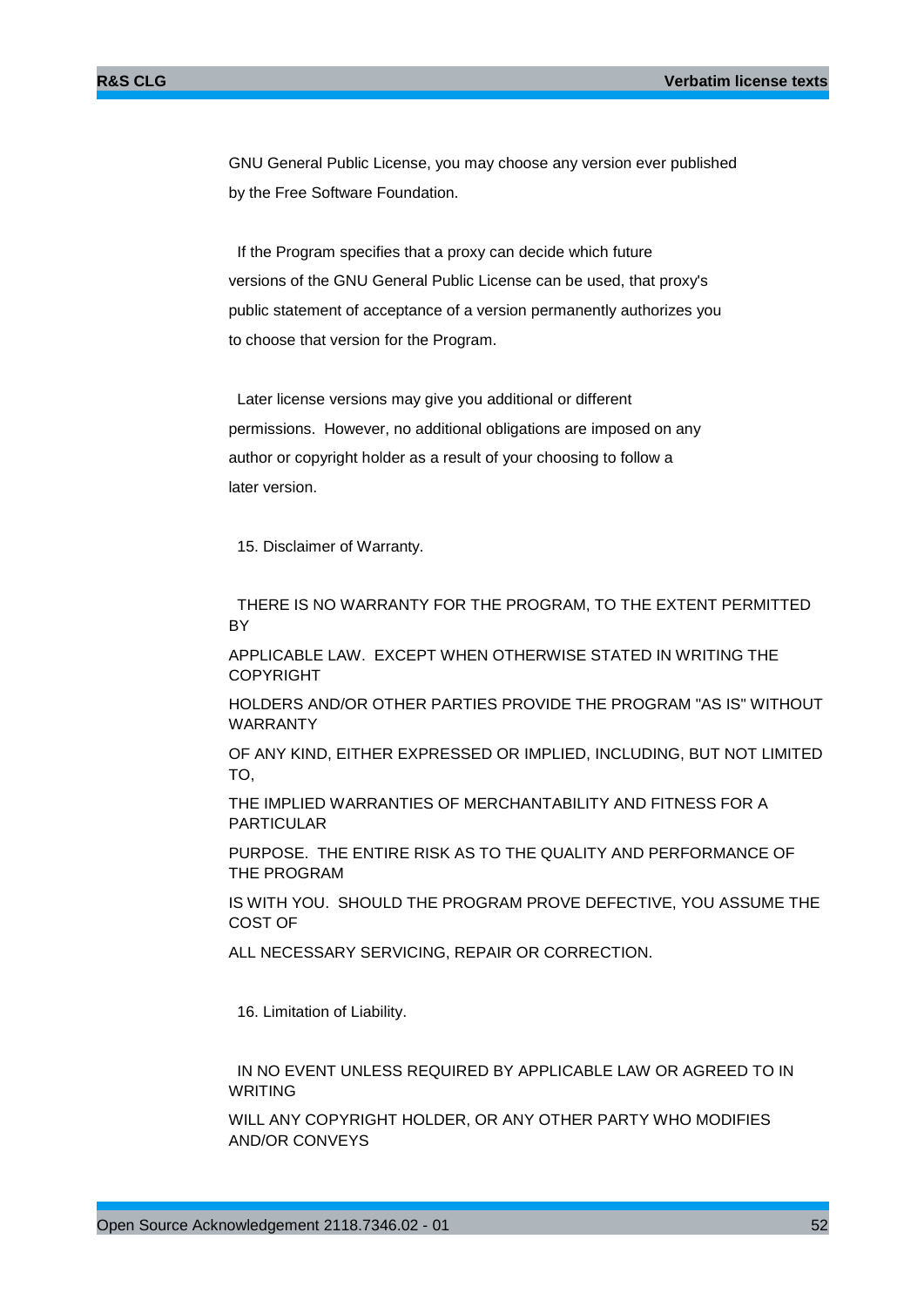THE PROGRAM AS PERMITTED ABOVE, BE LIABLE TO YOU FOR DAMAGES, INCLUDING ANY

GENERAL, SPECIAL, INCIDENTAL OR CONSEQUENTIAL DAMAGES ARISING OUT OF THE

USE OR INABILITY TO USE THE PROGRAM (INCLUDING BUT NOT LIMITED TO LOSS OF

DATA OR DATA BEING RENDERED INACCURATE OR LOSSES SUSTAINED BY YOU OR THIRD

PARTIES OR A FAILURE OF THE PROGRAM TO OPERATE WITH ANY OTHER PROGRAMS),

EVEN IF SUCH HOLDER OR OTHER PARTY HAS BEEN ADVISED OF THE POSSIBILITY OF

SUCH DAMAGES.

17. Interpretation of Sections 15 and 16.

 If the disclaimer of warranty and limitation of liability provided above cannot be given local legal effect according to their terms, reviewing courts shall apply local law that most closely approximates an absolute waiver of all civil liability in connection with the Program, unless a warranty or assumption of liability accompanies a copy of the Program in return for a fee.

### END OF TERMS AND CONDITIONS

How to Apply These Terms to Your New Programs

 If you develop a new program, and you want it to be of the greatest possible use to the public, the best way to achieve this is to make it free software which everyone can redistribute and change under these terms.

 To do so, attach the following notices to the program. It is safest to attach them to the start of each source file to most effectively state the exclusion of warranty; and each file should have at least the "copyright" line and a pointer to where the full notice is found.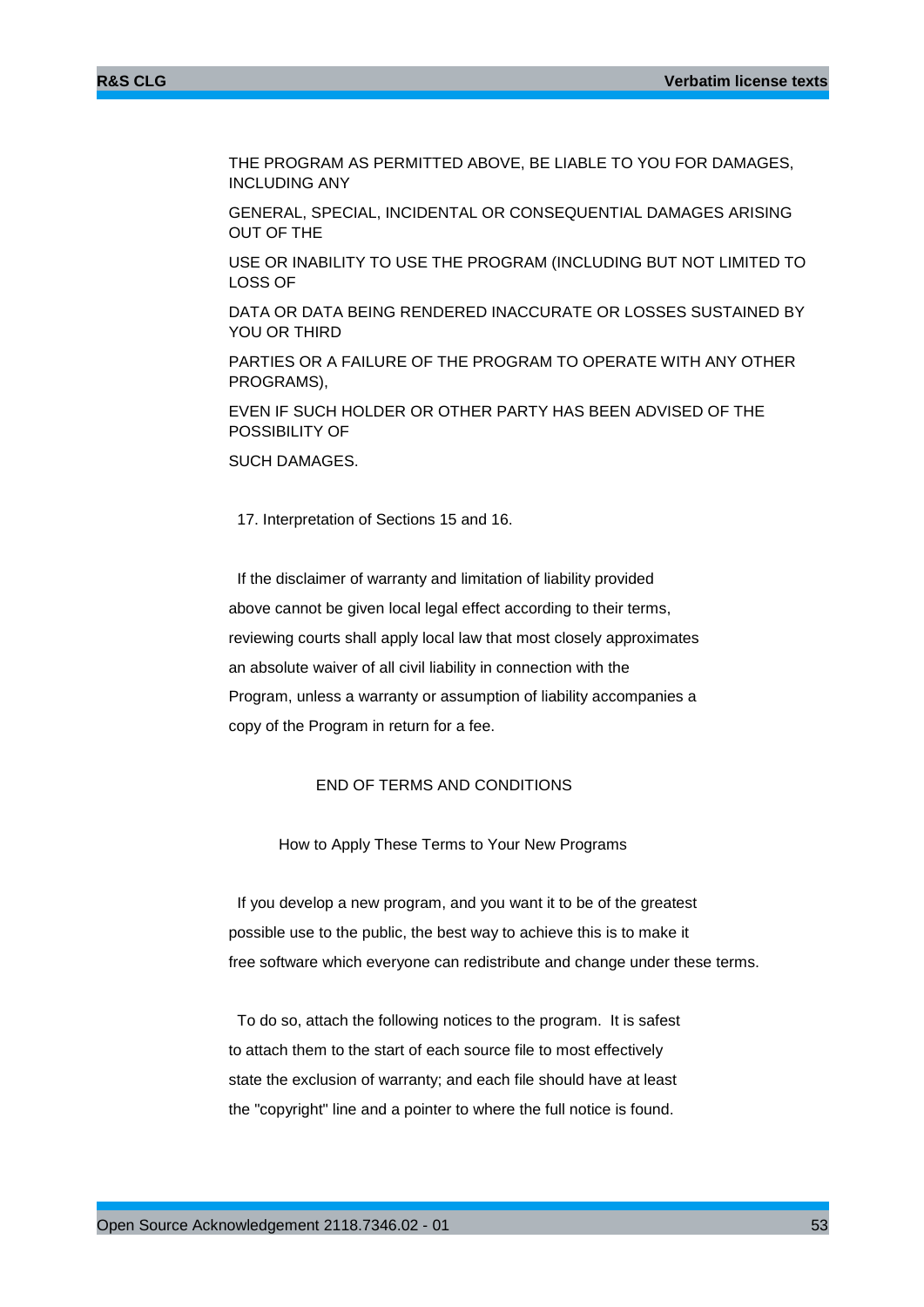<one line to give the program's name and a brief idea of what it does.> Copyright (C) <year> <name of author>

 This program is free software: you can redistribute it and/or modify it under the terms of the GNU General Public License as published by the Free Software Foundation, either version 3 of the License, or (at your option) any later version.

 This program is distributed in the hope that it will be useful, but WITHOUT ANY WARRANTY; without even the implied warranty of MERCHANTABILITY or FITNESS FOR A PARTICULAR PURPOSE. See the GNU General Public License for more details.

 You should have received a copy of the GNU General Public License along with this program. If not, see <http://www.gnu.org/licenses/>.

Also add information on how to contact you by electronic and paper mail.

 If the program does terminal interaction, make it output a short notice like this when it starts in an interactive mode:

 <program> Copyright (C) <year> <name of author> This program comes with ABSOLUTELY NO WARRANTY; for details type `show w'. This is free software, and you are welcome to redistribute it under certain conditions; type `show c' for details.

The hypothetical commands `show w' and `show c' should show the appropriate parts of the General Public License. Of course, your program's commands might be different; for a GUI interface, you would use an "about box".

 You should also get your employer (if you work as a programmer) or school, if any, to sign a "copyright disclaimer" for the program, if necessary. For more information on this, and how to apply and follow the GNU GPL, see <http://www.gnu.org/licenses/>.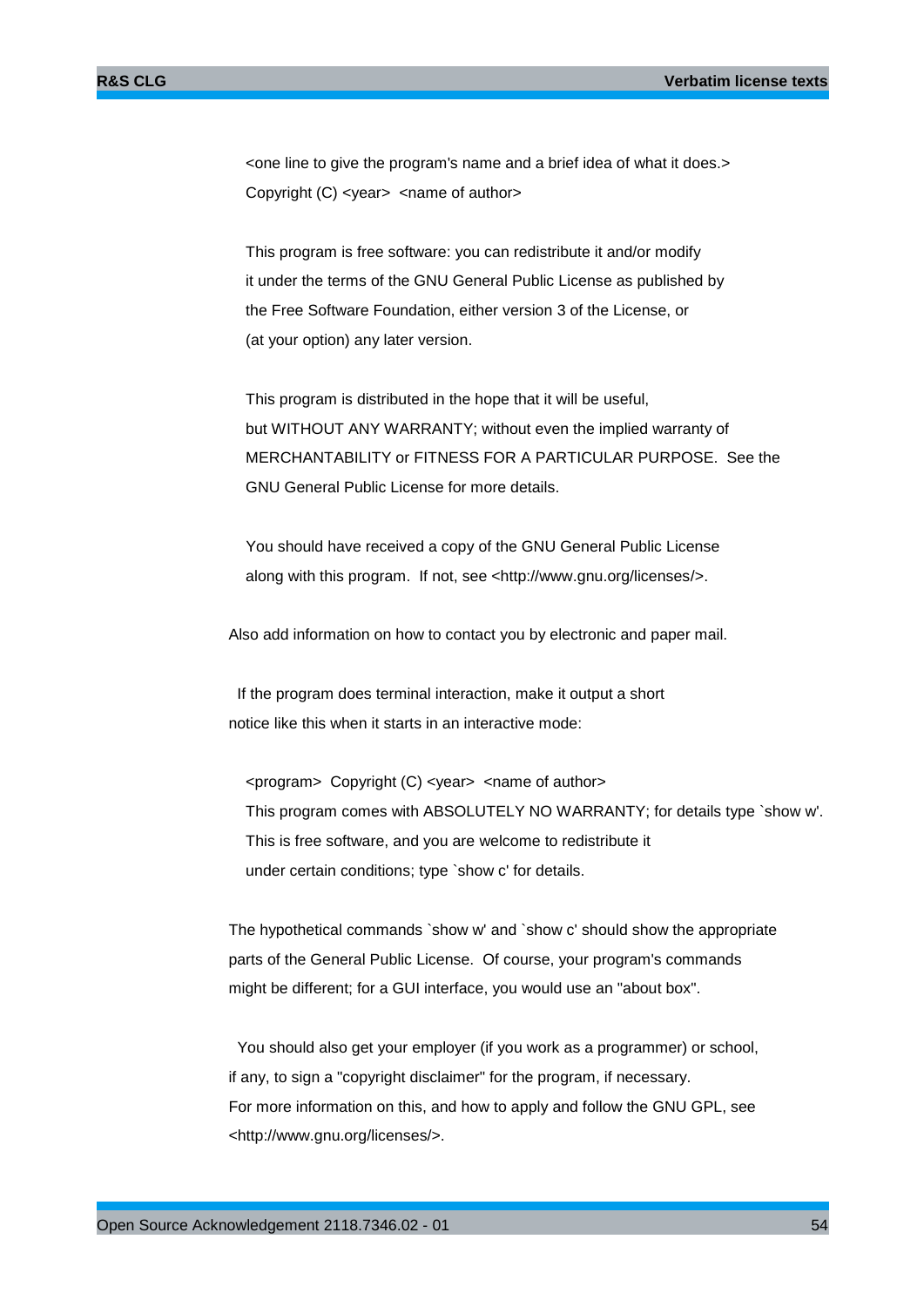The GNU General Public License does not permit incorporating your program into proprietary programs. If your program is a subroutine library, you may consider it more useful to permit linking proprietary applications with the library. If this is what you want to do, use the GNU Lesser General Public License instead of this License. But first, please read <http://www.gnu.org/philosophy/why-not-lgpl.html>.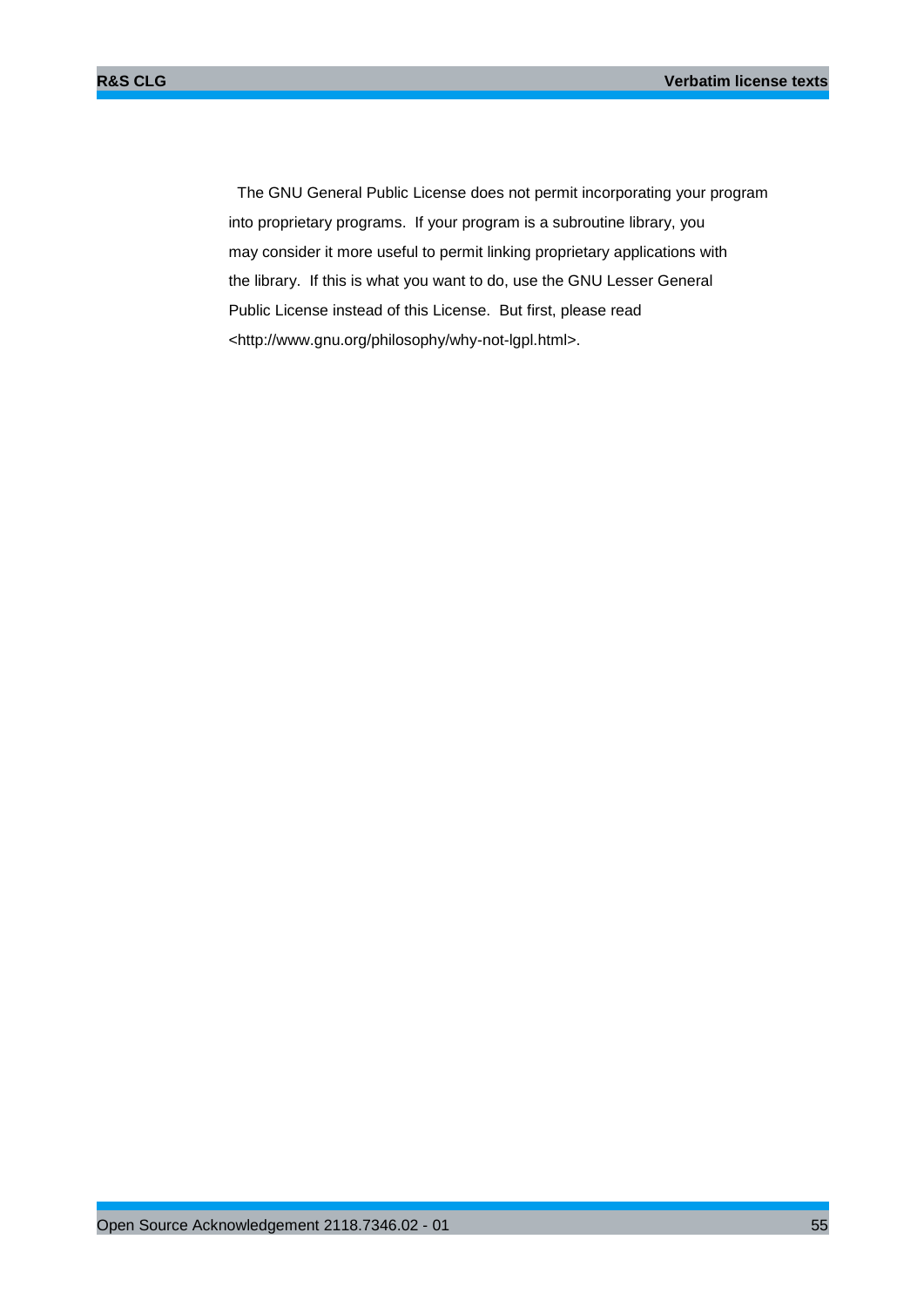## **3.5 Boost Software License -- Version 1.0**

Permission is hereby granted, free of charge, to any person or organization obtaining a copy of the software and accompanying documentation covered by this license (the "Software") to use, reproduce, display, distribute, execute, and transmit the Software, and to prepare derivative works of the Software, and to permit third-parties to whom the Software is furnished to do so, all subject to the following:

The copyright notices in the Software and this entire statement, including the above license grant, this restriction and the following disclaimer, must be included in all copies of the Software, in whole or in part, and all derivative works of the Software, unless such copies or derivative works are solely in the form of machine-executable object code generated by a source language processor.

THE SOFTWARE IS PROVIDED "AS IS", WITHOUT WARRANTY OF ANY KIND, EXPRESS OR IMPLIED, INCLUDING BUT NOT LIMITED TO THE WARRANTIES OF MERCHANTABILITY, FITNESS FOR A PARTICULAR PURPOSE, TITLE AND NON-INFRINGEMENT. IN NO EVENT SHALL THE COPYRIGHT HOLDERS OR ANYONE DISTRIBUTING THE SOFTWARE BE LIABLE FOR ANY DAMAGES OR OTHER LIABILITY, WHETHER IN CONTRACT, TORT OR OTHERWISE, ARISING FROM, OUT OF OR IN CONNECTION WITH THE SOFTWARE OR THE USE OR OTHER DEALINGS IN THE SOFTWARE.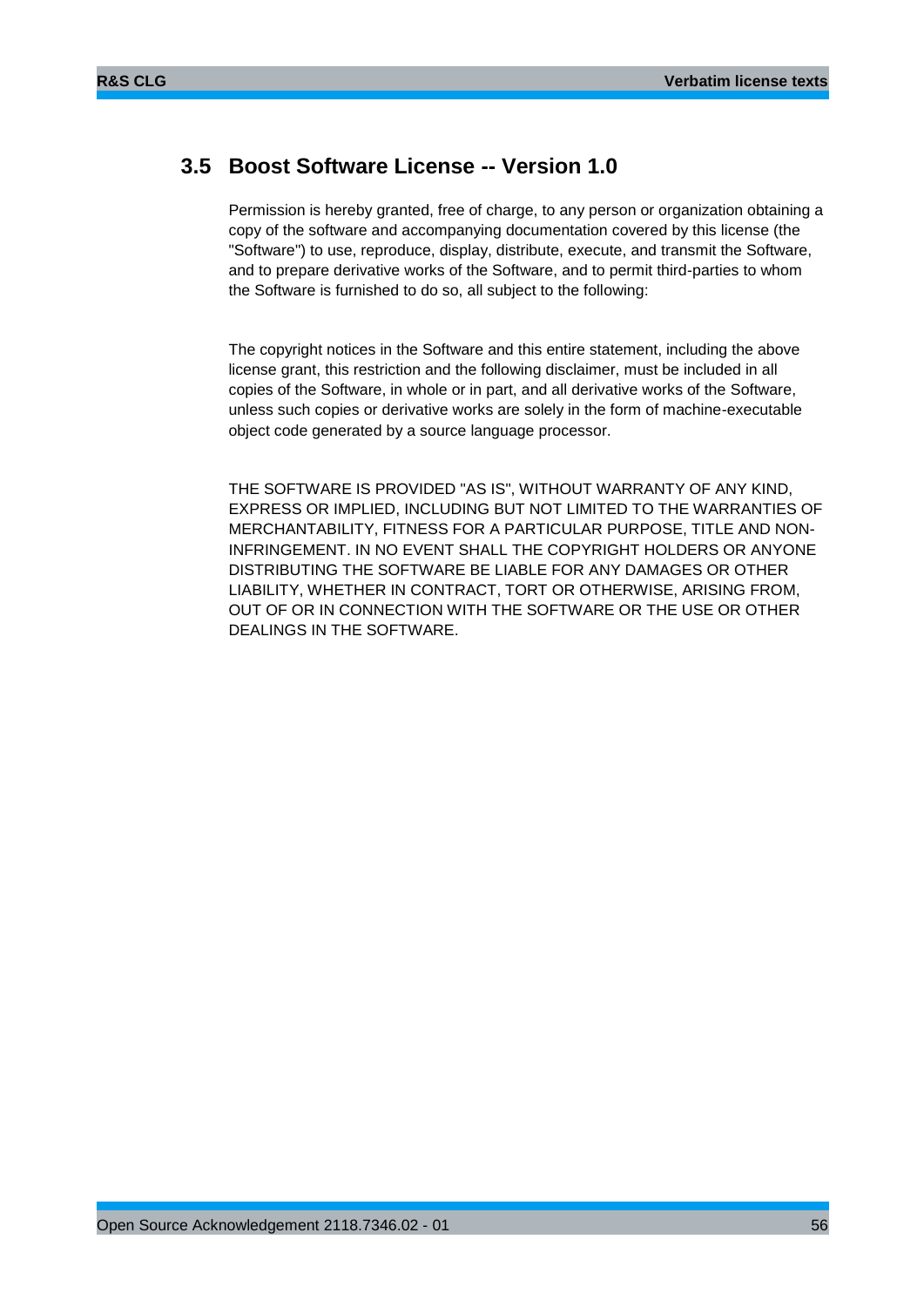## **3.6 OpenSSH License**

This file is part of the OpenSSH software.

The licences which components of this software fall under are as follows. First, we will summarize and say that all components are under a BSD licence, or a licence more free than that.

OpenSSH contains no GPL code.

- 1)
- \* Copyright (c) 1995 Tatu Ylonen <ylo@cs.hut.fi>, Espoo, Finland
	- All rights reserved
- $\ddot{\phantom{0}}$

\* As far as I am concerned, the code I have written for this software

- \* can be used freely for any purpose. Any derived versions of this
- \* software must be clearly marked as such, and if the derived work is
- \* incompatible with the protocol description in the RFC file, it must be
- \* called by a name other than "ssh" or "Secure Shell".

#### [Tatu continues]

- \* However, I am not implying to give any licenses to any patents or
- \* copyrights held by third parties, and the software includes parts that
- \* are not under my direct control. As far as I know, all included
- \* source code is used in accordance with the relevant license agreements
- \* and can be used freely for any purpose (the GNU license being the most
- \* restrictive); see below for details.

 [However, none of that term is relevant at this point in time. All of these restrictively licenced software components which he talks about have been removed from OpenSSH, i.e.,

- RSA is no longer included, found in the OpenSSL library
- IDEA is no longer included, its use is deprecated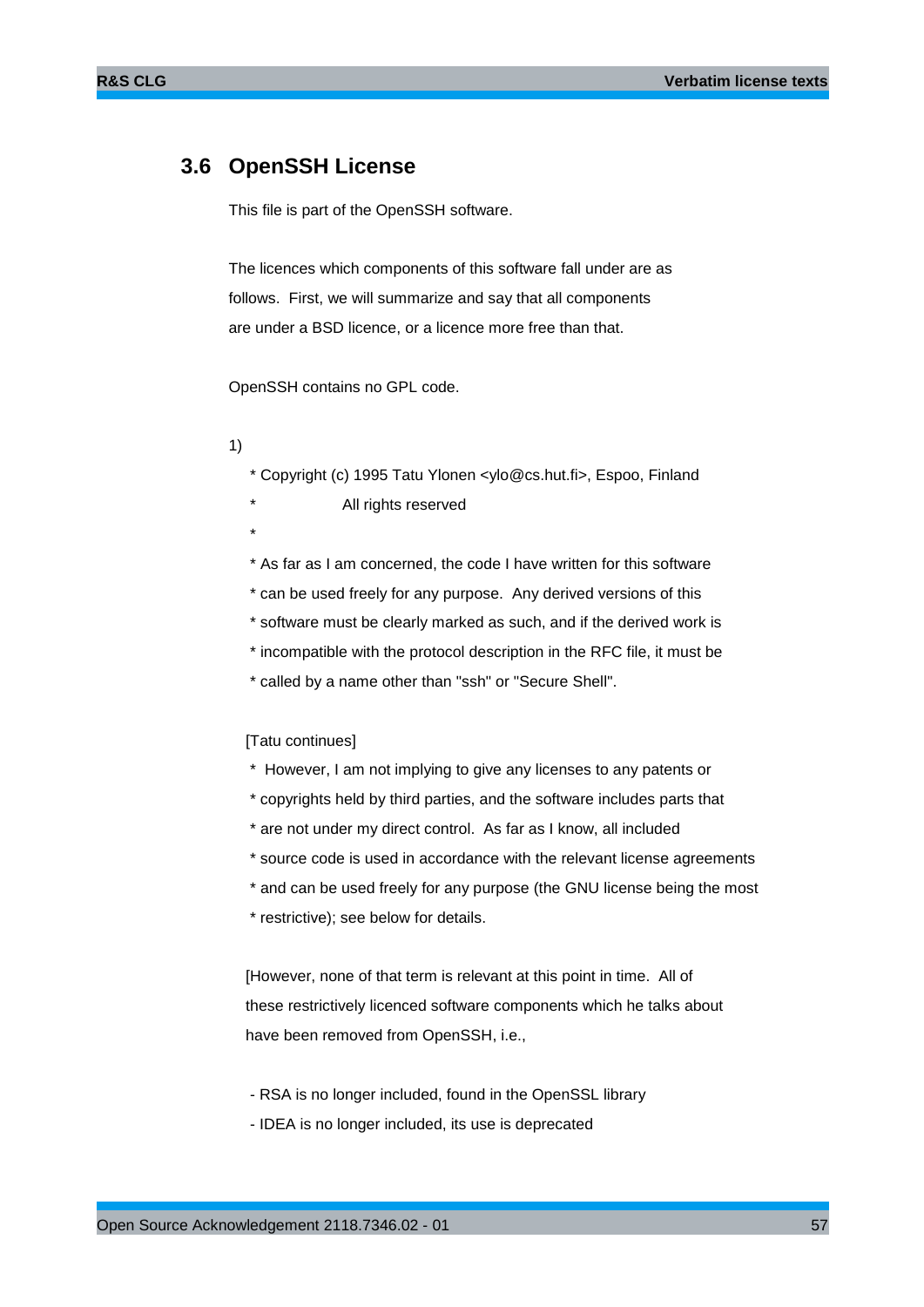- DES is now external, in the OpenSSL library
- GMP is no longer used, and instead we call BN code from OpenSSL
- Zlib is now external, in a library
- The make-ssh-known-hosts script is no longer included
- TSS has been removed
- MD5 is now external, in the OpenSSL library
- RC4 support has been replaced with ARC4 support from OpenSSL
- Blowfish is now external, in the OpenSSL library

#### [The licence continues]

 Note that any information and cryptographic algorithms used in this software are publicly available on the Internet and at any major bookstore, scientific library, and patent office worldwide. More information can be found e.g. at "http://www.cs.hut.fi/crypto".

 The legal status of this program is some combination of all these permissions and restrictions. Use only at your own responsibility. You will be responsible for any legal consequences yourself; I am not making any claims whether possessing or using this is legal or not in your country, and I am not taking any responsibility on your behalf.

#### NO WARRANTY

 BECAUSE THE PROGRAM IS LICENSED FREE OF CHARGE, THERE IS NO WARRANTY

 FOR THE PROGRAM, TO THE EXTENT PERMITTED BY APPLICABLE LAW. EXCEPT WHEN

 OTHERWISE STATED IN WRITING THE COPYRIGHT HOLDERS AND/OR OTHER PARTIES

 PROVIDE THE PROGRAM "AS IS" WITHOUT WARRANTY OF ANY KIND, EITHER EXPRESSED

 OR IMPLIED, INCLUDING, BUT NOT LIMITED TO, THE IMPLIED WARRANTIES OF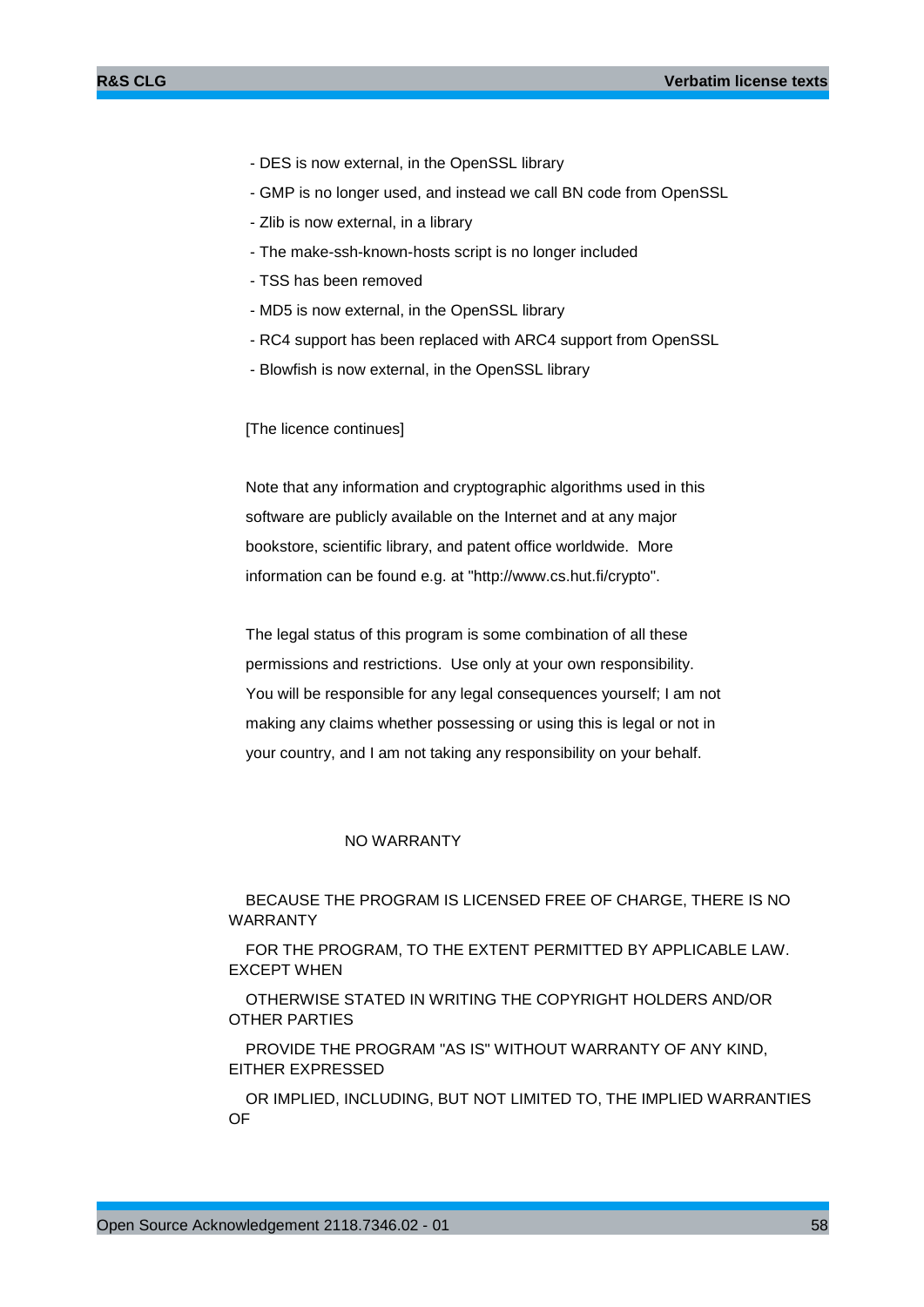MERCHANTABILITY AND FITNESS FOR A PARTICULAR PURPOSE. THE ENTIRE RISK AS

 TO THE QUALITY AND PERFORMANCE OF THE PROGRAM IS WITH YOU. SHOULD THE

 PROGRAM PROVE DEFECTIVE, YOU ASSUME THE COST OF ALL NECESSARY SERVICING,

REPAIR OR CORRECTION.

 IN NO EVENT UNLESS REQUIRED BY APPLICABLE LAW OR AGREED TO IN WRITING

 WILL ANY COPYRIGHT HOLDER, OR ANY OTHER PARTY WHO MAY MODIFY AND/OR

 REDISTRIBUTE THE PROGRAM AS PERMITTED ABOVE, BE LIABLE TO YOU FOR DAMAGES,

 INCLUDING ANY GENERAL, SPECIAL, INCIDENTAL OR CONSEQUENTIAL DAMAGES ARISING

 OUT OF THE USE OR INABILITY TO USE THE PROGRAM (INCLUDING BUT NOT LIMITED

 TO LOSS OF DATA OR DATA BEING RENDERED INACCURATE OR LOSSES SUSTAINED BY

 YOU OR THIRD PARTIES OR A FAILURE OF THE PROGRAM TO OPERATE WITH ANY OTHER

 PROGRAMS), EVEN IF SUCH HOLDER OR OTHER PARTY HAS BEEN ADVISED OF THE

POSSIBILITY OF SUCH DAMAGES.

## 2)

 The 32-bit CRC compensation attack detector in deattack.c was contributed by CORE SDI S.A. under a BSD-style license.

\* Cryptographic attack detector for ssh - source code

 $\ddot{\phantom{0}}$ 

\* Copyright (c) 1998 CORE SDI S.A., Buenos Aires, Argentina.

 $\ddot{\phantom{0}}$ 

\* All rights reserved. Redistribution and use in source and binary

\* forms, with or without modification, are permitted provided that

\* this copyright notice is retained.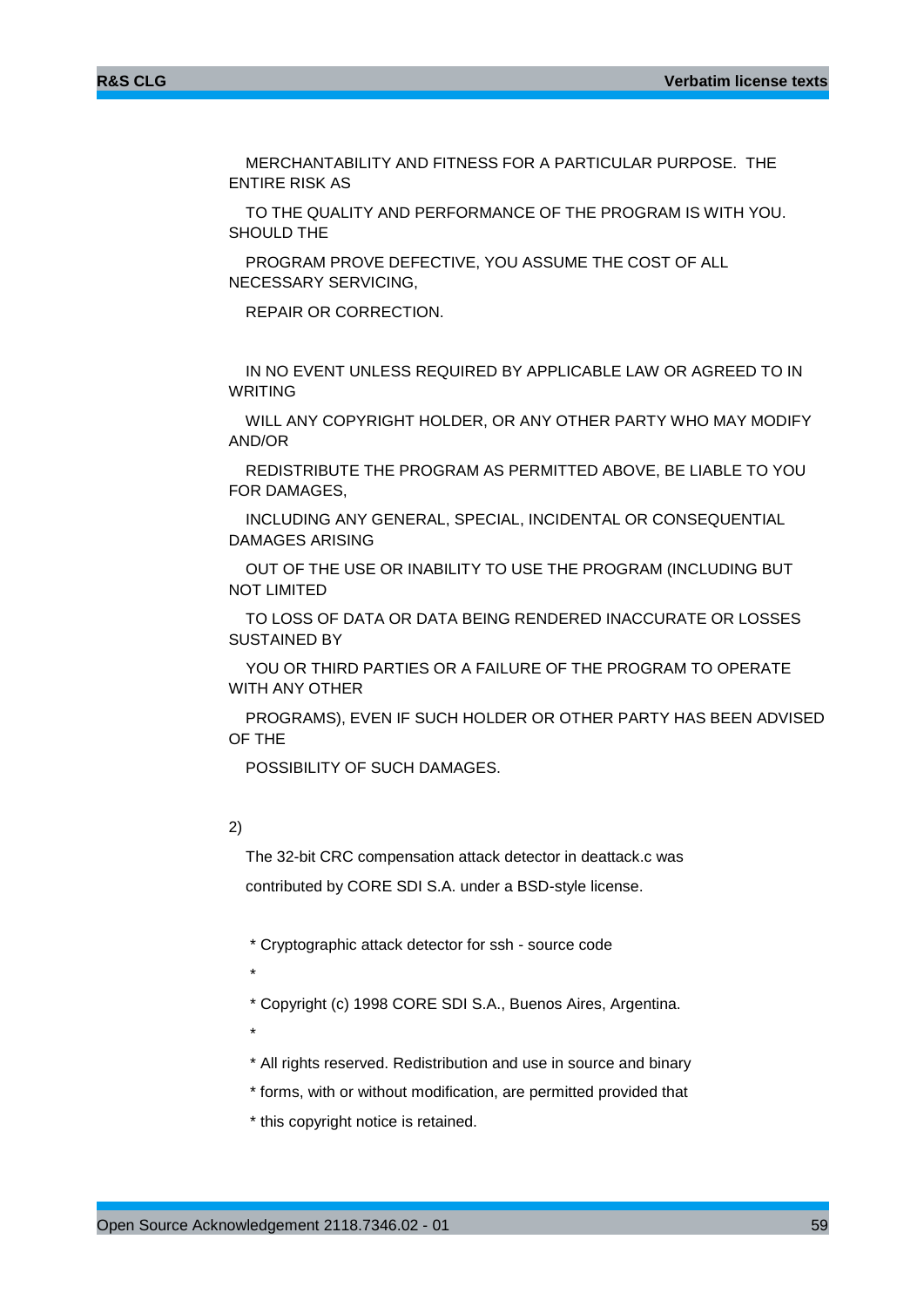\* THIS SOFTWARE IS PROVIDED ``AS IS'' AND ANY EXPRESS OR IMPLIED

\* WARRANTIES ARE DISCLAIMED. IN NO EVENT SHALL CORE SDI S.A. BE

 \* LIABLE FOR ANY DIRECT, INDIRECT, INCIDENTAL, SPECIAL, EXEMPLARY OR

 \* CONSEQUENTIAL DAMAGES RESULTING FROM THE USE OR MISUSE OF **THIS** 

\* SOFTWARE.

\* Ariel Futoransky <futo@core-sdi.com>

\* <http://www.core-sdi.com>

### 3)

 $\ddot{\phantom{0}}$ 

 $\ddot{\phantom{0}}$ 

 ssh-keyscan was contributed by David Mazieres under a BSD-style license.

\* Copyright 1995, 1996 by David Mazieres <dm@lcs.mit.edu>.

- $\ddot{\phantom{0}}$ 
	- \* Modification and redistribution in source and binary forms is
	- \* permitted provided that due credit is given to the author and the
	- \* OpenBSD project by leaving this copyright notice intact.

### 4)

 The Rijndael implementation by Vincent Rijmen, Antoon Bosselaers and Paulo Barreto is in the public domain and distributed with the following license:

\* @version 3.0 (December 2000)

- $\ddot{\phantom{0}}$ 
	- \* Optimised ANSI C code for the Rijndael cipher (now AES)
- $\ddot{\phantom{0}}$ 
	- \* @author Vincent Rijmen <vincent.rijmen@esat.kuleuven.ac.be>
	- \* @author Antoon Bosselaers <antoon.bosselaers@esat.kuleuven.ac.be>
	- \* @author Paulo Barreto <paulo.barreto@terra.com.br>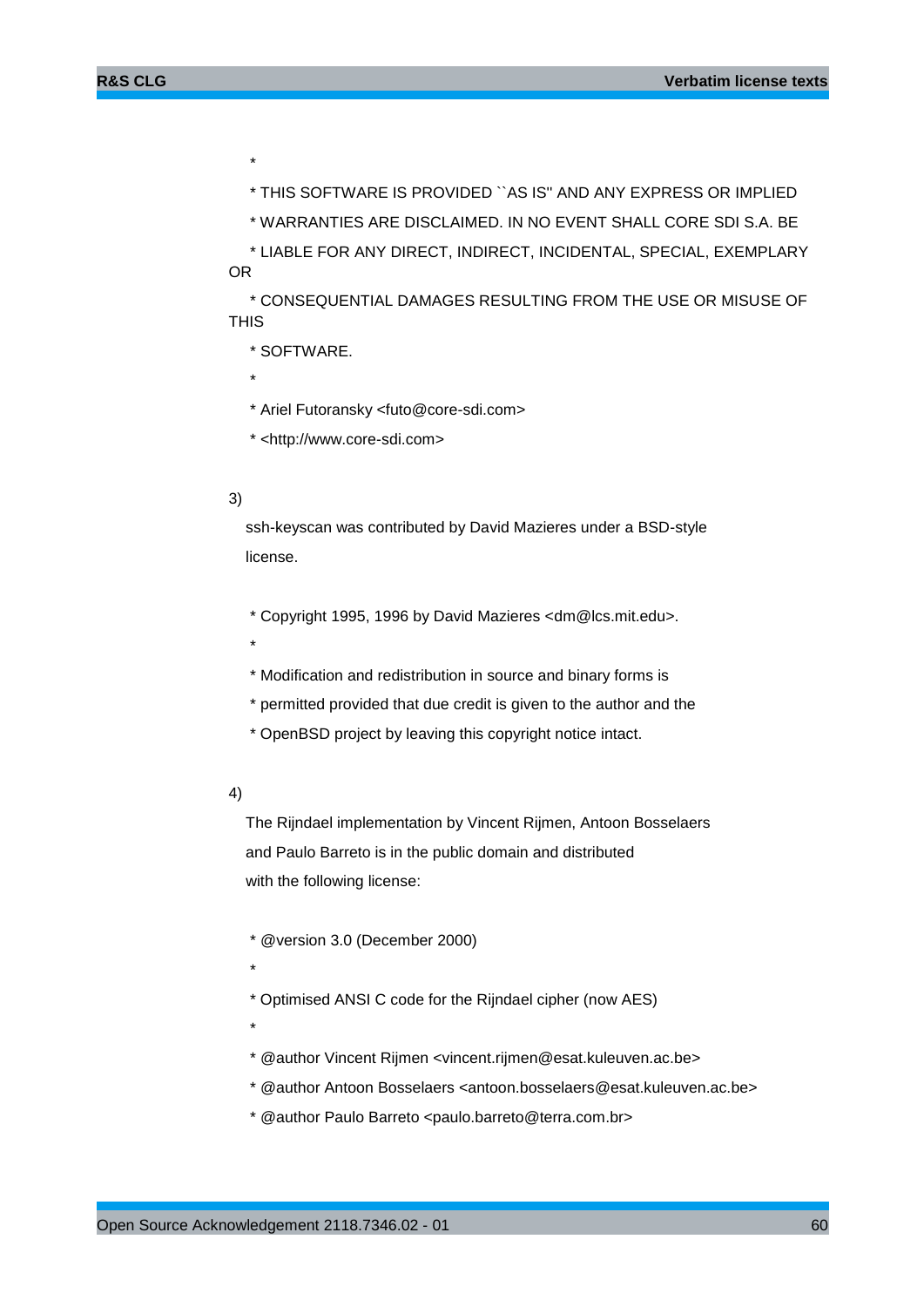\* This code is hereby placed in the public domain.

 $\ddot{\phantom{0}}$ 

 $\ddot{\phantom{0}}$ 

 \* THIS SOFTWARE IS PROVIDED BY THE AUTHORS ''AS IS'' AND ANY EXPRESS

\* OR IMPLIED WARRANTIES, INCLUDING, BUT NOT LIMITED TO, THE IMPLIED

 \* WARRANTIES OF MERCHANTABILITY AND FITNESS FOR A PARTICULAR PURPOSE

 \* ARE DISCLAIMED. IN NO EVENT SHALL THE AUTHORS OR CONTRIBUTORS BE

 \* LIABLE FOR ANY DIRECT, INDIRECT, INCIDENTAL, SPECIAL, EXEMPLARY, OR

 \* CONSEQUENTIAL DAMAGES (INCLUDING, BUT NOT LIMITED TO, PROCUREMENT OF

 \* SUBSTITUTE GOODS OR SERVICES; LOSS OF USE, DATA, OR PROFITS; OR

 \* BUSINESS INTERRUPTION) HOWEVER CAUSED AND ON ANY THEORY OF LIABILITY,

 \* WHETHER IN CONTRACT, STRICT LIABILITY, OR TORT (INCLUDING **NEGLIGENCE** 

 \* OR OTHERWISE) ARISING IN ANY WAY OUT OF THE USE OF THIS SOFTWARE,

\* EVEN IF ADVISED OF THE POSSIBILITY OF SUCH DAMAGE.

#### 5)

 One component of the ssh source code is under a 3-clause BSD license, held by the University of California, since we pulled these parts from original Berkeley code.

\* Copyright (c) 1983, 1990, 1992, 1993, 1995

The Regents of the University of California. All rights reserved.

- $\ddot{\phantom{0}}$ 
	- \* Redistribution and use in source and binary forms, with or without
	- \* modification, are permitted provided that the following conditions

\* are met:

\* 1. Redistributions of source code must retain the above copyright

\* notice, this list of conditions and the following disclaimer.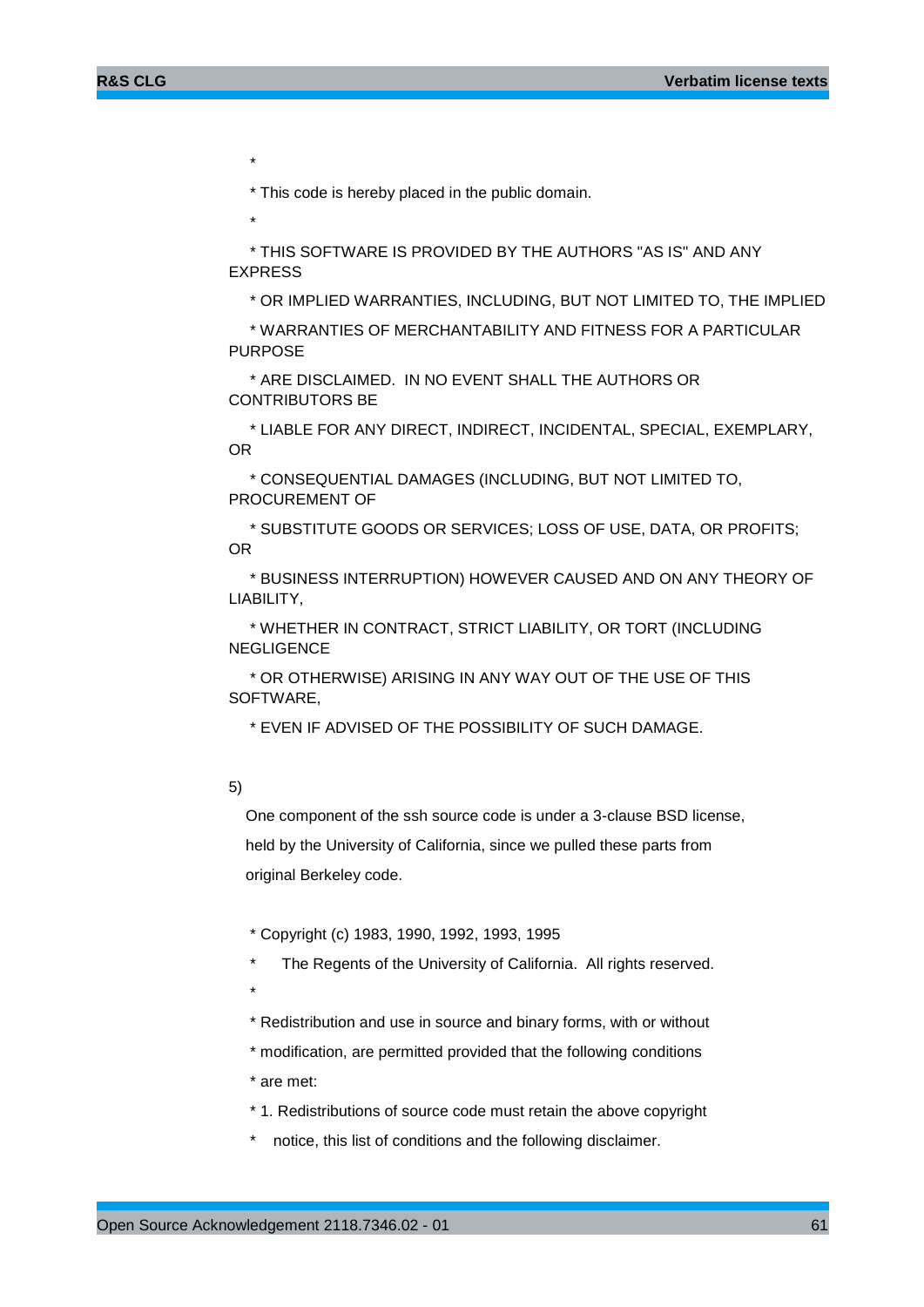\* 2. Redistributions in binary form must reproduce the above copyright

- notice, this list of conditions and the following disclaimer in the
- documentation and/or other materials provided with the distribution.
- \* 3. Neither the name of the University nor the names of its contributors
- may be used to endorse or promote products derived from this software
- without specific prior written permission.
- $\ddot{\phantom{0}}$

 \* THIS SOFTWARE IS PROVIDED BY THE REGENTS AND CONTRIBUTORS ``AS IS'' AND

 \* ANY EXPRESS OR IMPLIED WARRANTIES, INCLUDING, BUT NOT LIMITED TO, THE

 \* IMPLIED WARRANTIES OF MERCHANTABILITY AND FITNESS FOR A PARTICULAR PURPOSE

 \* ARE DISCLAIMED. IN NO EVENT SHALL THE REGENTS OR CONTRIBUTORS BE LIABLE

 \* FOR ANY DIRECT, INDIRECT, INCIDENTAL, SPECIAL, EXEMPLARY, OR **CONSEQUENTIAL** 

 \* DAMAGES (INCLUDING, BUT NOT LIMITED TO, PROCUREMENT OF SUBSTITUTE GOODS

 \* OR SERVICES; LOSS OF USE, DATA, OR PROFITS; OR BUSINESS INTERRUPTION)

 \* HOWEVER CAUSED AND ON ANY THEORY OF LIABILITY, WHETHER IN CONTRACT, STRICT

 \* LIABILITY, OR TORT (INCLUDING NEGLIGENCE OR OTHERWISE) ARISING IN ANY WAY

 \* OUT OF THE USE OF THIS SOFTWARE, EVEN IF ADVISED OF THE POSSIBILITY OF

\* SUCH DAMAGE.

## 6)

Remaining components of the software are provided under a standard

2-term BSD licence with the following names as copyright holders:

Markus Friedl Theo de Raadt Niels Provos Dug Song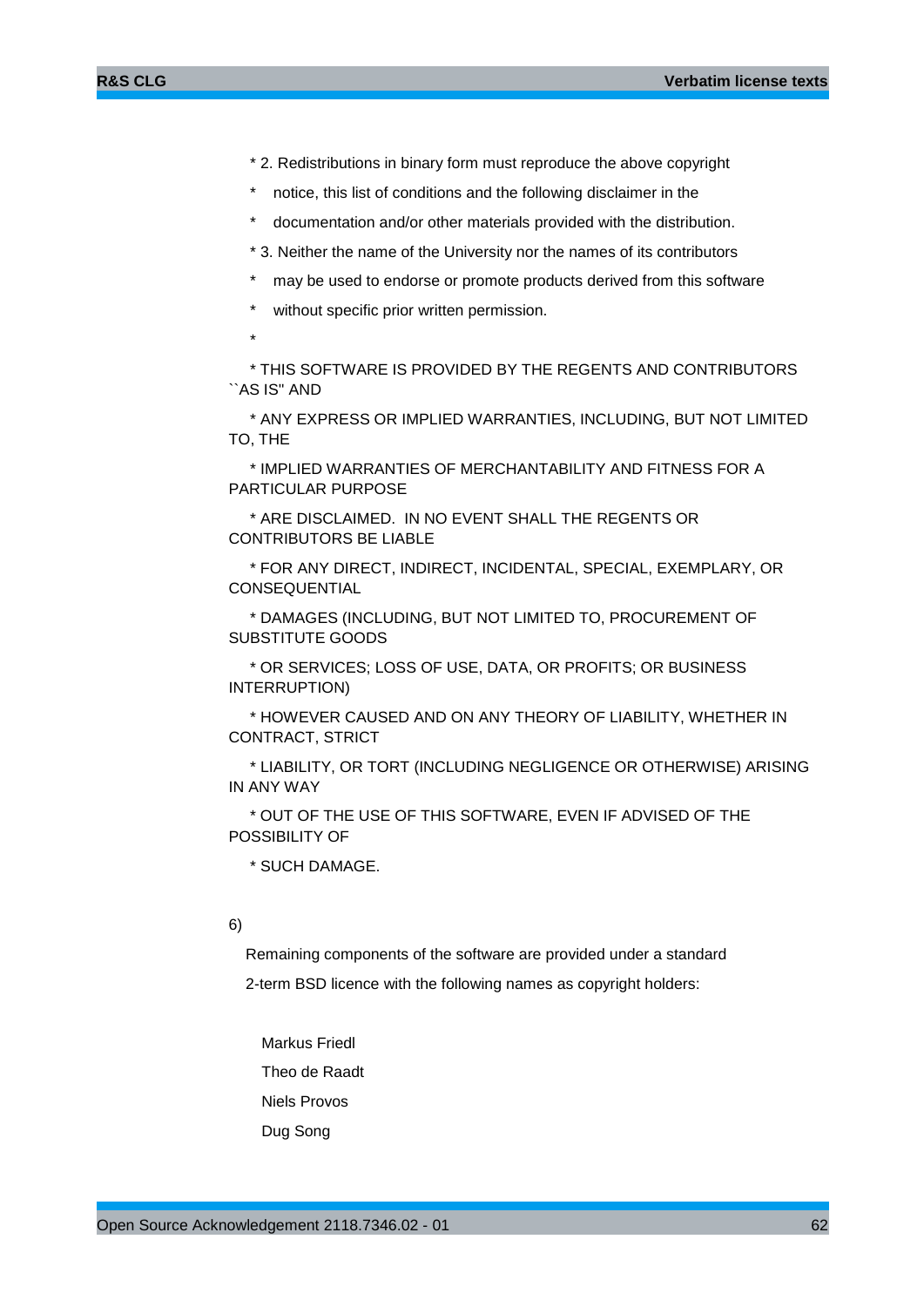Aaron Campbell Damien Miller Kevin Steves Daniel Kouril Wesley Griffin Per Allansson Nils Nordman Simon Wilkinson

 Portable OpenSSH additionally includes code from the following copyright holders, also under the 2-term BSD license:

Ben Lindstrom Tim Rice Andre Lucas Chris Adams Corinna Vinschen Cray Inc. Denis Parker Gert Doering Jakob Schlyter Jason Downs Juha Yrjölä Michael Stone Networks Associates Technology, Inc. Solar Designer Todd C. Miller Wayne Schroeder William Jones Darren Tucker Sun Microsystems The SCO Group Daniel Walsh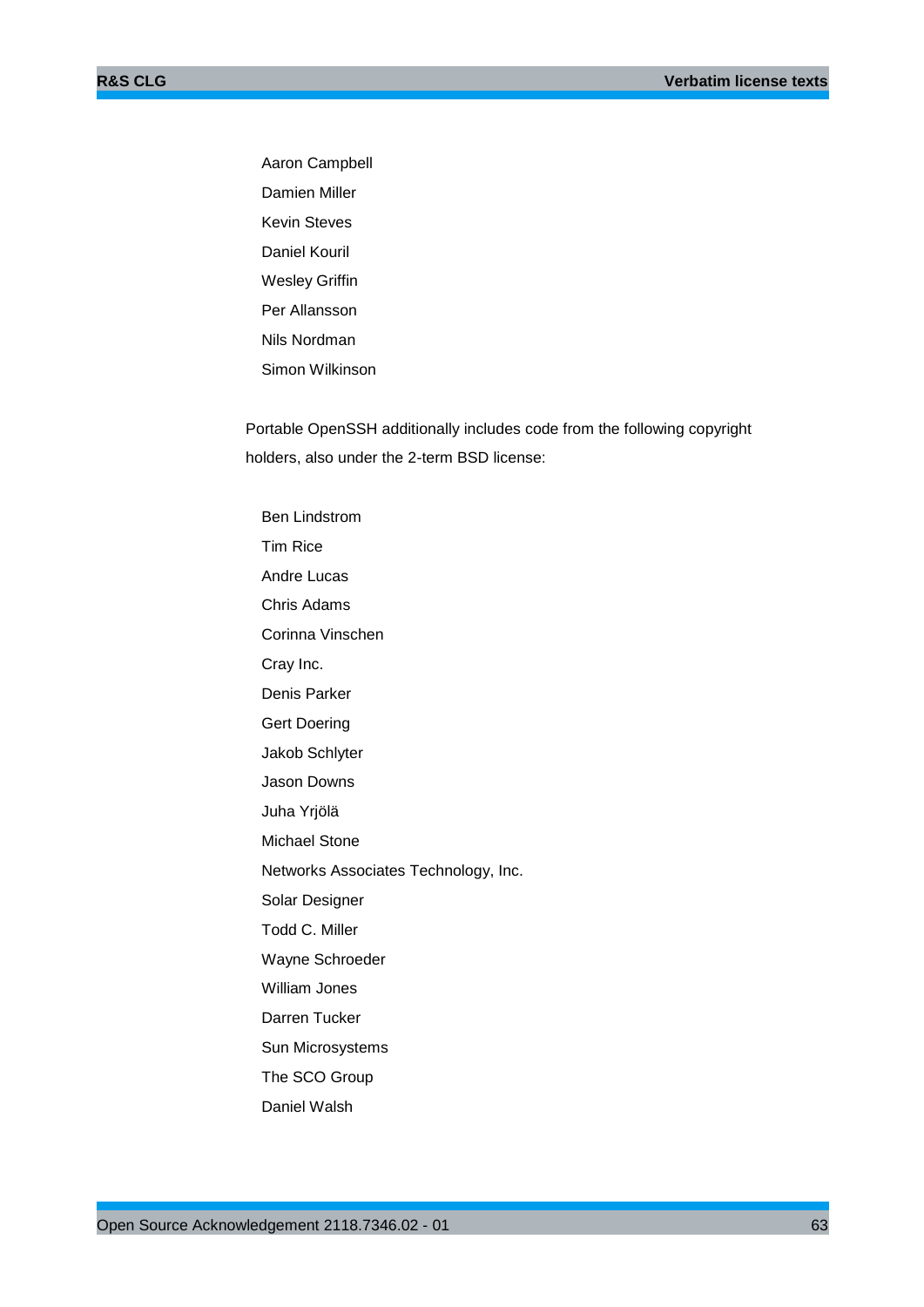- \* Redistribution and use in source and binary forms, with or without
- \* modification, are permitted provided that the following conditions
- \* are met:

 $\ddot{\phantom{0}}$ 

- \* 1. Redistributions of source code must retain the above copyright
- \* notice, this list of conditions and the following disclaimer.
- \* 2. Redistributions in binary form must reproduce the above copyright
- notice, this list of conditions and the following disclaimer in the
- documentation and/or other materials provided with the distribution.
- \* THIS SOFTWARE IS PROVIDED BY THE AUTHOR ``AS IS'' AND ANY EXPRESS OR

 \* IMPLIED WARRANTIES, INCLUDING, BUT NOT LIMITED TO, THE IMPLIED WARRANTIES

 \* OF MERCHANTABILITY AND FITNESS FOR A PARTICULAR PURPOSE ARE DISCLAIMED.

\* IN NO EVENT SHALL THE AUTHOR BE LIABLE FOR ANY DIRECT, INDIRECT,

 \* INCIDENTAL, SPECIAL, EXEMPLARY, OR CONSEQUENTIAL DAMAGES (INCLUDING, BUT

 \* NOT LIMITED TO, PROCUREMENT OF SUBSTITUTE GOODS OR SERVICES; LOSS OF USE,

 \* DATA, OR PROFITS; OR BUSINESS INTERRUPTION) HOWEVER CAUSED AND ON ANY

 \* THEORY OF LIABILITY, WHETHER IN CONTRACT, STRICT LIABILITY, OR TORT

 \* (INCLUDING NEGLIGENCE OR OTHERWISE) ARISING IN ANY WAY OUT OF THE USE OF

 \* THIS SOFTWARE, EVEN IF ADVISED OF THE POSSIBILITY OF SUCH DAMAGE.

8) Portable OpenSSH contains the following additional licenses:

a) md5crypt.c, md5crypt.h

\* "THE BEER-WARE LICENSE" (Revision 42):

- \* <phk@login.dknet.dk> wrote this file. As long as you retain this
- \* notice you can do whatever you want with this stuff. If we meet
- \* some day, and you think this stuff is worth it, you can buy me a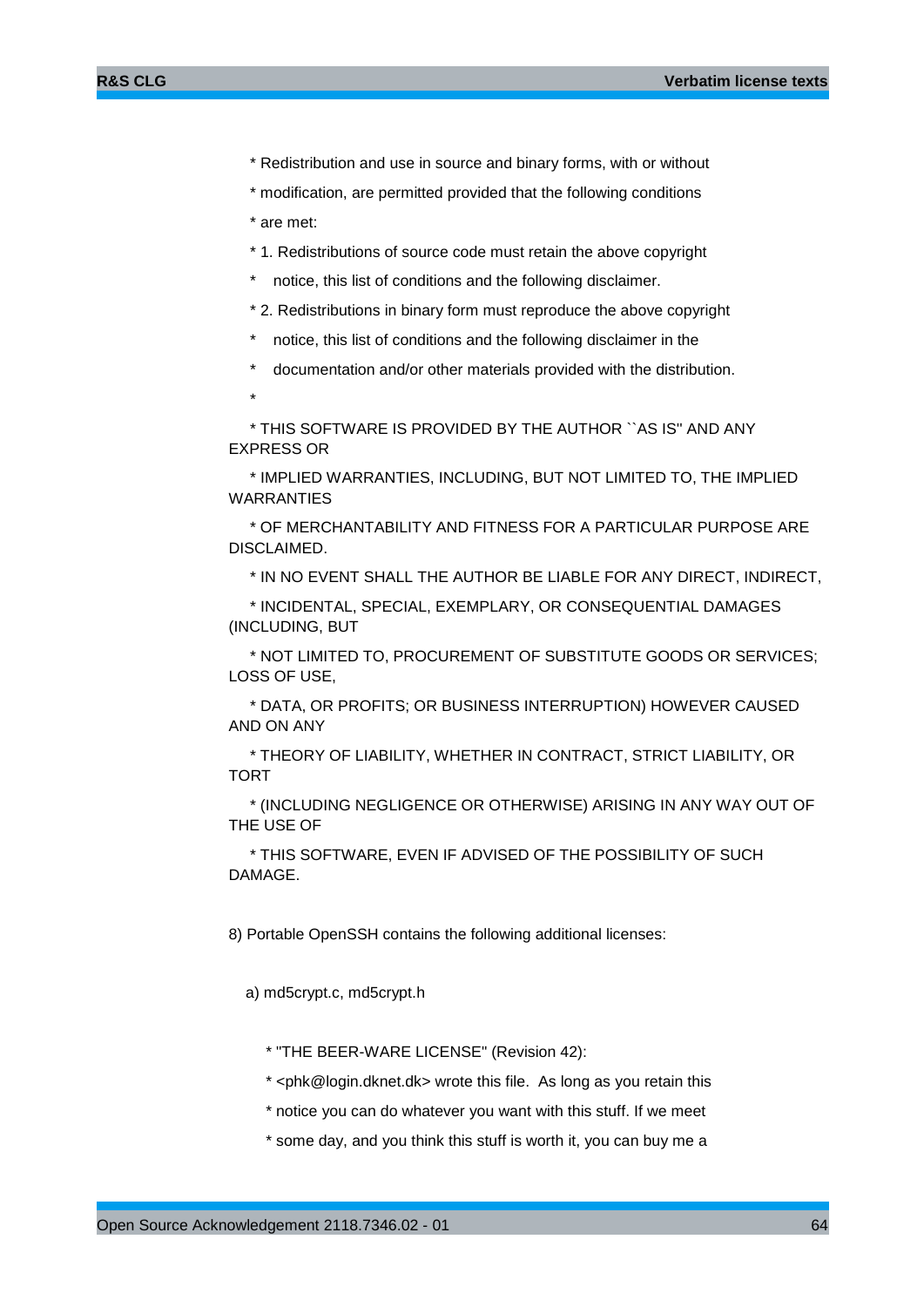\* beer in return. Poul-Henning Kamp

b) snprintf replacement

- \* Copyright Patrick Powell 1995
- \* This code is based on code written by Patrick Powell
- \* (papowell@astart.com) It may be used for any purpose as long as this
- \* notice remains intact on all source code distributions

c) Compatibility code (openbsd-compat)

 Apart from the previously mentioned licenses, various pieces of code in the openbsd-compat/ subdirectory are licensed as follows:

 Some code is licensed under a 3-term BSD license, to the following copyright holders:

Todd C. Miller Theo de Raadt Damien Miller Eric P. Allman The Regents of the University of California Constantin S. Svintsoff

- \* Redistribution and use in source and binary forms, with or without
- \* modification, are permitted provided that the following conditions
- \* are met:
- \* 1. Redistributions of source code must retain the above copyright
- \* notice, this list of conditions and the following disclaimer.
- \* 2. Redistributions in binary form must reproduce the above copyright
- notice, this list of conditions and the following disclaimer in the
- \* documentation and/or other materials provided with the distribution.
- \* 3. Neither the name of the University nor the names of its contributors
- \* may be used to endorse or promote products derived from this software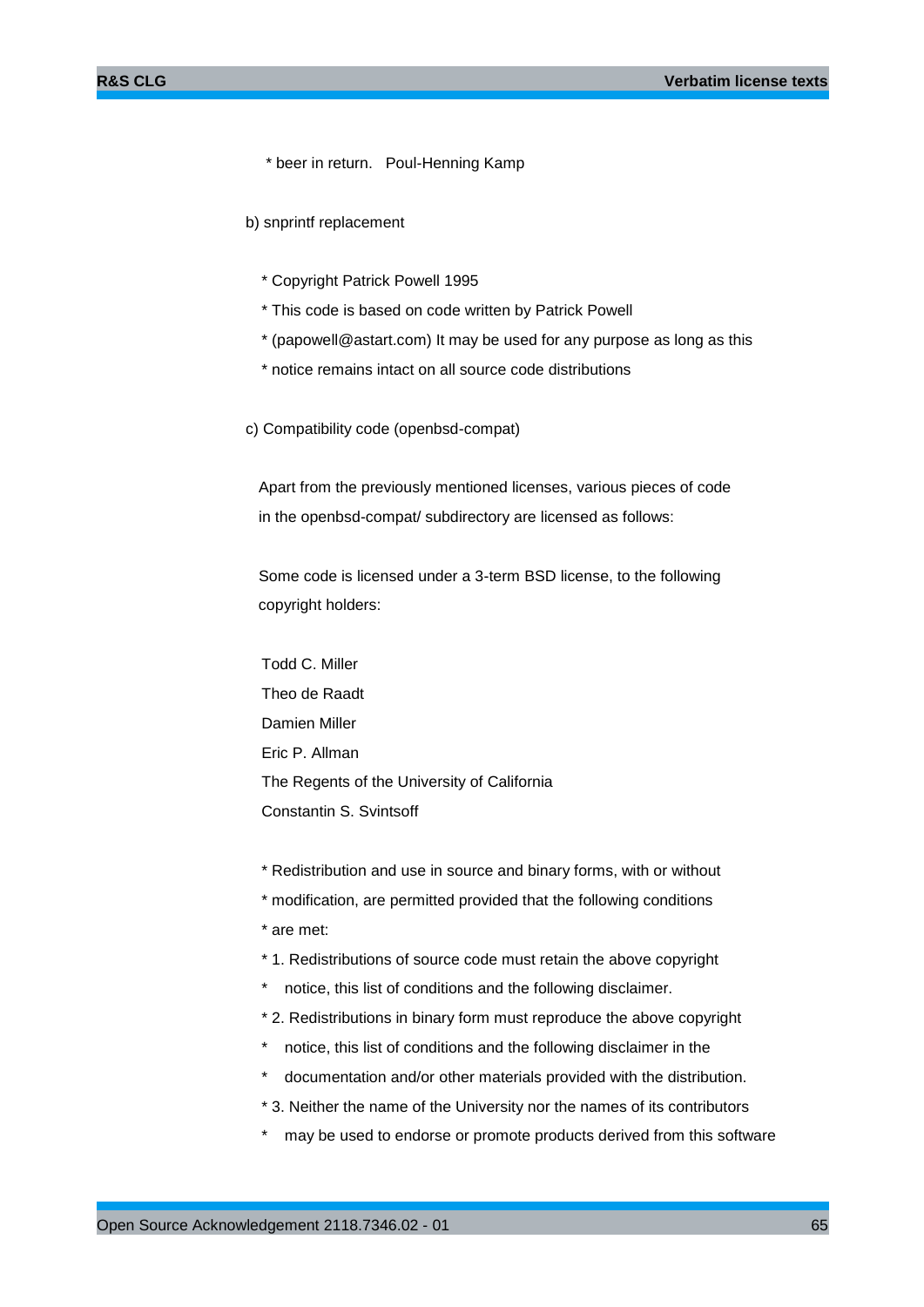\* without specific prior written permission.

\*

\* THIS SOFTWARE IS PROVIDED BY THE REGENTS AND CONTRIBUTORS ``AS IS'' AND

\* ANY EXPRESS OR IMPLIED WARRANTIES, INCLUDING, BUT NOT LIMITED TO, THE

\* IMPLIED WARRANTIES OF MERCHANTABILITY AND FITNESS FOR A PARTICULAR PURPOSE

\* ARE DISCLAIMED. IN NO EVENT SHALL THE REGENTS OR CONTRIBUTORS BE LIABLE

\* FOR ANY DIRECT, INDIRECT, INCIDENTAL, SPECIAL, EXEMPLARY, OR **CONSEQUENTIAL** 

\* DAMAGES (INCLUDING, BUT NOT LIMITED TO, PROCUREMENT OF SUBSTITUTE GOODS

\* OR SERVICES; LOSS OF USE, DATA, OR PROFITS; OR BUSINESS INTERRUPTION)

\* HOWEVER CAUSED AND ON ANY THEORY OF LIABILITY, WHETHER IN CONTRACT, STRICT

\* LIABILITY, OR TORT (INCLUDING NEGLIGENCE OR OTHERWISE) ARISING IN ANY WAY

\* OUT OF THE USE OF THIS SOFTWARE, EVEN IF ADVISED OF THE POSSIBILITY OF

\* SUCH DAMAGE.

 Some code is licensed under an ISC-style license, to the following copyright holders:

Internet Software Consortium.

Todd C. Miller

Reyk Floeter

Chad Mynhier

\* Permission to use, copy, modify, and distribute this software for any

\* purpose with or without fee is hereby granted, provided that the above

\* copyright notice and this permission notice appear in all copies.

\*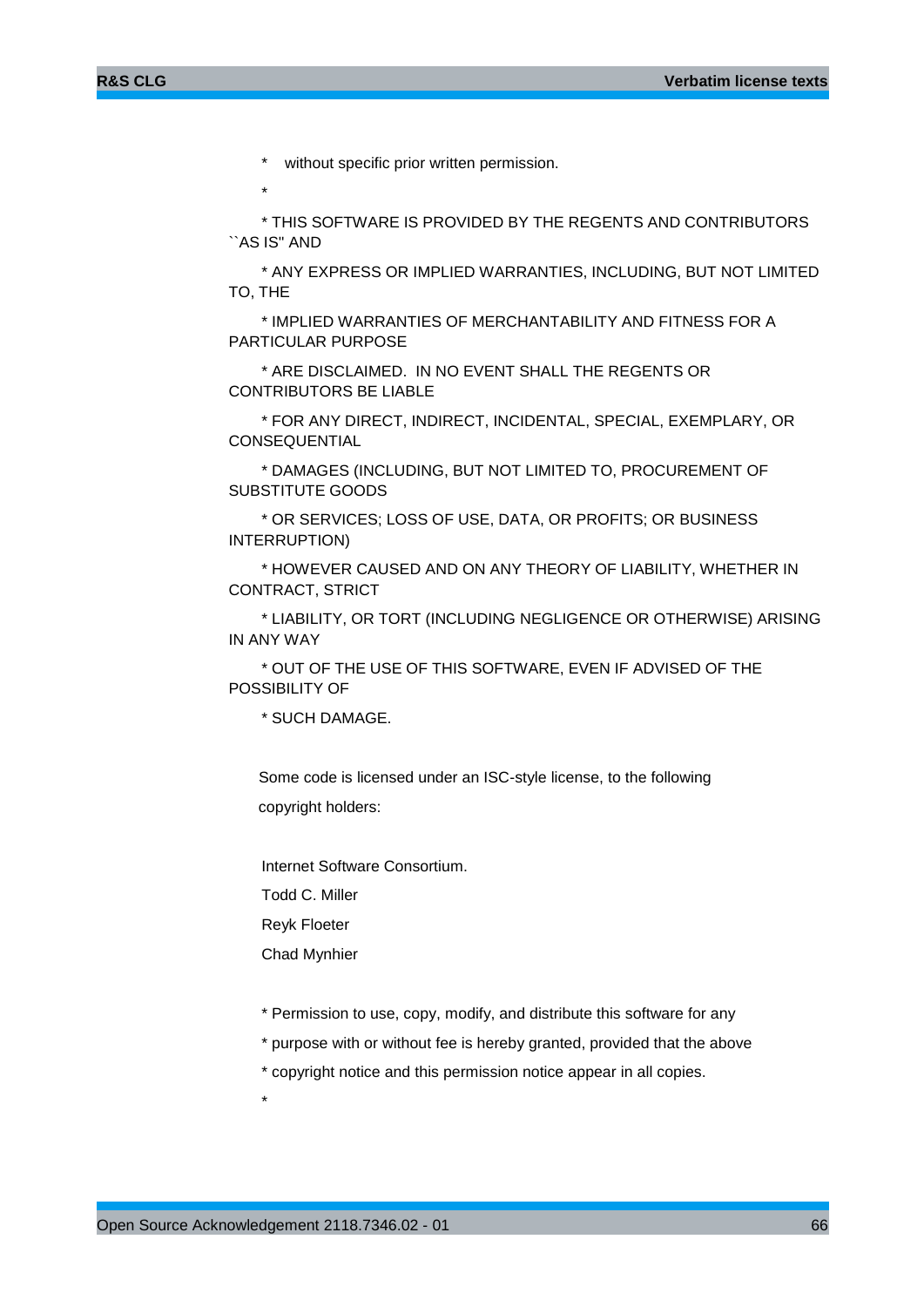\* THE SOFTWARE IS PROVIDED "AS IS" AND TODD C. MILLER DISCLAIMS ALL

\* WARRANTIES WITH REGARD TO THIS SOFTWARE INCLUDING ALL IMPLIED WARRANTIES

\* OF MERCHANTABILITY AND FITNESS. IN NO EVENT SHALL TODD C. MILLER BE LIABLE

\* FOR ANY SPECIAL, DIRECT, INDIRECT, OR CONSEQUENTIAL DAMAGES OR ANY DAMAGES

\* WHATSOEVER RESULTING FROM LOSS OF USE, DATA OR PROFITS, WHETHER IN AN ACTION

\* OF CONTRACT, NEGLIGENCE OR OTHER TORTIOUS ACTION, ARISING OUT OF OR IN

\* CONNECTION WITH THE USE OR PERFORMANCE OF THIS SOFTWARE.

 Some code is licensed under a MIT-style license to the following copyright holders:

Free Software Foundation, Inc.

\* Permission is hereby granted, free of charge, to any person obtaining a \*

\* copy of this software and associated documentation files (the \*

\* "Software"), to deal in the Software without restriction, including \*

\* without limitation the rights to use, copy, modify, merge, publish, \*

\* distribute, distribute with modifications, sublicense, and/or sell \*

\* copies of the Software, and to permit persons to whom the Software is \*

\* furnished to do so, subject to the following conditions: \*

 $\star$  \*  $\star$ 

\* The above copyright notice and this permission notice shall be included \*

\* in all copies or substantial portions of the Software. \*

 $\star$  \*  $\star$ 

\* THE SOFTWARE IS PROVIDED "AS IS", WITHOUT WARRANTY OF ANY KIND, EXPRESS \*

\* OR IMPLIED, INCLUDING BUT NOT LIMITED TO THE WARRANTIES OF

\* MERCHANTABILITY, FITNESS FOR A PARTICULAR PURPOSE AND NONINFRINGEMENT. \*

\*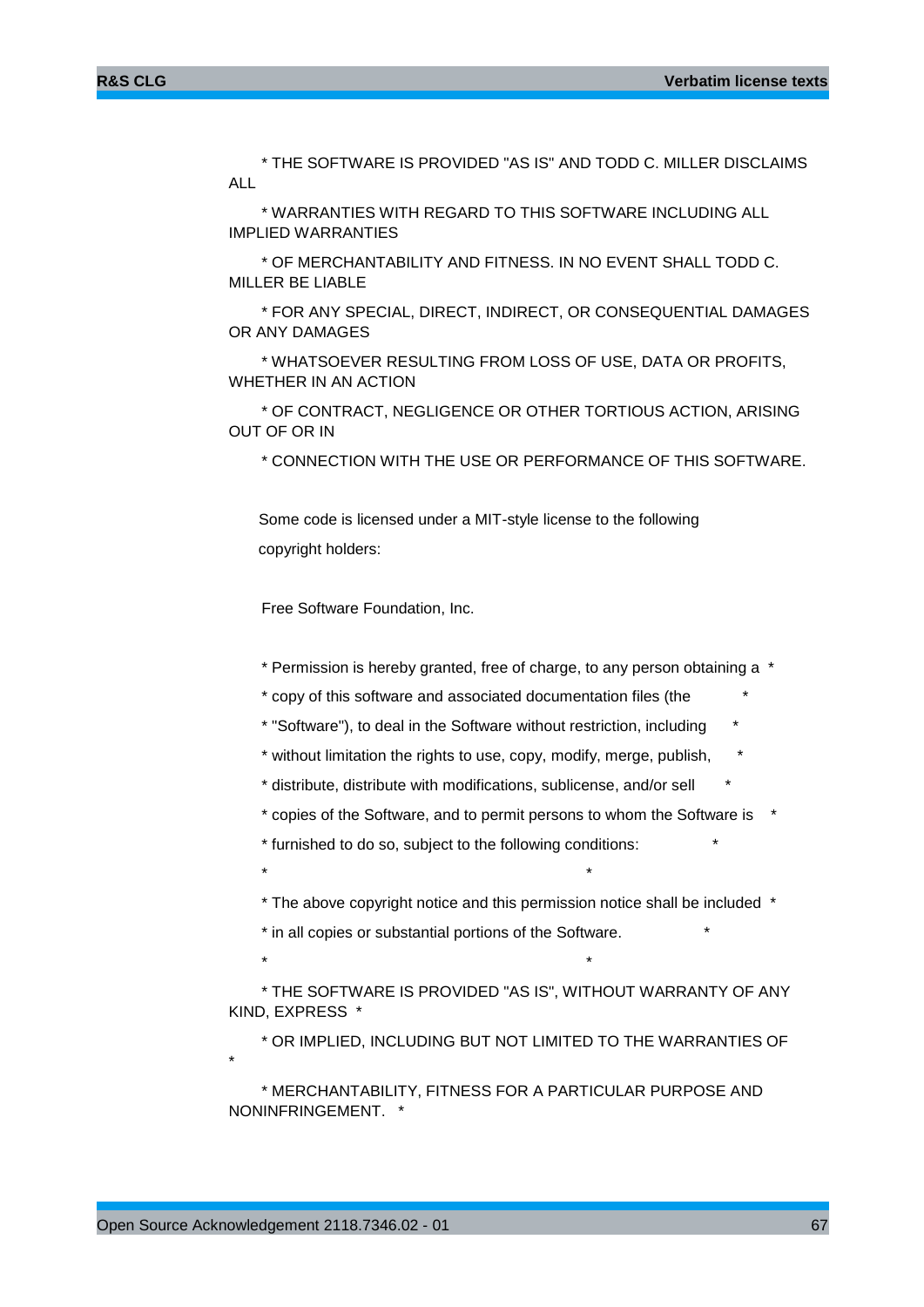\* IN NO EVENT SHALL THE ABOVE COPYRIGHT HOLDERS BE LIABLE FOR ANY CLAIM, \*

\* DAMAGES OR OTHER LIABILITY, WHETHER IN AN ACTION OF CONTRACT, TORT OR \*

\* OTHERWISE, ARISING FROM, OUT OF OR IN CONNECTION WITH THE SOFTWARE OR \*

\* THE USE OR OTHER DEALINGS IN THE SOFTWARE. \*

 $\star$  \*  $\star$ 

\* Except as contained in this notice, the name(s) of the above copyright \*

\* holders shall not be used in advertising or otherwise to promote the \*

\* sale, use or other dealings in this Software without prior written \*

\* authorization.

\*\*\*\*\*\*\*\*\*\*\*\*\*\*\*\*\*\*\*\*\*\*\*\*\*\*\*\*\*\*\*\*\*\*\*\*\*\*\*\*\*\*\*\*\*\*\*\*\*\*\*\*\*\*\*\*\*\*\*\*\*\*\*\*\*\*\*\*\*\*\*\*\*\*\*\*/

------

\$OpenBSD: LICENCE,v 1.19 2004/08/30 09:18:08 markus Exp \$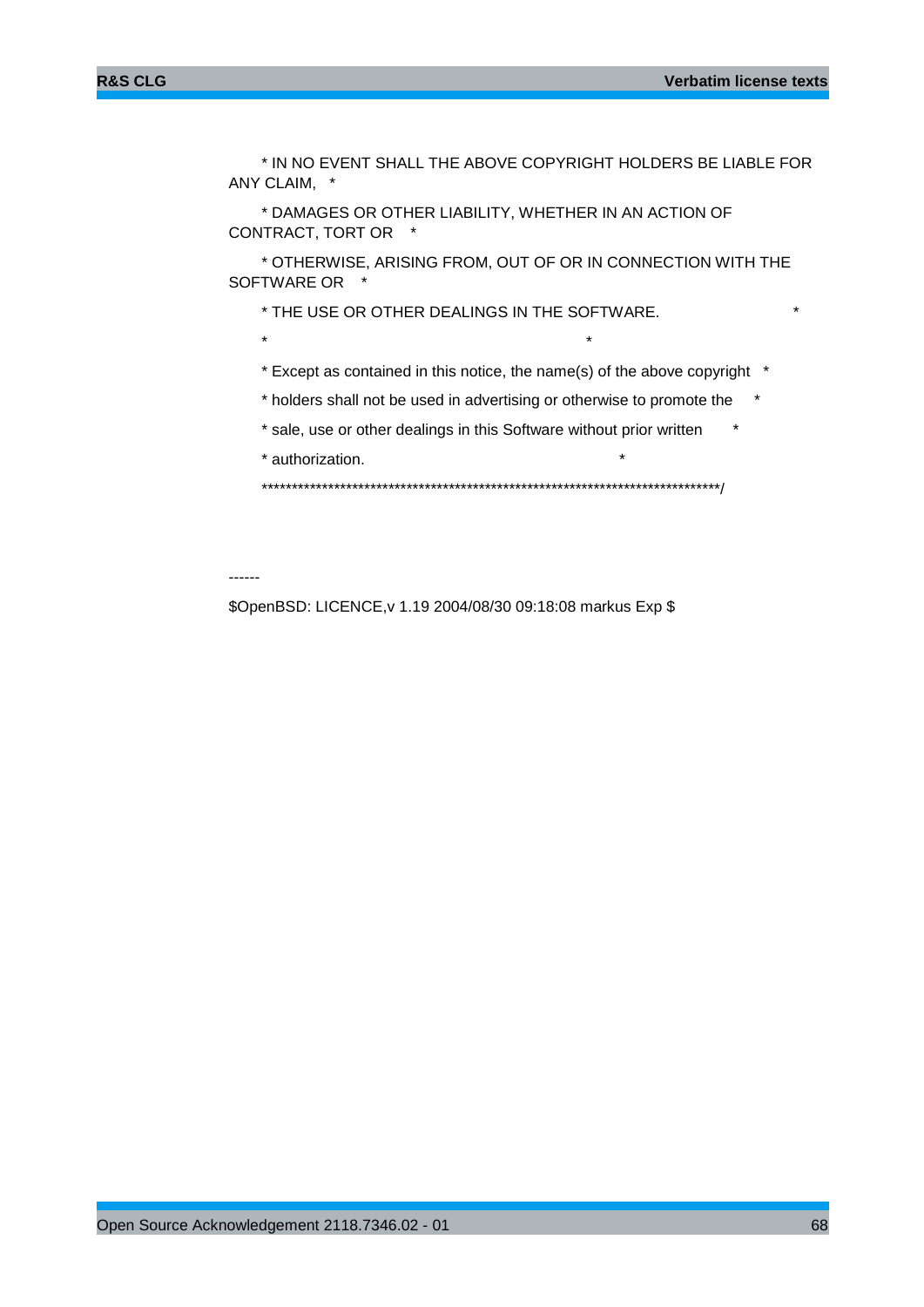# **3.7 OpenSSL License**

LICENSE ISSUES

==============

 The OpenSSL toolkit stays under a dual license, i.e. both the conditions of the OpenSSL License and the original SSLeay license apply to the toolkit. See below for the actual license texts. Actually both licenses are BSD-style Open Source licenses. In case of any license issues related to OpenSSL please contact openssl-core@openssl.org.

OpenSSL License

---------------

/\*

\*

\* Copyright (c) 1998-2008 The OpenSSL Project. All rights reserved.

==================================================================

\* Redistribution and use in source and binary forms, with or without

\* modification, are permitted provided that the following conditions

\* are met:

\*

\* 1. Redistributions of source code must retain the above copyright

- notice, this list of conditions and the following disclaimer.
- \*

\* 2. Redistributions in binary form must reproduce the above copyright

- notice, this list of conditions and the following disclaimer in
- the documentation and/or other materials provided with the
- distribution.
- \*

\* 3. All advertising materials mentioning features or use of this

- \* software must display the following acknowledgment:
- "This product includes software developed by the OpenSSL Project
- for use in the OpenSSL Toolkit. (http://www.openssl.org/)"
- \*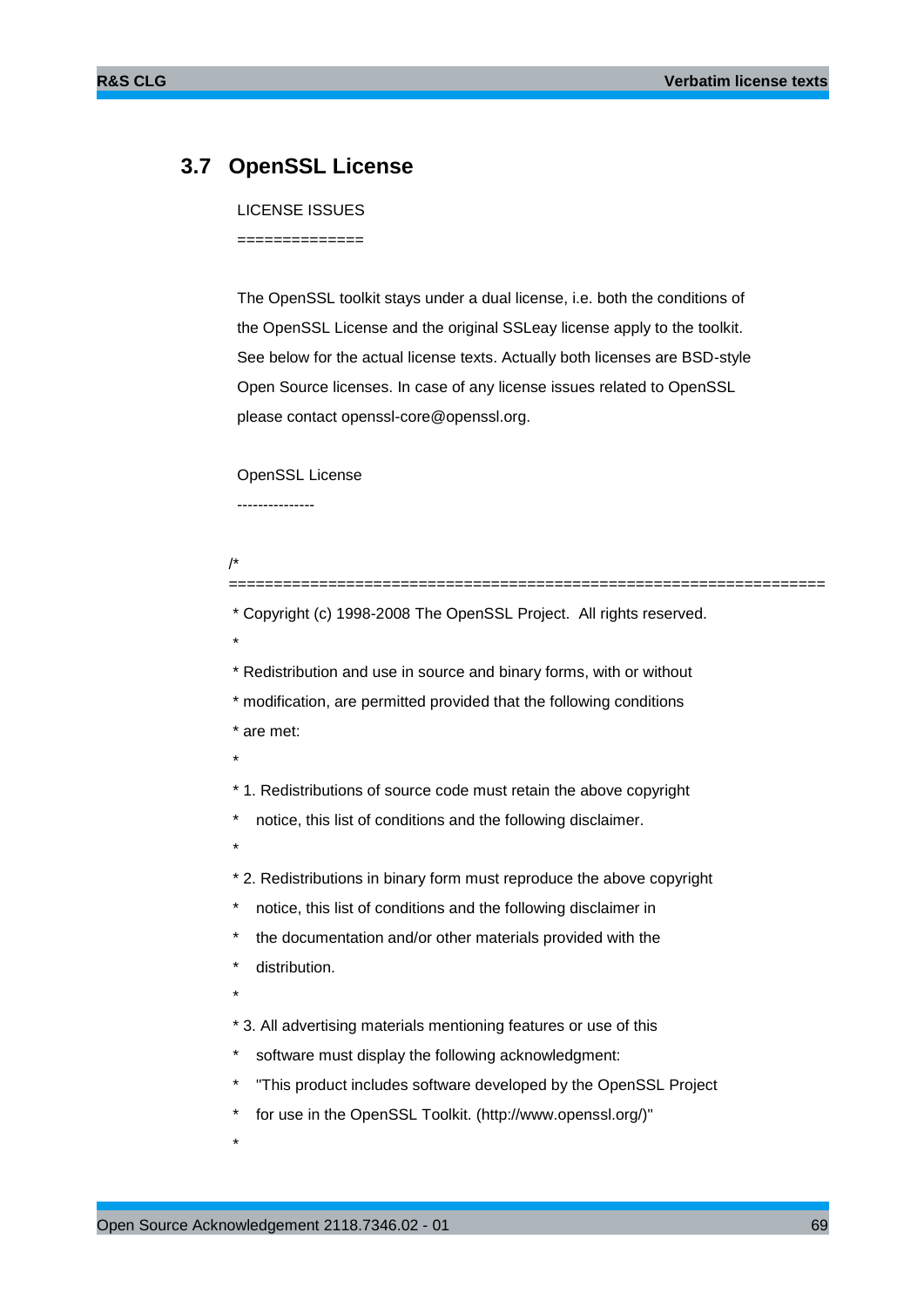- \* 4. The names "OpenSSL Toolkit" and "OpenSSL Project" must not be used to
- endorse or promote products derived from this software without
- prior written permission. For written permission, please contact
- openssl-core@openssl.org.
- \*
- \* 5. Products derived from this software may not be called "OpenSSL"
- nor may "OpenSSL" appear in their names without prior written
- permission of the OpenSSL Project.
- \*
- \* 6. Redistributions of any form whatsoever must retain the following
- acknowledgment:
- "This product includes software developed by the OpenSSL Project
- for use in the OpenSSL Toolkit (http://www.openssl.org/)"
- \*

\* THIS SOFTWARE IS PROVIDED BY THE OpenSSL PROJECT ``AS IS'' AND ANY

\* EXPRESSED OR IMPLIED WARRANTIES, INCLUDING, BUT NOT LIMITED TO, THE

\* IMPLIED WARRANTIES OF MERCHANTABILITY AND FITNESS FOR A PARTICULAR

\* PURPOSE ARE DISCLAIMED. IN NO EVENT SHALL THE OpenSSL PROJECT OR

- \* ITS CONTRIBUTORS BE LIABLE FOR ANY DIRECT, INDIRECT, INCIDENTAL,
- \* SPECIAL, EXEMPLARY, OR CONSEQUENTIAL DAMAGES (INCLUDING, BUT
- \* NOT LIMITED TO, PROCUREMENT OF SUBSTITUTE GOODS OR SERVICES;
- \* LOSS OF USE, DATA, OR PROFITS; OR BUSINESS INTERRUPTION)

\* HOWEVER CAUSED AND ON ANY THEORY OF LIABILITY, WHETHER IN CONTRACT,

\* STRICT LIABILITY, OR TORT (INCLUDING NEGLIGENCE OR OTHERWISE)

==================================================================

\* ARISING IN ANY WAY OUT OF THE USE OF THIS SOFTWARE, EVEN IF ADVISED

\* OF THE POSSIBILITY OF SUCH DAMAGE.

\* This product includes cryptographic software written by Eric Young

\* (eay@cryptsoft.com). This product includes software written by Tim

 $\mathbf{r}$ 

\*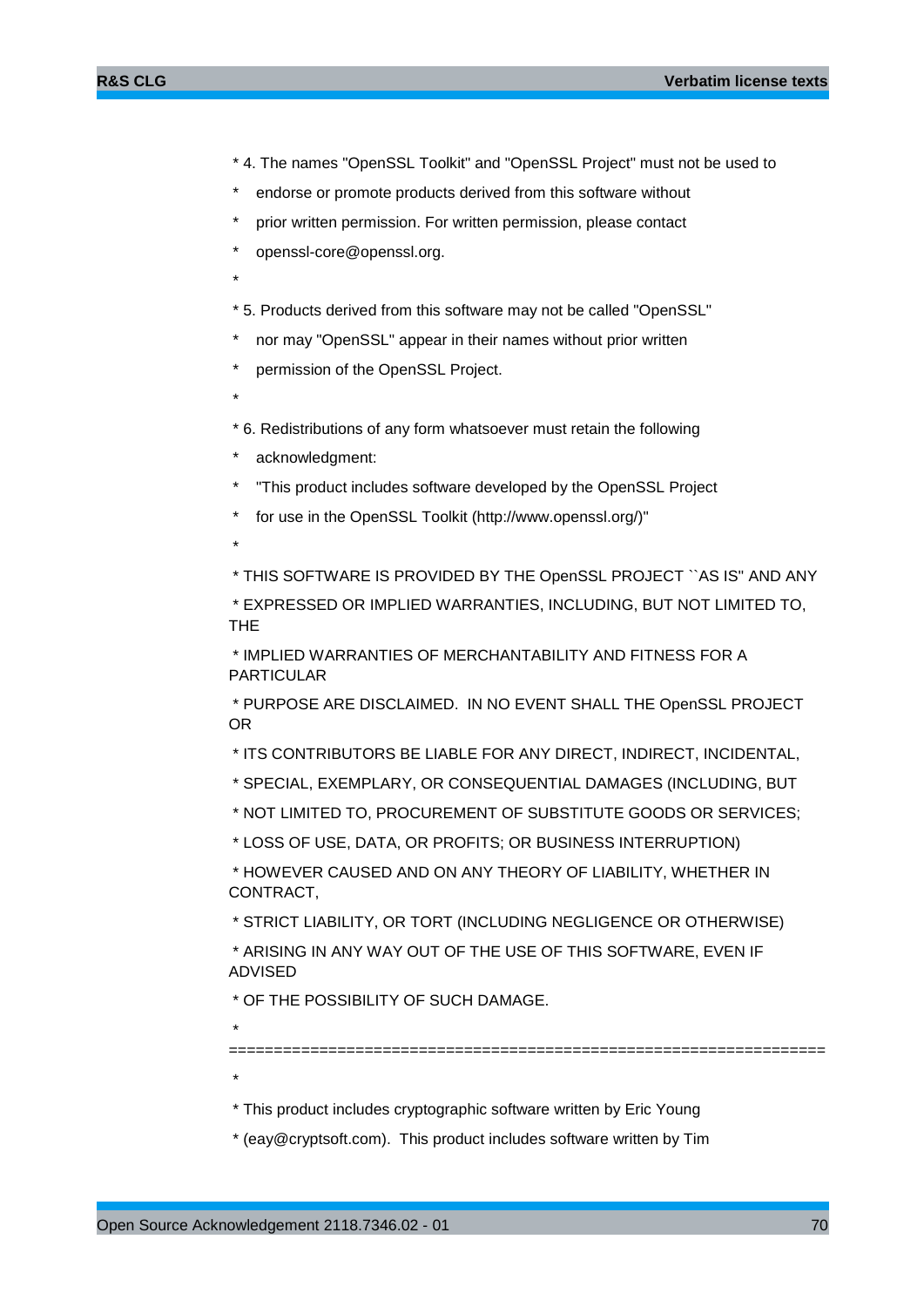\* Hudson (tjh@cryptsoft.com). \* \*/

Original SSLeay License

-----------------------

/\* Copyright (C) 1995-1998 Eric Young (eay@cryptsoft.com)

\* All rights reserved.

\*

\*

\*

\* This package is an SSL implementation written

\* by Eric Young (eay@cryptsoft.com).

\* The implementation was written so as to conform with Netscapes SSL.

\* This library is free for commercial and non-commercial use as long as

\* the following conditions are aheared to. The following conditions

\* apply to all code found in this distribution, be it the RC4, RSA,

\* lhash, DES, etc., code; not just the SSL code. The SSL documentation

\* included with this distribution is covered by the same copyright terms

\* except that the holder is Tim Hudson (tjh@cryptsoft.com).

\* Copyright remains Eric Young's, and as such any Copyright notices in

\* the code are not to be removed.

\* If this package is used in a product, Eric Young should be given attribution

\* as the author of the parts of the library used.

\* This can be in the form of a textual message at program startup or

\* in documentation (online or textual) provided with the package.

\*

- \* Redistribution and use in source and binary forms, with or without
- \* modification, are permitted provided that the following conditions

\* are met:

\* 1. Redistributions of source code must retain the copyright

notice, this list of conditions and the following disclaimer.

\* 2. Redistributions in binary form must reproduce the above copyright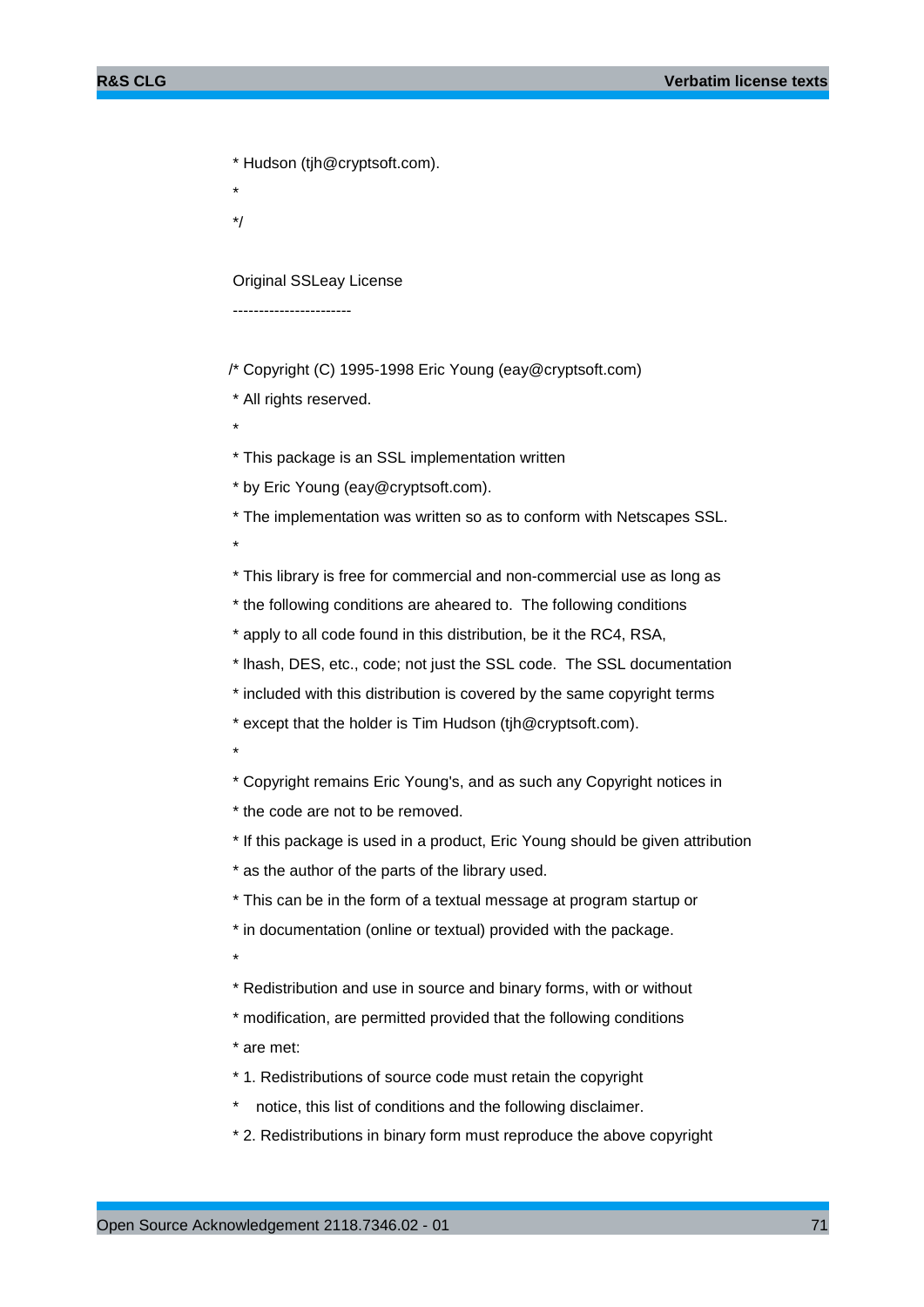- notice, this list of conditions and the following disclaimer in the
- documentation and/or other materials provided with the distribution.
- \* 3. All advertising materials mentioning features or use of this software
- must display the following acknowledgement:
- "This product includes cryptographic software written by
- \* Eric Young (eay@cryptsoft.com)"
- The word 'cryptographic' can be left out if the rouines from the library
- being used are not cryptographic related :-).
- \* 4. If you include any Windows specific code (or a derivative thereof) from
- the apps directory (application code) you must include an acknowledgement:
- "This product includes software written by Tim Hudson (tjh@cryptsoft.com)"
- \*

\* THIS SOFTWARE IS PROVIDED BY ERIC YOUNG ``AS IS'' AND

\* ANY EXPRESS OR IMPLIED WARRANTIES, INCLUDING, BUT NOT LIMITED TO, THE

\* IMPLIED WARRANTIES OF MERCHANTABILITY AND FITNESS FOR A PARTICULAR PURPOSE

\* ARE DISCLAIMED. IN NO EVENT SHALL THE AUTHOR OR CONTRIBUTORS BE LIABLE

\* FOR ANY DIRECT, INDIRECT, INCIDENTAL, SPECIAL, EXEMPLARY, OR **CONSEQUENTIAL** 

\* DAMAGES (INCLUDING, BUT NOT LIMITED TO, PROCUREMENT OF SUBSTITUTE GOODS

\* OR SERVICES; LOSS OF USE, DATA, OR PROFITS; OR BUSINESS INTERRUPTION)

\* HOWEVER CAUSED AND ON ANY THEORY OF LIABILITY, WHETHER IN CONTRACT, STRICT

\* LIABILITY, OR TORT (INCLUDING NEGLIGENCE OR OTHERWISE) ARISING IN ANY WAY

\* OUT OF THE USE OF THIS SOFTWARE, EVEN IF ADVISED OF THE POSSIBILITY OF

\* SUCH DAMAGE.

\*

\* The licence and distribution terms for any publically available version or

\* derivative of this code cannot be changed. i.e. this code cannot simply be

\* copied and put under another distribution licence

\* [including the GNU Public Licence.]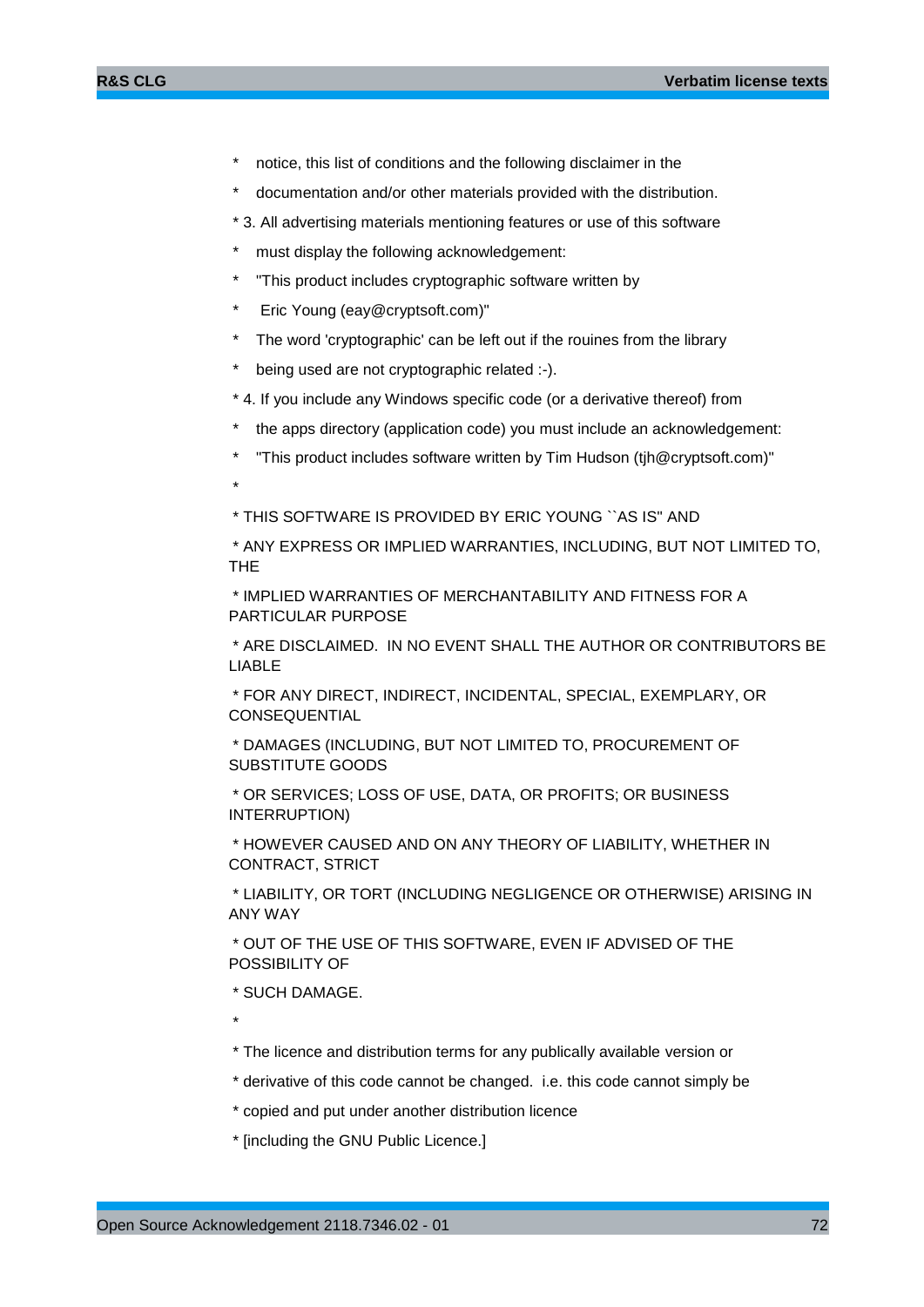\*/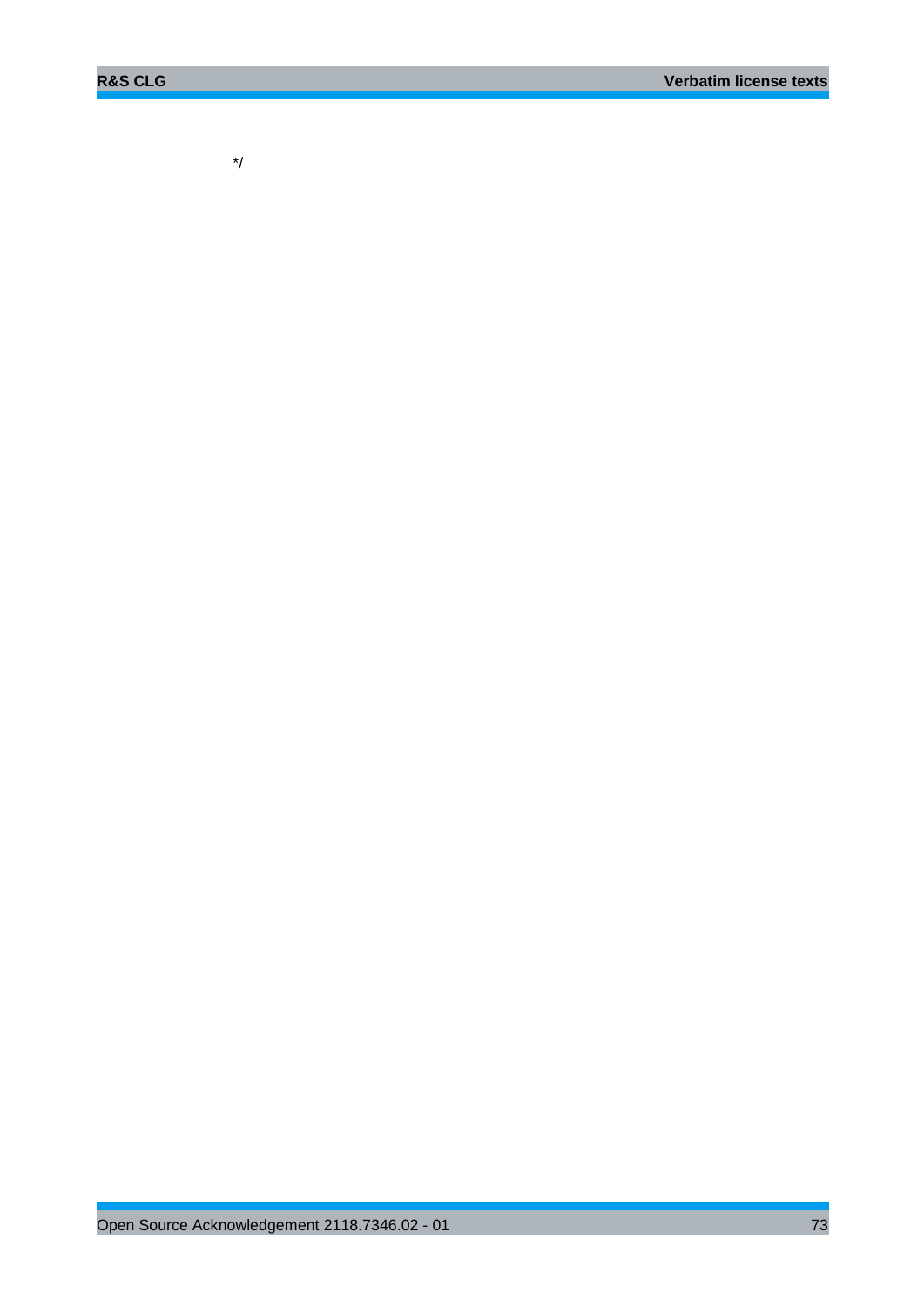# **3.8 SNMP++ License**

\_## SNMP++ v3.3

- \_## -----------------------------------------------
- \_## Copyright (c) 2001-2015 Jochen Katz, Frank Fock
- \_##

\_## This software is based on SNMP++2.6 from Hewlett Packard:

\_##

- $\#$ # Copyright (c) 1996
- ## Hewlett-Packard Company
- \_##

 \_## ATTENTION: USE OF THIS SOFTWARE IS SUBJECT TO THE FOLLOWING TERMS.

- \_## Permission to use, copy, modify, distribute and/or sell this software
- \_## and/or its documentation is hereby granted without fee. User agrees
- ## to display the above copyright notice and this license notice in all
- \_## copies of the software and any documentation of the software. User
- \_## agrees to assume all liability for the use of the software;
- \_## Hewlett-Packard and Jochen Katz make no representations about the
- \_## suitability of this software for any purpose. It is provided
- \_## "AS-IS" without warranty of any kind, either express or implied. User
- \_## hereby grants a royalty-free license to any and all derivatives based
- ## upon this software code base.
- \_##

 Copyright (c) 1999 Hewlett-Packard Company

# ATTENTION: USE OF THIS SOFTWARE IS SUBJECT TO THE FOLLOWING TERMS.

 Permission to use, copy, modify, distribute and/or sell this software and/or its documentation is hereby granted without fee. User agrees to display the above copyright notice and this license notice in all copies of the software and any documentation of the software. User agrees to assume all liability for the use of the software; Hewlett-Packard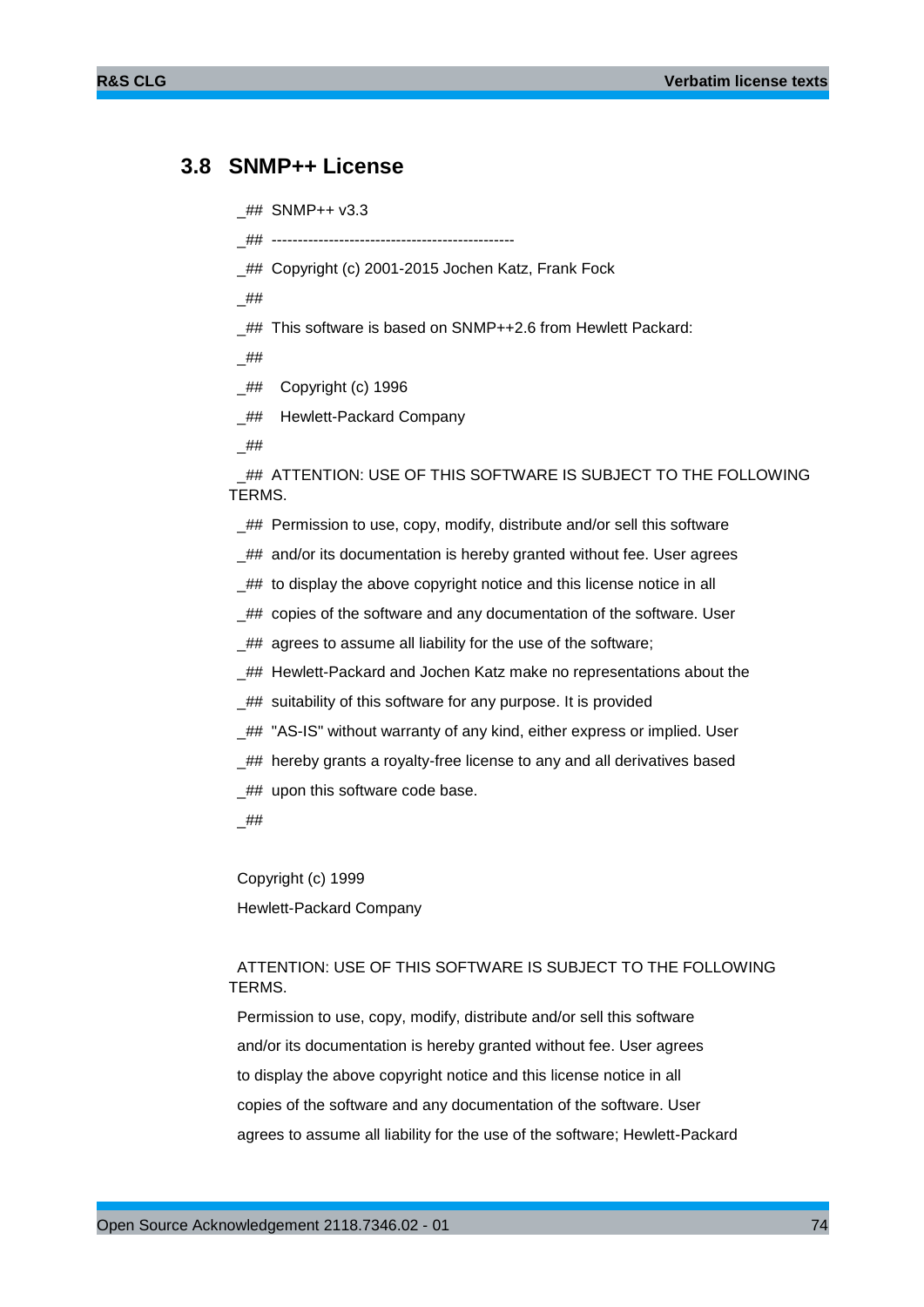makes no representations about the suitability of this software for any purpose. It is provided "AS-IS" without warranty of any kind,either express or implied. User hereby grants a royalty-free license to any and all derivatives based upon this software code base.

DESIGN + AUTHOR: Peter E. Mellquist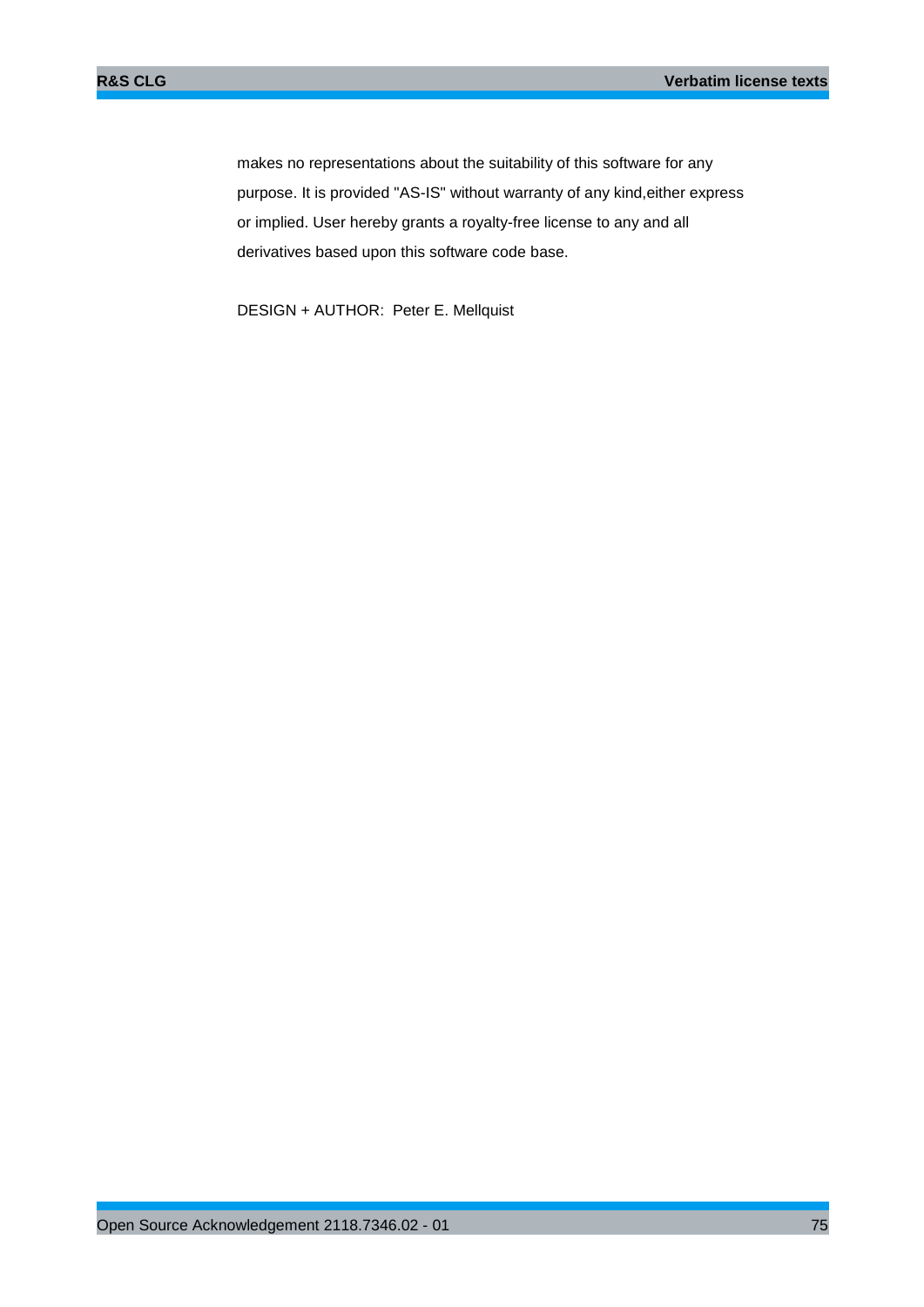# **3.9 Libdes License**

Copyright (C) 1995-1997 Eric Young (eay@mincom.oz.au) All rights reserved.

This package is an DES implementation written by Eric Young (eay@mincom.oz.au). The implementation was written so as to conform with MIT's libdes.

This library is free for commercial and non-commercial use as long as the following conditions are aheared to. The following conditions apply to all code found in this distribution.

Copyright remains Eric Young's, and as such any Copyright notices in the code are not to be removed.

If this package is used in a product, Eric Young should be given attribution as the author of that the SSL library. This can be in the form of a textual message at program startup or in documentation (online or textual) provided with the package.

Redistribution and use in source and binary forms, with or without modification, are permitted provided that the following conditions are met:

- 1. Redistributions of source code must retain the copyright notice, this list of conditions and the following disclaimer.
- 2. Redistributions in binary form must reproduce the above copyright notice, this list of conditions and the following disclaimer in the documentation and/or other materials provided with the distribution.
- 3. All advertising materials mentioning features or use of this software must display the following acknowledgement:

This product includes software developed by Eric Young (eay@mincom.oz.au)

THIS SOFTWARE IS PROVIDED BY ERIC YOUNG ``AS IS'' AND ANY EXPRESS OR IMPLIED WARRANTIES, INCLUDING, BUT NOT LIMITED TO, THE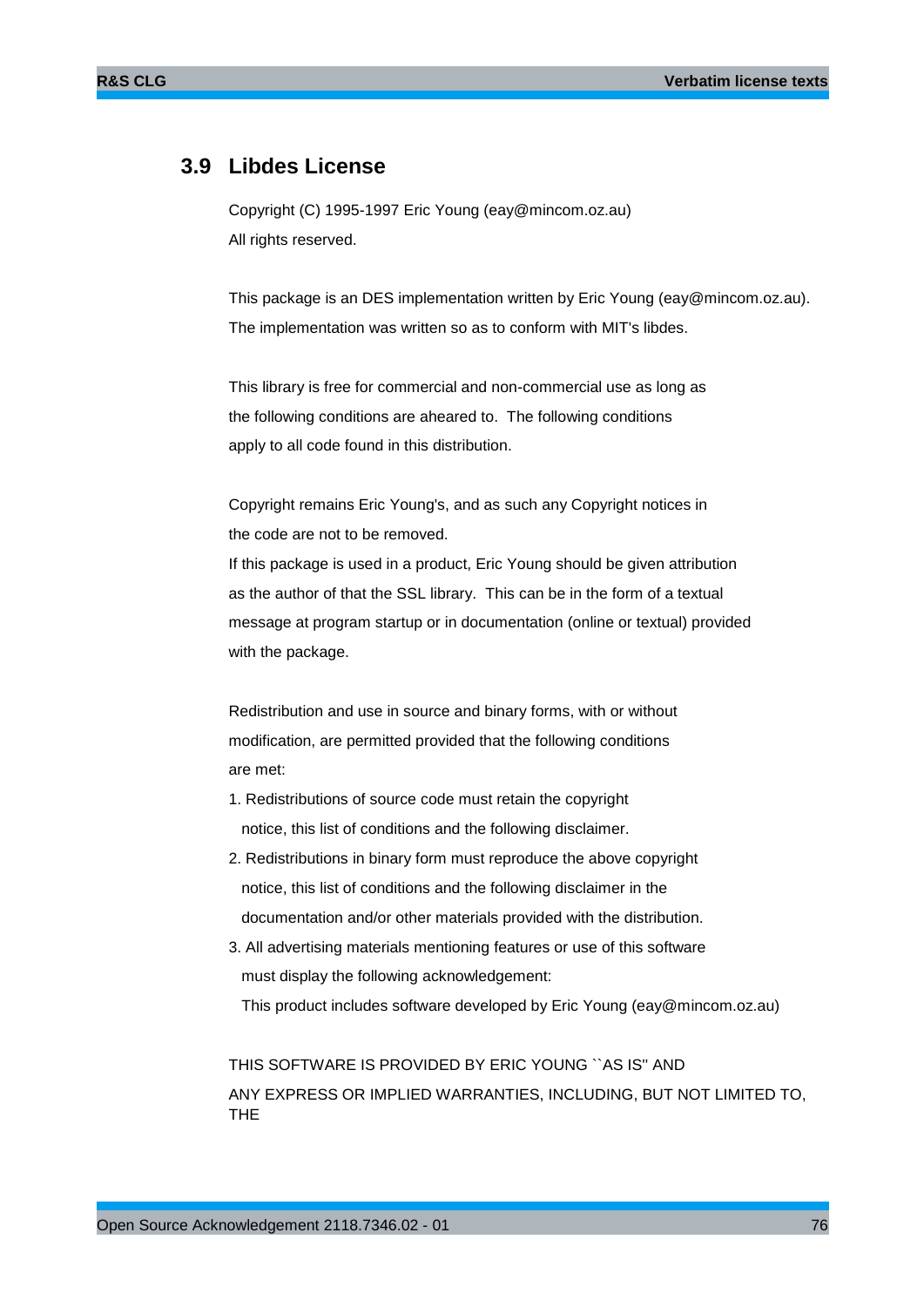IMPLIED WARRANTIES OF MERCHANTABILITY AND FITNESS FOR A PARTICULAR PURPOSE

ARE DISCLAIMED. IN NO EVENT SHALL THE AUTHOR OR CONTRIBUTORS BE LIABLE

FOR ANY DIRECT, INDIRECT, INCIDENTAL, SPECIAL, EXEMPLARY, OR **CONSEQUENTIAL** 

DAMAGES (INCLUDING, BUT NOT LIMITED TO, PROCUREMENT OF SUBSTITUTE GOODS

OR SERVICES; LOSS OF USE, DATA, OR PROFITS; OR BUSINESS INTERRUPTION)

HOWEVER CAUSED AND ON ANY THEORY OF LIABILITY, WHETHER IN CONTRACT, STRICT

LIABILITY, OR TORT (INCLUDING NEGLIGENCE OR OTHERWISE) ARISING IN ANY WAY

OUT OF THE USE OF THIS SOFTWARE, EVEN IF ADVISED OF THE POSSIBILITY OF

SUCH DAMAGE.

The license and distribution terms for any publically available version or derivative of this code cannot be changed. i.e. this code cannot simply be copied and put under another distrubution license [including the GNU Public License.]

The reason behind this being stated in this direct manner is past experience in code simply being copied and the attribution removed from it and then being distributed as part of other packages. This implementation was a non-trivial and unpaid effort.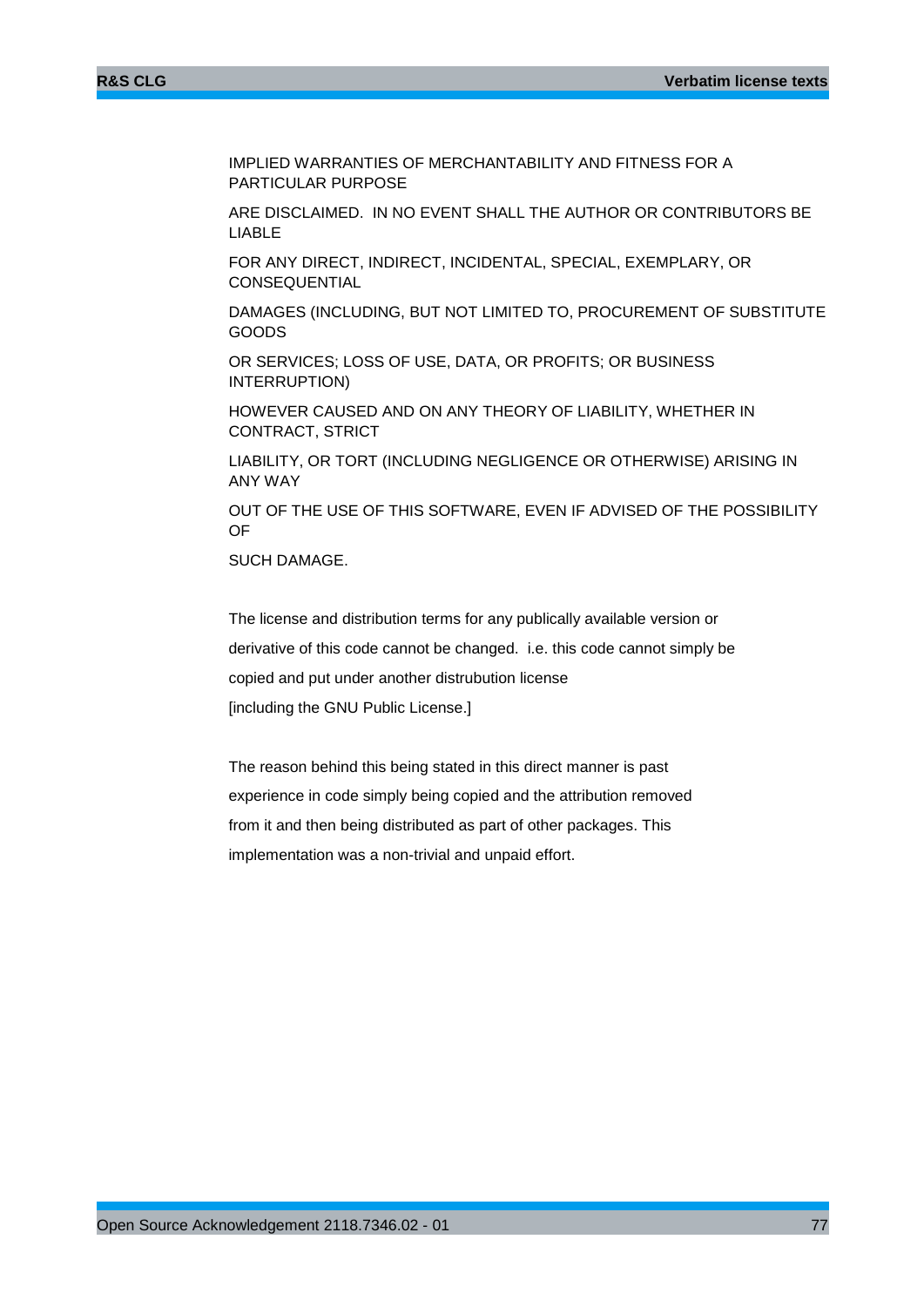# **3.10 Plupload Commercial OEM**

PLUPLOAD COMMERCIAL LICENSE (OEM) V1, February 2010

Copyright (C) 2010 Moxiecode Systems AB, this agreement may be copied and distributed only with a commercial copy of Plupload, changes in this document is not permitted.

This license agreement is a legal agreement between you ("Licensee") (either an individual or a single entity) and Moxiecode Systems AB ("Moxiecode") for the software product Plupload which includes computer software and electronic documentation (collectively the "Software").

This license supersedes GPLv2.

This license is valid only if Licensee has completed payment.

By installing, copying or otherwise using the Software, you agree and to be bound by the terms of this License agreement, otherwise you are bound by the GPLv2 License. You are also bound by any library licenses as explained in paragraph 5.

### 1. Using the Software

If Licensee has purchased a license for the Software, subject to the terms and conditions of this Agreement, Moxiecode grants Licensee, a limited, non-exclusive, non-transferable license to install or include the Software in your own software and use that copy of the Software only in accordance with this agreement.

a) Licensee may use the Software to operate in conjunction with other commercial software.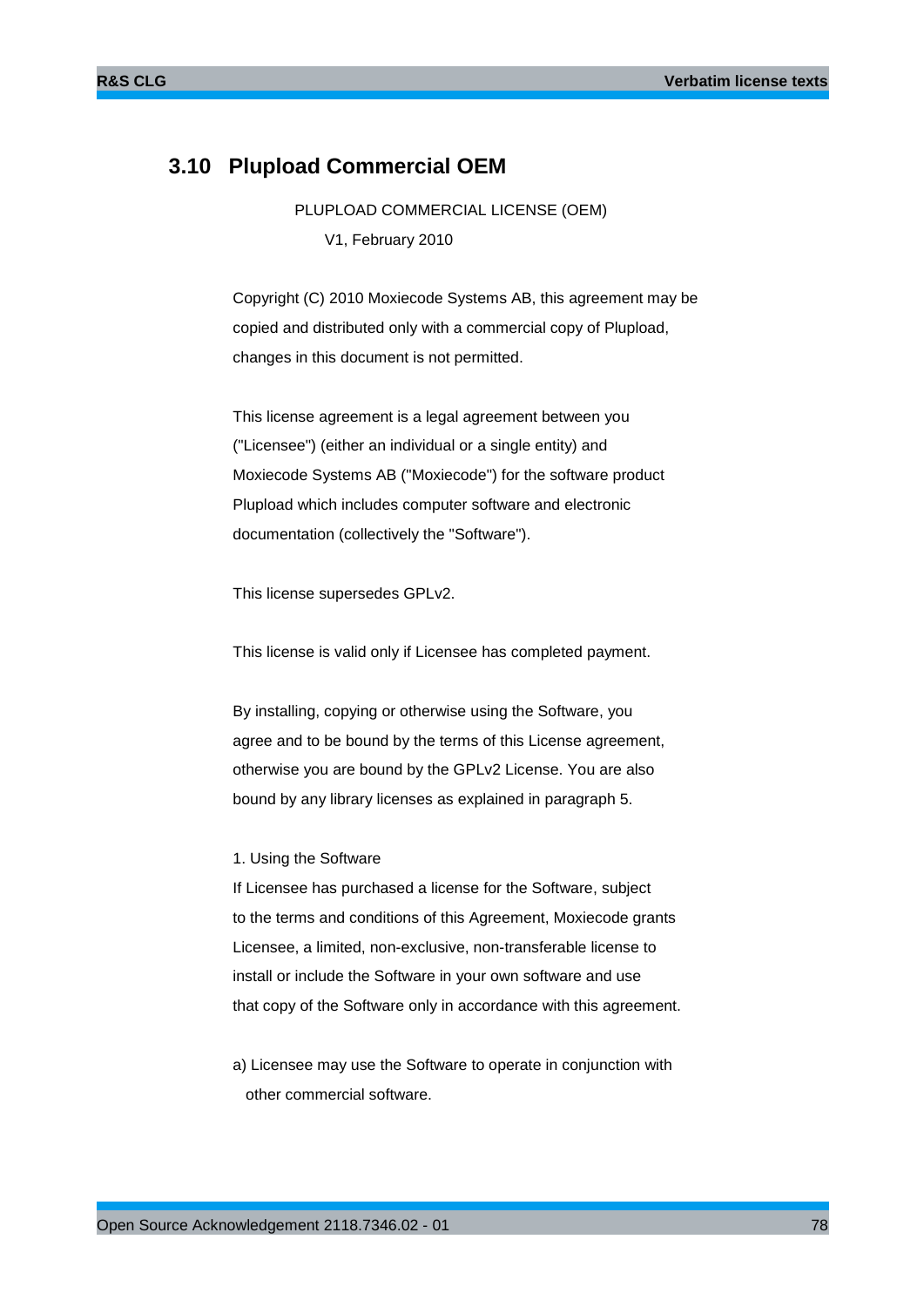- b) Licensee is allowed to resell or redistribute the software as part of another product or service owned or operated by Licensee.
- c) Licensee is allowed to remove any Moxiecode copyright notices, logos or brand related texts.
- d) Licensee is allowed to modify the Software without contributing back to the Open Source project.
- e) Licensee are granted these rights for any number of websites owned, operated, serviced or supported by the Licensee.
- 2. Restrictions

Licensee may not:

- a) Sell or distribute the Software completely standalone, it may only be distributed or sold together with Licensee commercial software or services.
- b) Compete with the Open Source version of the software, for example by creating a new Open Source branch using the commercial version.
- c) Market the Software separately from Licensee owned products or services as their own creation.

#### 3. Termination

This License Agreement is effective until terminated. Moxiecode may terminate this License Agreement if Licensee fails to comply with the terms and conditions. In such event, Licensee must destroy all copies of the Software and all of its component parts.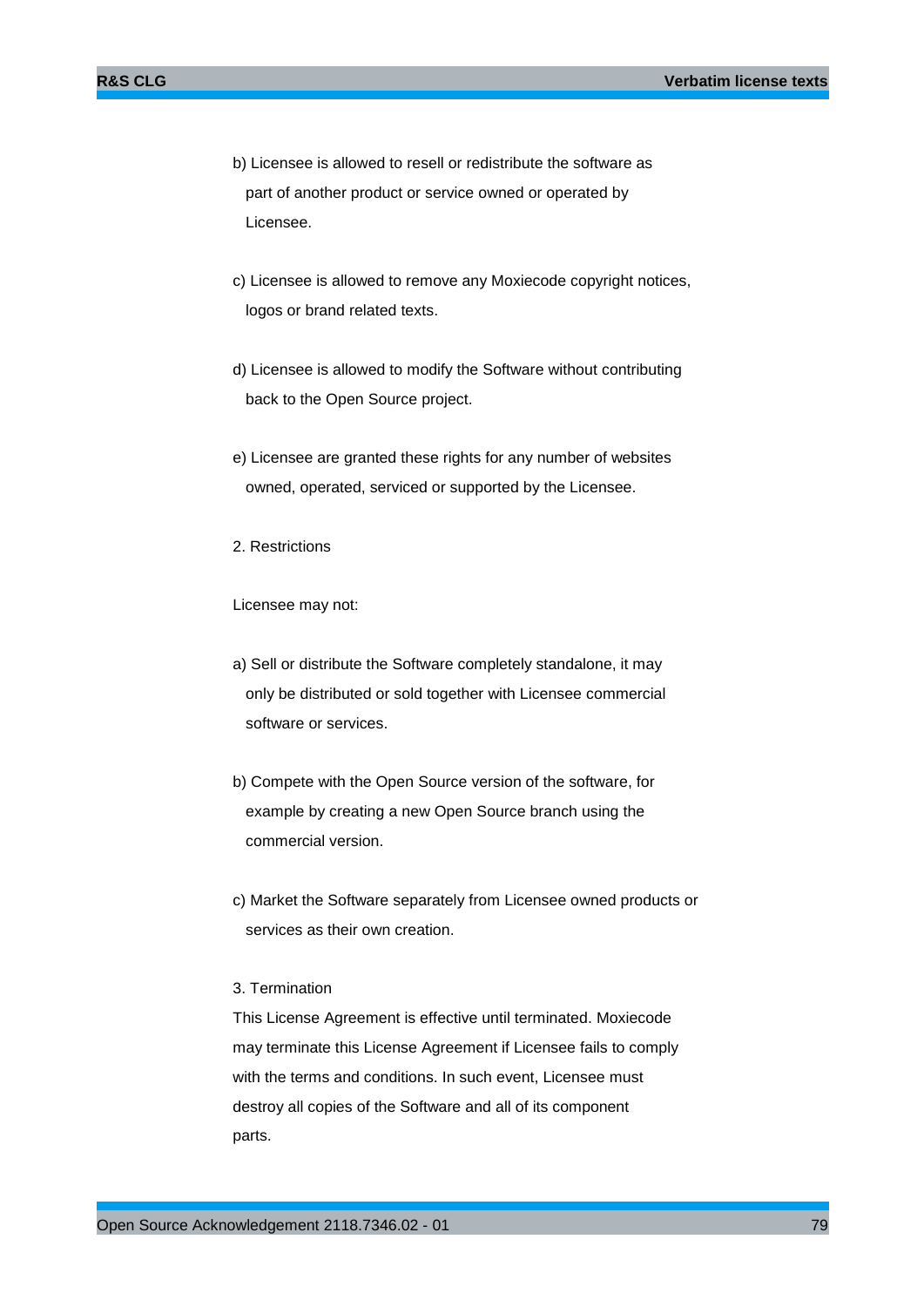#### 4. Ownership

The Software is licensed, not sold. The License agreement gives Licensee limited rights to use the Software. All rights, title and interest, including all copyrights, in and to the Software and any copies Licensee is permitted to make herin are exclusively owned by Moxiecode and are protected by copyright, trademark and trade secret law and international treaties. Moxiecode retains all rights not expressly granted to Licensee in this License agreement.

5. Library License Reference

Plupload includes 3rd Party components that have their own license documents, please review all documentation.

The Silverlight component uses the following library licenses.

- a) FJCore (MIT License) (http://code.google.com/p/fjcore/) The Independent JPEG Group's JPEG software (IJG.txt) Java Advanced Imaging IO by Sun Microsystems (JAI.txt)
- d) PngEncoder (http://www.gnu.org/licenses/lgpl-2.1.txt)
- e) ZipLib (http://www.icsharpcode.net/OpenSource/SharpZipLib/)

You can view these license details when you unpack the software, in the following folder:

src/csharp/Plupload/FJCore src/csharp/Plupload/PngEncoder

All these licenses are "Free to use in almost any way" type of licenses.

If you for some reason cannot accept these 3rd Party licenses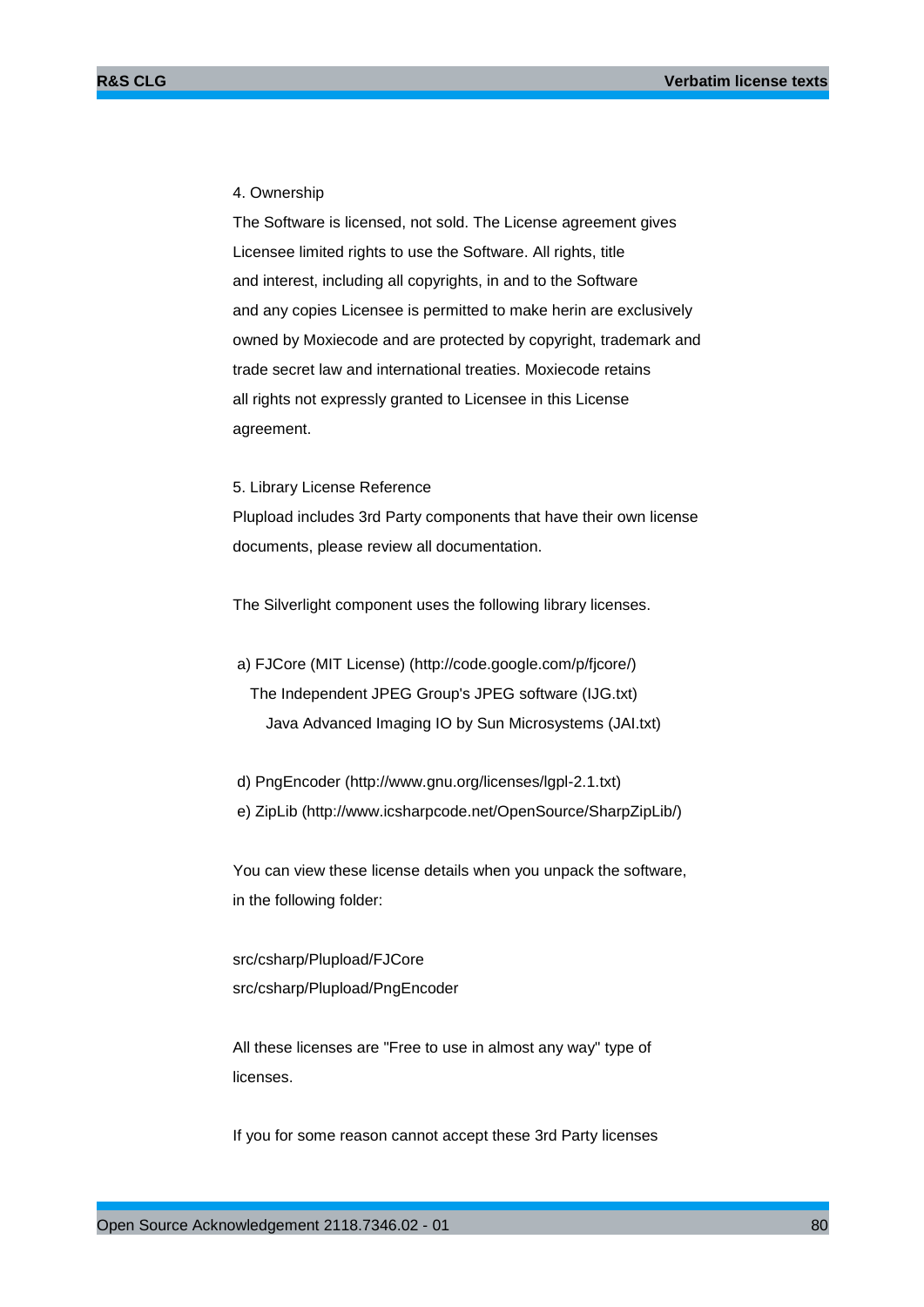you can remove the Silverlight part of the Software and continue to use the Software with other runtimes.

## 5. Limited Warranty

Software is provided "AS IS". You exclusive remedy and Moxiecode's entire liability under this limited warranty will be a Moxiecode's option to replace Software or refund the fee paid for the Software.

## 6. DISCLAIMER OF WARRANTY

UNLESS SPECIFIED IN THIS AGREEMENT, ALL EXPRESS OR IMPLIED CONDITIONS, REPRESENTATIONS AND WARRANTIES, INCLUDING ANY IMPLIED

WARRANTY OF MERCHANTABILITY, FITNESS FOR A PARTICULAR PURPOSE, OR NON INFRINGEMENT, ARE DISCLAIMED, EXCEPT TO THE EXTENT THAT THESE DISCLAIMERS ARE HELD TO BE LEGALLY INVALID.

## 7. LIMITATION OF LIABILITY

TO THE EXTENT NOT PROHIBITED BY LAW, IN NO EVENT WILL MOXIECODE BE LIABLE FOR ANY LOST REVENUE, PROFIT OR DATA, OR FOR SPECIAL, INDIRECT, CONSEQUENTIAL, INCIDENTAL OR PUNITIVE DAMAGES, HOWEVER CAUSED REGARDLESS OF THE THEORY OF LIABILITY, ARISING OUT OF OR RELATED TO THE USE OF OR INABILITY TO USE SOFTWARE, EVEN IF MOXIECODE HAS ADVISED OF THE POSSIBILITY OF SUCH DAMAGES.

In no event will Moxiecode's liability to you, whether in contract, tort (including negligence), or otherwise, exceed the amount paid by you for Software under this Agreement. The foregoing limitations will apply even if the above stated warranty fails of its essential purpose.

#### 8. Governing Law

Any actions related to this agreement will be governed by Swedish law, no choice of law rules of any jurisdiction will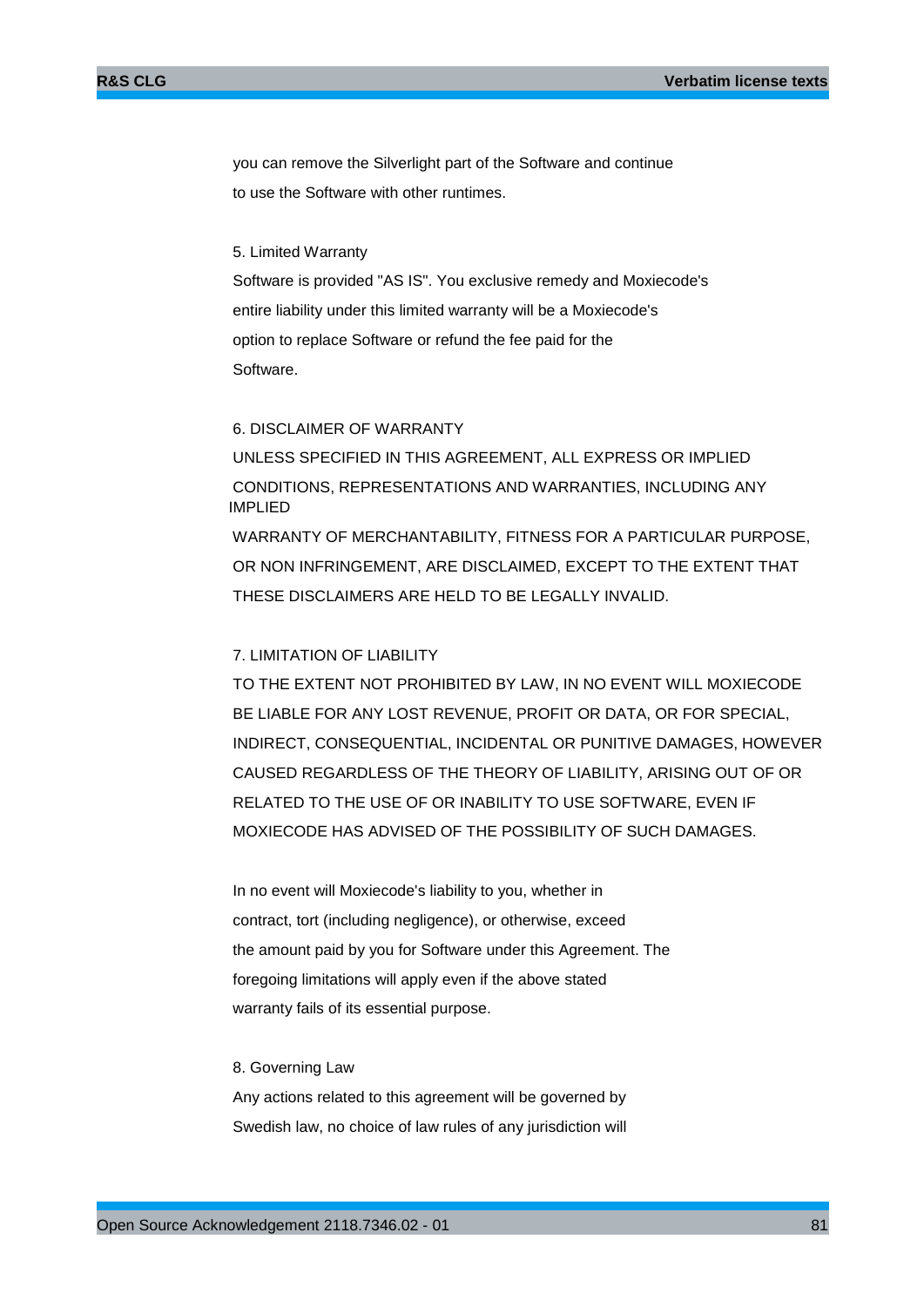apply.

9. Entire Agreement

This License agreement constitutes the entire agreement between Licensee and Moxiecode and supersedes any other prior agreement or understandings, whether oral or written, regarding the Software. If a provision of this agreement is deemed null and void, invalid or without effect, the remainder of the agreement shall remain in effect.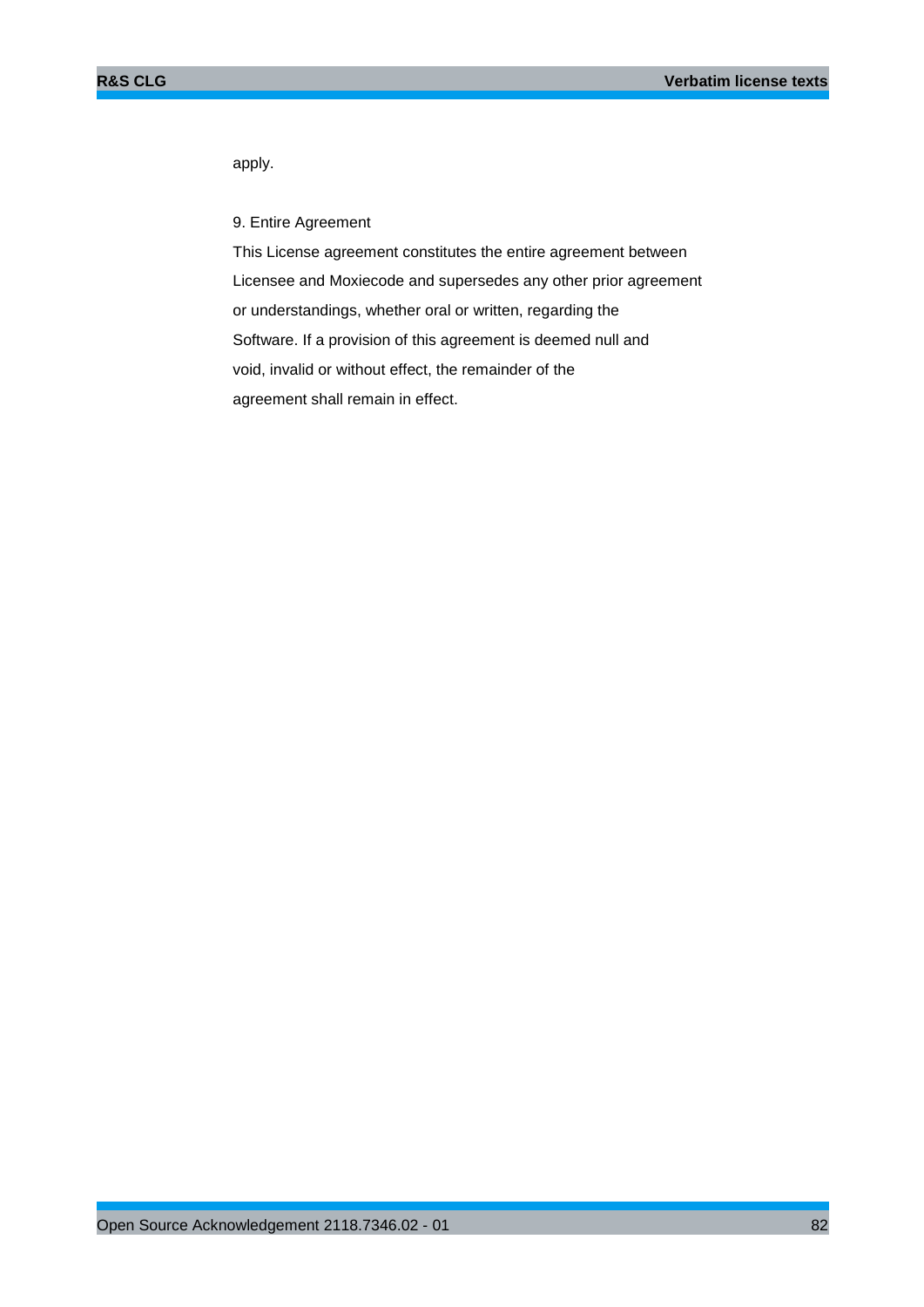# 4 Copyrights

The following table lists copyright notices for open source software packages (or parts of such software packages).

| Package            | Copyright                                                                                                                                        |
|--------------------|--------------------------------------------------------------------------------------------------------------------------------------------------|
| Linux              | Copyright (C) 1989, 1991 Free Software Foundation, Inc.                                                                                          |
| u-boot             | (C) Copyright 2000 - 2008 Wolfgang Denk, DENX Software Engineering,<br>wd@denx.de                                                                |
| busybox            |                                                                                                                                                  |
| avahi              |                                                                                                                                                  |
| OpenSSH            |                                                                                                                                                  |
| OpenSSL            | Copyright (c) 1998-2008 The OpenSSL Project. All rights reserved.                                                                                |
| mtd                |                                                                                                                                                  |
| uClibc             | Copyright (c) 1999-2008 by Erik Andersen                                                                                                         |
| Boost              |                                                                                                                                                  |
| <b>JSON Spirit</b> | Copyright (c) 2007 - 2010 John W. Wilkinson                                                                                                      |
| libmicrohttpd      | Copyright (C) 2007-2012 Christian Grothoff                                                                                                       |
| iproute2           |                                                                                                                                                  |
| gettext            |                                                                                                                                                  |
| iptables           | (C) Copyright 2000-2002 Netfilter Core Team                                                                                                      |
| i2c-tools          | Copyright (C) Frodo Jooijaard, Jean Delvare, Adrian Baugh, Mark M.<br>Hoffman                                                                    |
| tar                | Copyright (C) 2008 Free Software Foundation, Inc.                                                                                                |
| eeprog             | Copyright (C) 2003-2004 Stefano Barbato<br>Copyright (C) 1995-97 Simon G. Vogl<br>Copyright (C) 1998-99 Frodo Looijaard                          |
| Im-sensors         | Copyright (C) Frodo Jooijaard, Jean Delvare, Adrian Baugh, Mark M.<br>Hoffman                                                                    |
| libcap             |                                                                                                                                                  |
| libdaemon          | Copyright 2003-2008 Lennart Poettering                                                                                                           |
| libgcrypt          | Copyright © 2000, 2002, 2003, 2004, 2006, 2007, 2008, 2009, 2011,<br>2012 Free Software Foundation, Inc.<br>Copyright @ 2012, 2013 g10 Code GmbH |